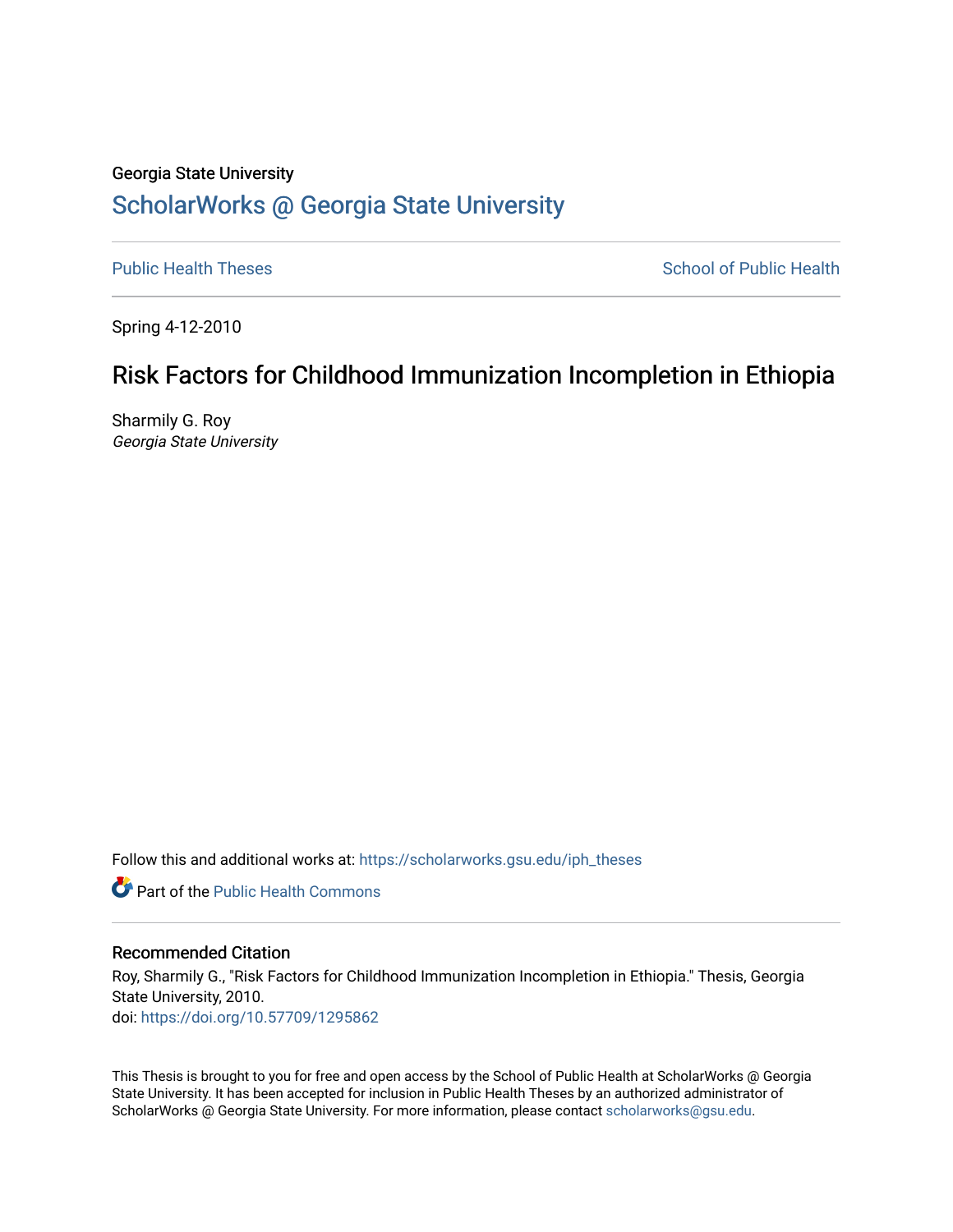# Risk Factors for Childhood Immunization Incompletion in Ethiopia

By

Sharmily Roy

BA, Agnes Scott College

A Thesis Submitted to the Graduate Faculty of Georgia State University in Partial Fulfillment of the Requirements for the Degree Master of Public Health

Atlanta, GA 30030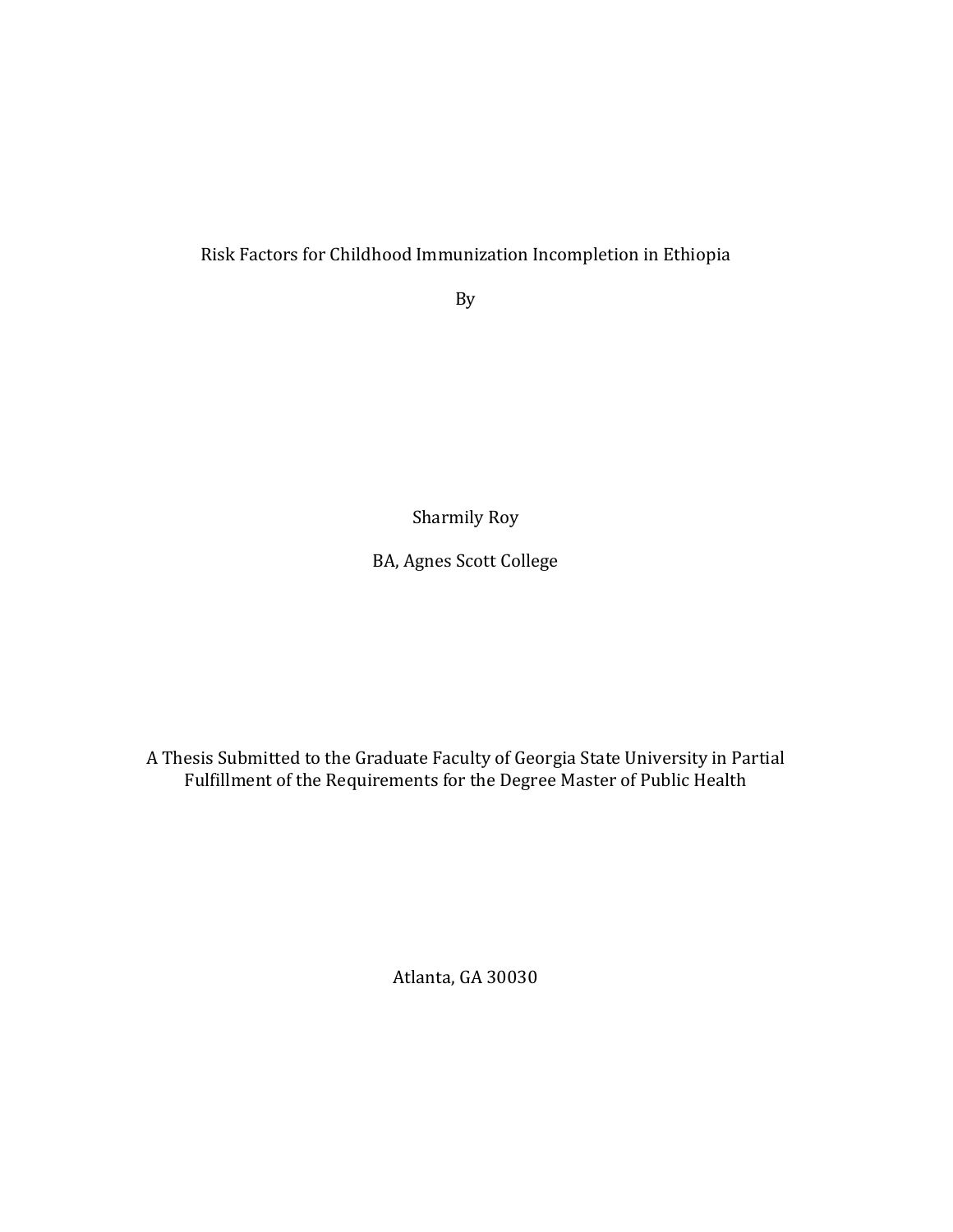# Risk Factors for Childhood immunization Incompletion in Ethiopia

By

Sharmily Roy

Approved:

# Committee Chair

Richard Rothenberg MD, MPH, FACP

# Committee Member

Frances McCarty, PhD

April 12, 2009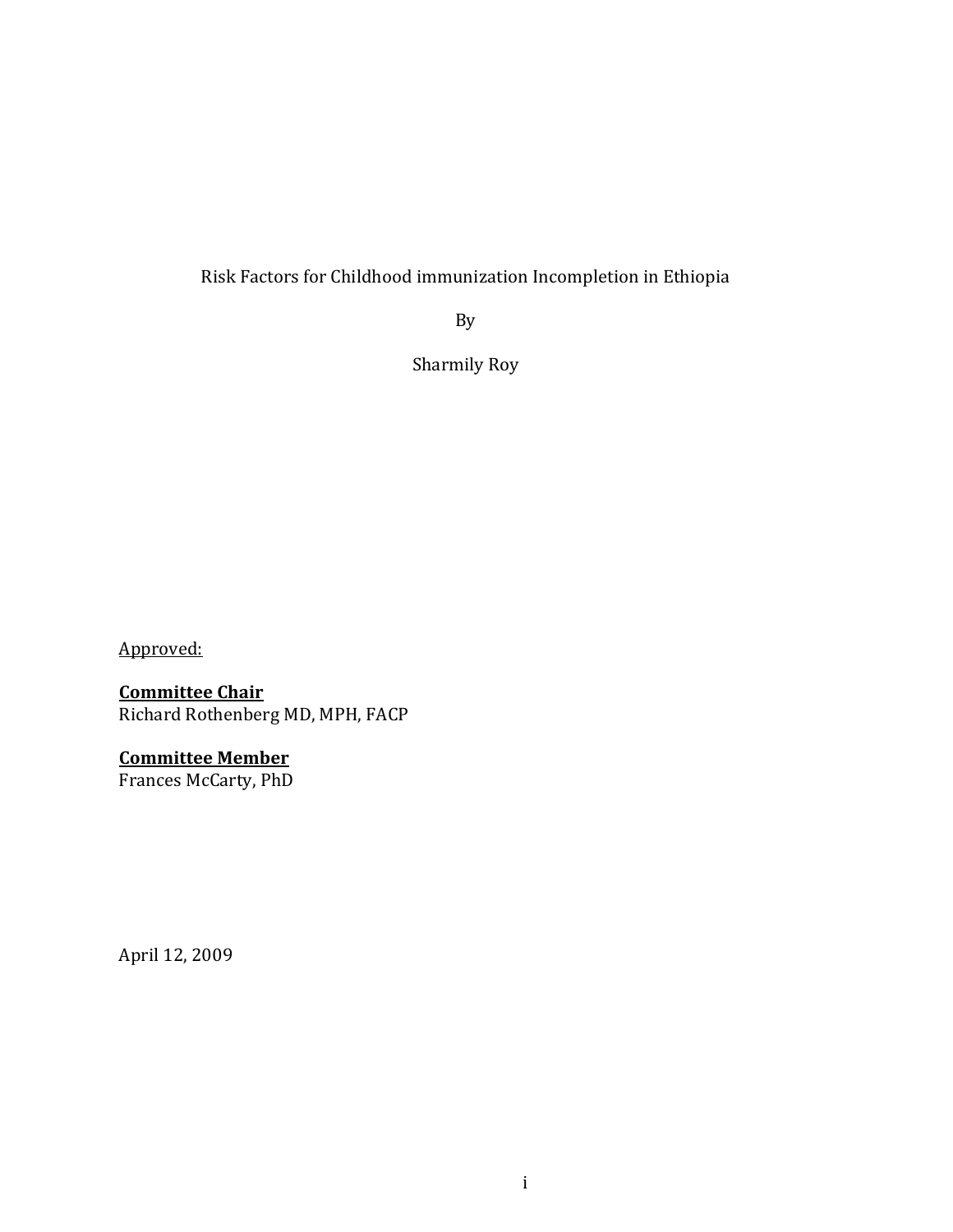# ABSTRACT

BACKGROUND: The under-5 mortality rate in Ethiopia is 118/1000. A child in Ethiopia is 30 times more likely to die before age 5 than a child in Western Europe. Children are the most vulnerable segment of the population, but many of the ailments that cause death in this population can be avoided by completion of routine childhood vaccination.

METHODS: Data regarding child health from the Demographic and Health Survey (DHS), a periodic cross-sectional survey administered at the household level was utilized in this study. Data from 8,905 mothers of living children between 0-5 years of age was included in the study. Univariate and multivariate analyses of selected sociodemographic variables were conducted to examine association with vaccination status.

RESULTS: Risk factors for vaccination defaulting were identified. Logistic modeling with the selected factors was conducted with vaccination status and the demographic characteristics of families as independent factors. Type of Residence, Region and Wealth Index were the only significant characteristic in predicting the likelihood of a child being vaccinated when controlled for other factors.

CONCLUSION: The results of this study illustrate that geographic disparities result in lower vaccination completion for lower income families from rural settings than other groups. Families' behavior around child vaccination is a microcosm of various social determinants affecting their decision-making. Resources further removed from health such as better roads and education can improve vaccination uptake.

KEY WORDS: Child Immunization, Vaccination Incompletion, Vaccine Default, Ethiopia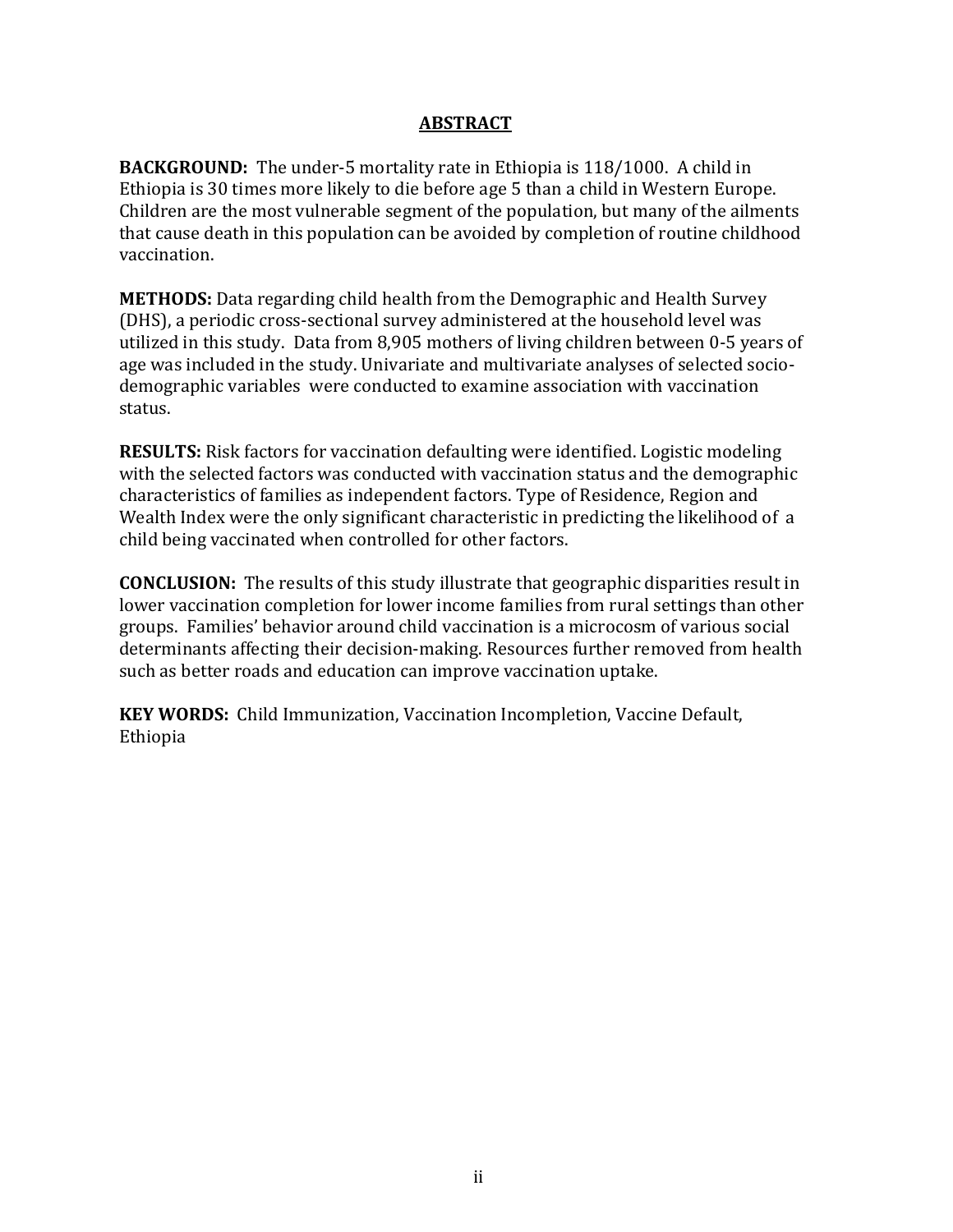## ACKNOWLEDGEMENTS

I would like to extend gratitude and appreciation to my committee chair Dr. Rothenberg and my committee member Dr. McCarty for their guidance, assistance, and encouragement throughout the thesis process.

I am especially grateful to Dora Ward for giving me the opportunity to work with the CORE Group Polio Project at CARE, USA. My interest and enthusiasm to write about this topic would not have been possible without this experience.

I would like to also thank ICF Macro for sharing the Ethiopia DHS data and the data management staff for their technical assistance.

Lastly, I would like to thank my family and friends as well as members of the Institute of Public Health for their support and encouragement in my pursuits in public health and personal growth.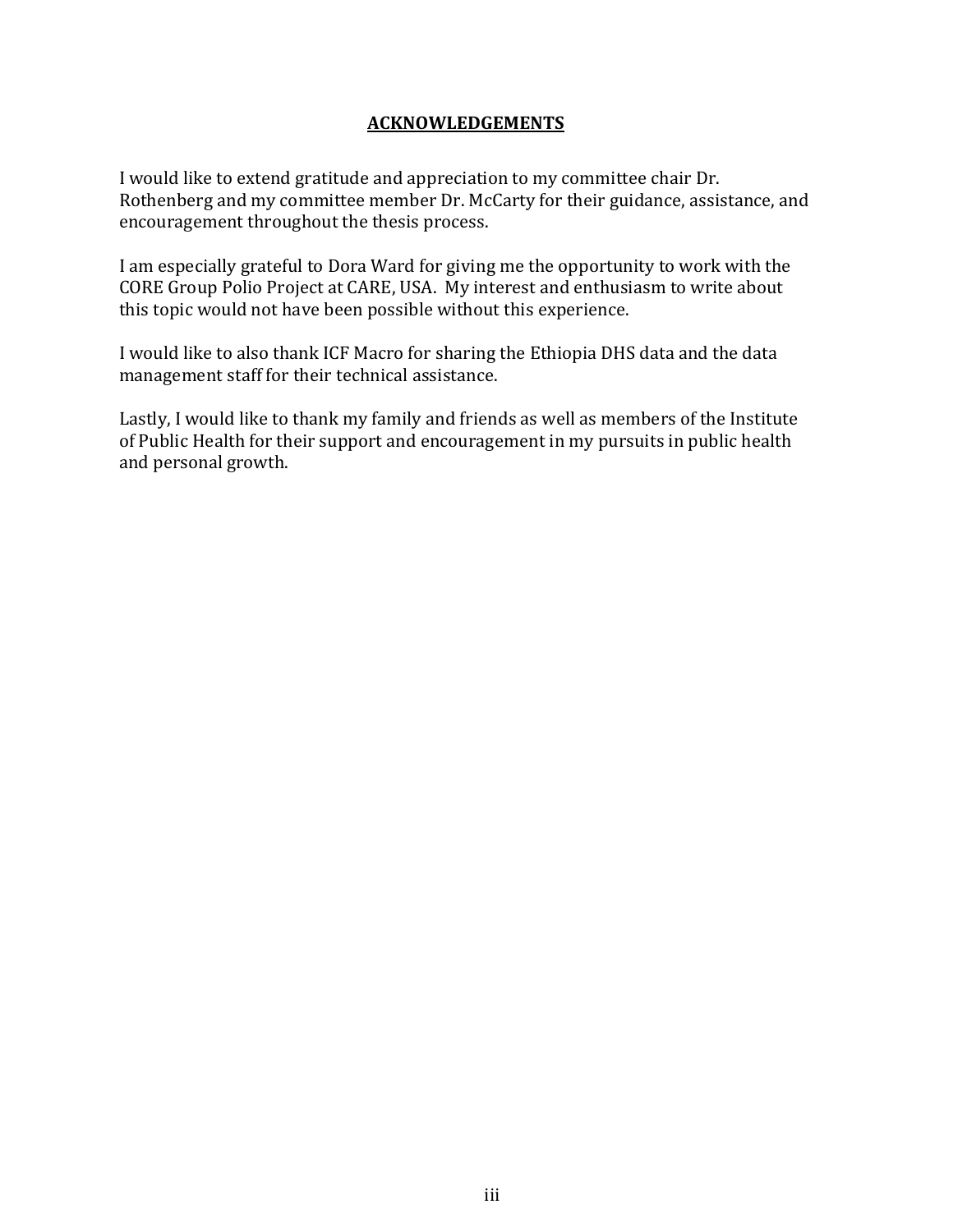## AUTHOR'S STATEMENT

In presenting this thesis as a partial fulfillment of the requirements for an advanced degree from Georgia State University, I agree that the Library of the University shall make it available for inspection and circulation in accordance with its regulations governing materials of this type. I agree that permission to quote from, to copy from, or to publish this thesis may be granted by the author or, in his/her absence, by the professor under whose direction it was written, or in his/her absence, by the Associate Dean, College of Health and Human Sciences. Such quoting, copying, or publishing must be solely for scholarly purposes and will not involve potential financial gain. It is understood that any copying from or publication of this dissertation which involves potential financial gain will not be allowed without written permission of the author.

Sharmily Roy

Signature of Author

\_\_\_\_\_\_\_\_\_\_\_\_\_\_\_\_\_\_\_\_\_\_\_\_\_\_\_\_\_\_\_\_\_\_\_\_\_\_\_\_\_\_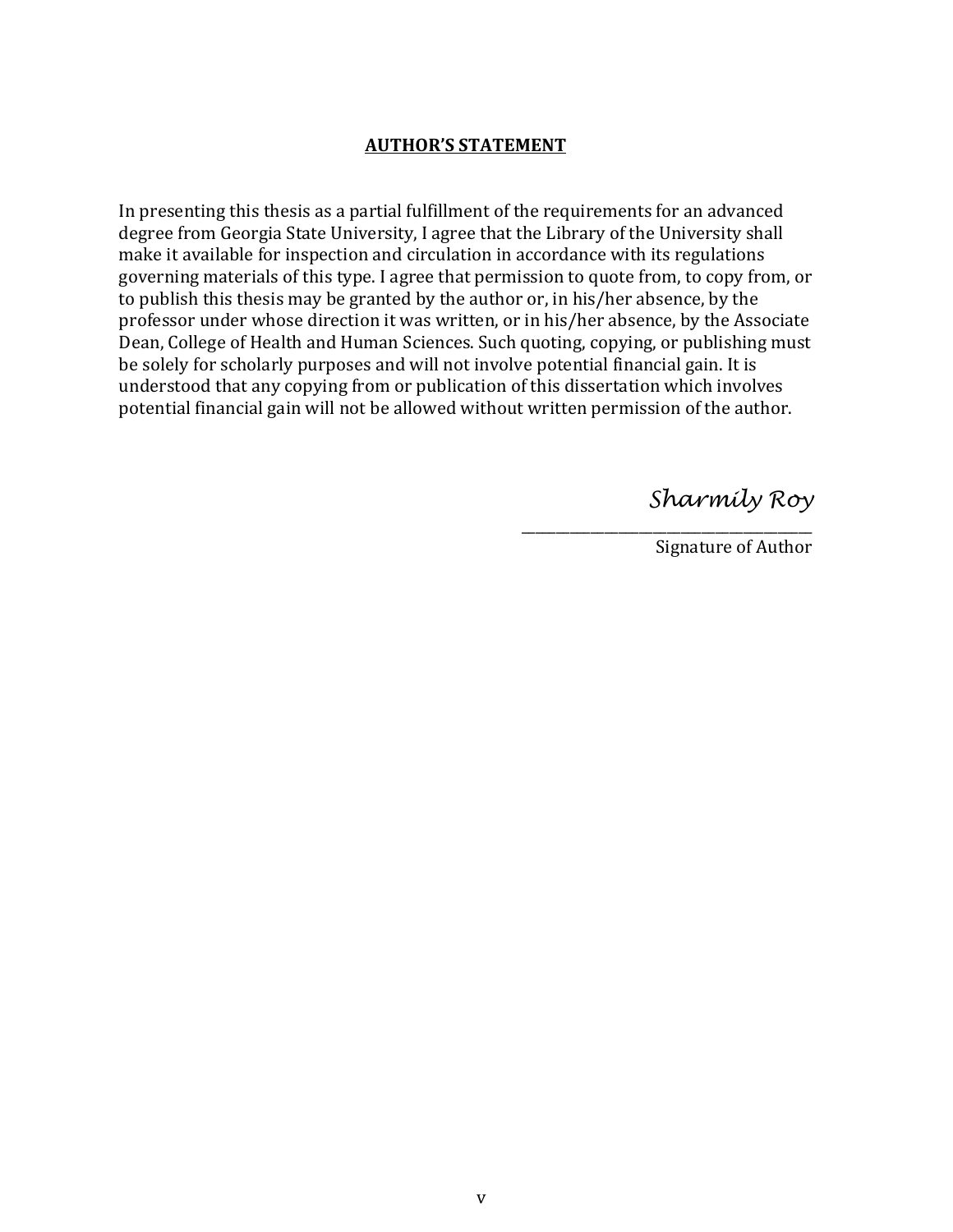## NOTICE TO BORROWERS

All these deposited in the Georgia State University Library must be used in accordance with the stipulations described by the author in the preceding statement.

The author of this thesis is: Sharmily Roy

The Chair of the committee for this thesis is: Richard Rothenberg 140 Decatur Street Atlanta, GA 30303

Users of this thesis who not regularly enrolled as student as Georgia State University are required to attest acceptance of the preceding stipulation by signing below. Libraries borrowing this thesis for the use of their patrons are required to see that each user records here the information requested.

| <b>NAME OF USER</b> | <b>ADDRESS</b> | <b>DATE</b> | <b>TYPE OF USE</b><br>(EXAMINATION ONLY<br><b>FOR COPYING)</b> |
|---------------------|----------------|-------------|----------------------------------------------------------------|
|                     |                |             |                                                                |
|                     |                |             |                                                                |
|                     |                |             |                                                                |
|                     |                |             |                                                                |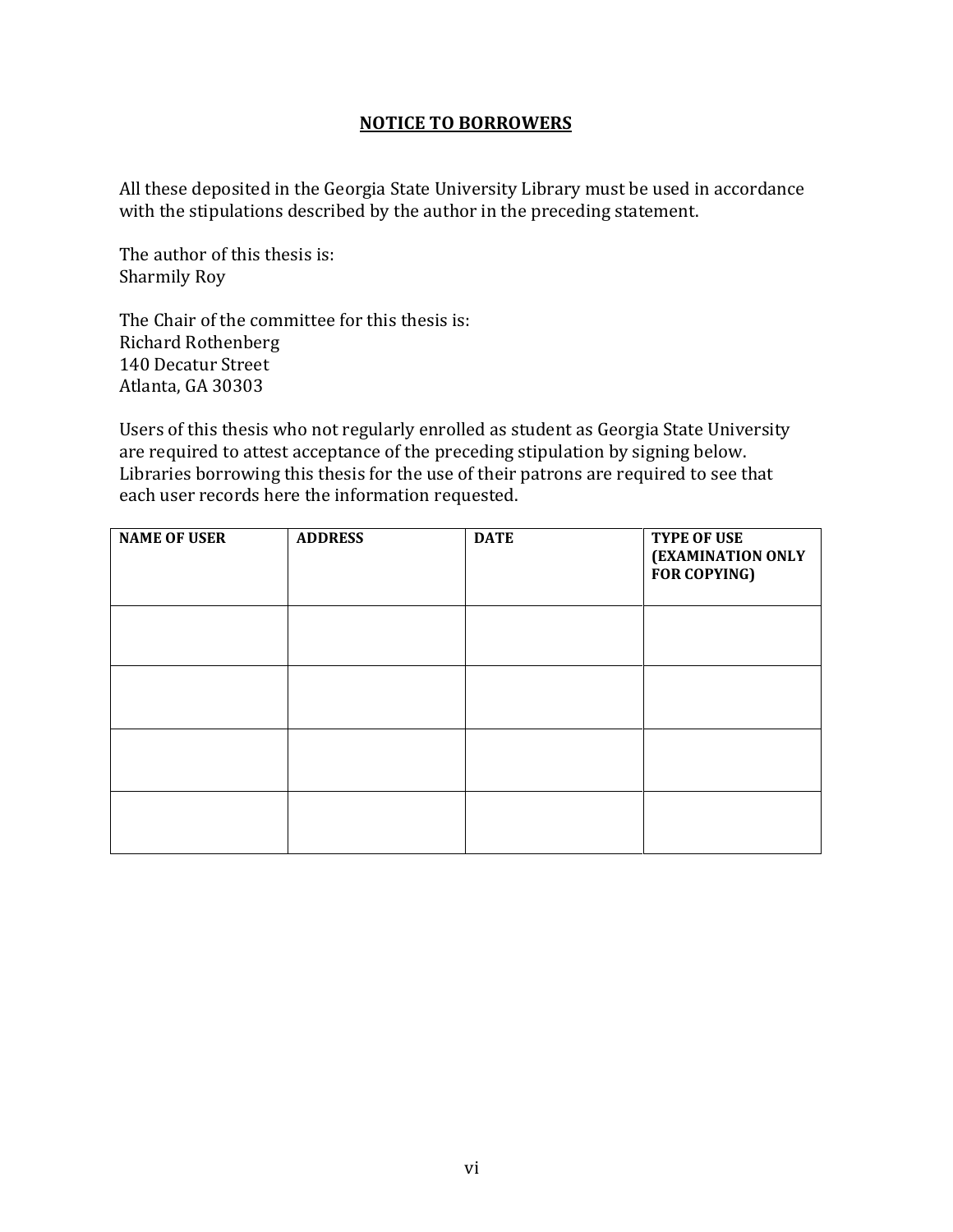| 2.6 State of Immunization according to the 2005 Ethiopia Demographic Survey11 |  |
|-------------------------------------------------------------------------------|--|
|                                                                               |  |
|                                                                               |  |
|                                                                               |  |
|                                                                               |  |
|                                                                               |  |
|                                                                               |  |
|                                                                               |  |
|                                                                               |  |
|                                                                               |  |
|                                                                               |  |
|                                                                               |  |
|                                                                               |  |
|                                                                               |  |
|                                                                               |  |
|                                                                               |  |
|                                                                               |  |
|                                                                               |  |
|                                                                               |  |
|                                                                               |  |
|                                                                               |  |
|                                                                               |  |
|                                                                               |  |
|                                                                               |  |
|                                                                               |  |
|                                                                               |  |
|                                                                               |  |
|                                                                               |  |

# TABLE OF CONTENTS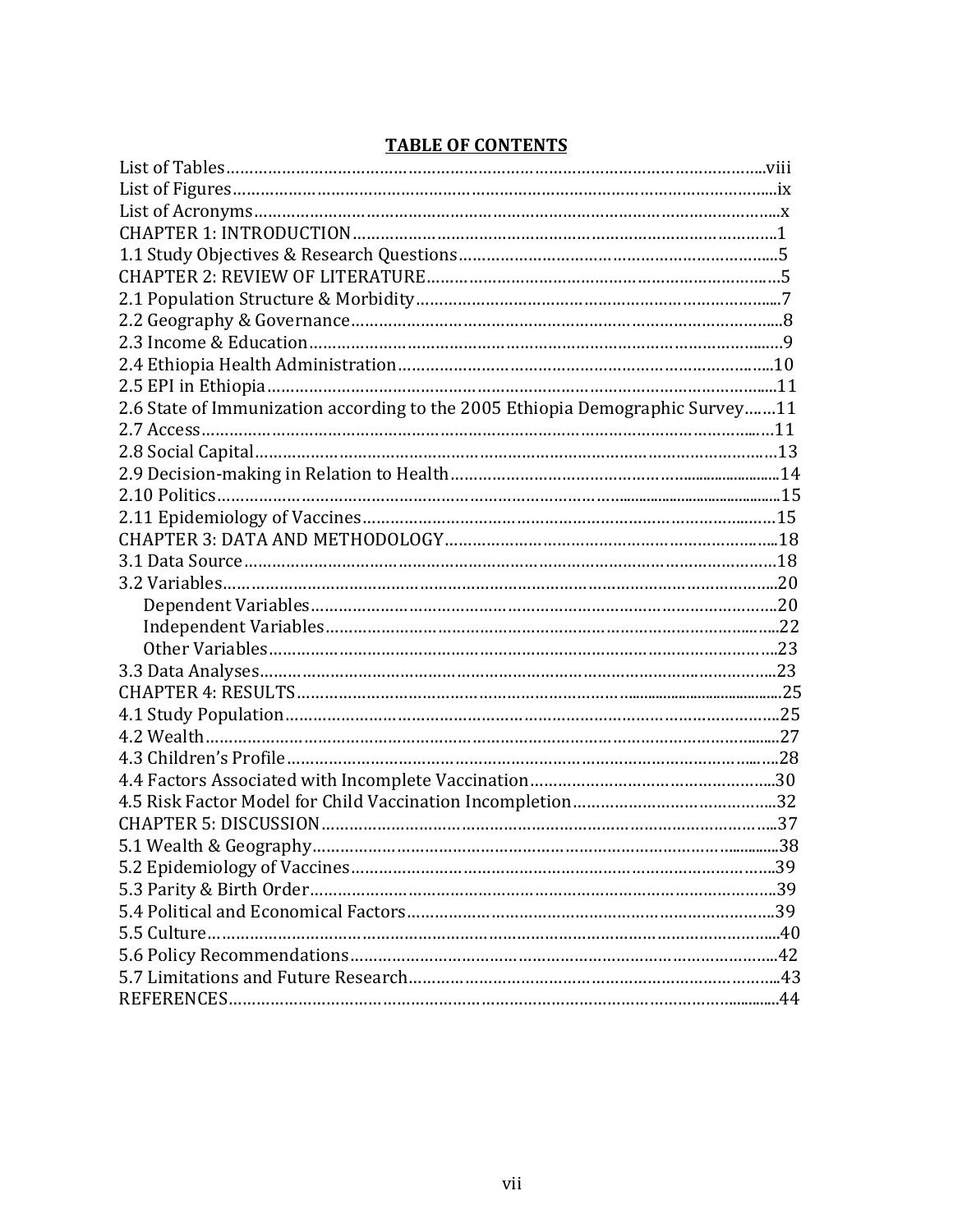# **Tables**

| Table 1 | Schedule of EPI Routine Immunization                                                                     |
|---------|----------------------------------------------------------------------------------------------------------|
| Table 2 | Demographic Characteristics of Ethiopia DHS Respondents<br>$(N=9861)$                                    |
| Table 3 | Wealth Distribution by Region                                                                            |
| Table 4 | Vaccination Status                                                                                       |
| Table 5 | Association of Select Demographic Characteristics of Families and<br>Child's Vaccination Status (N=8905) |
| Table 6 | Unadjusted Odds Ratio of Vaccination Status and Independent<br>Demographic Characteristics               |
| Table 7 | <b>Adjusted Odds Ratio of Vaccination Completion Risk Factors</b>                                        |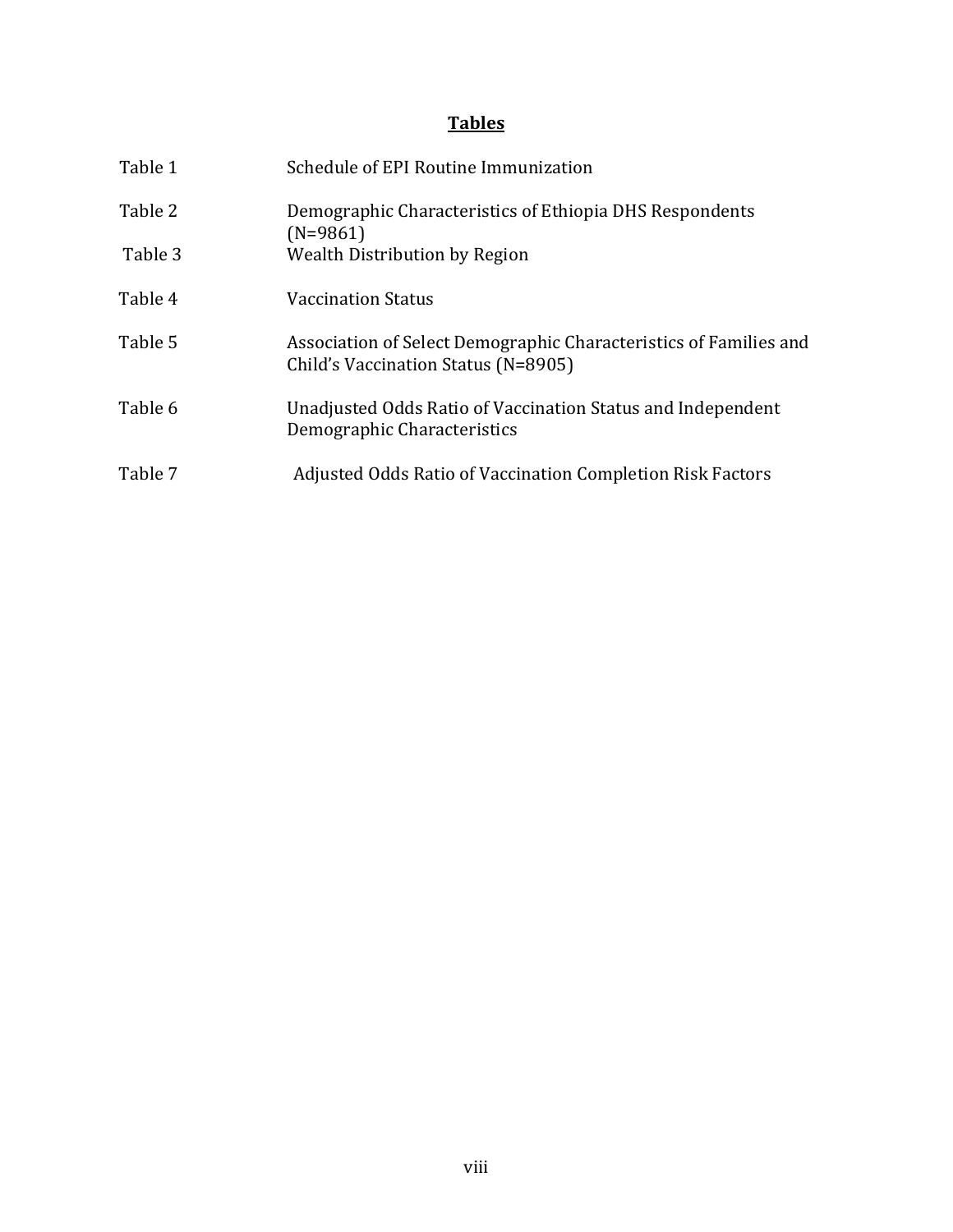# **Figures**

- Figure 1 Ethiopia
- Figure 2 Global Coverage of DPT3 vaccination, 2007
- Figure 3 Ethiopia Population Pyramid
- Figure 4 Ethiopia Administrative Divisions
- Figure 5 Number of children 5 and under
- Figure 6 Vaccination Status by Age of Child
- Figure 7 Levels of Influence on Childhood Vaccination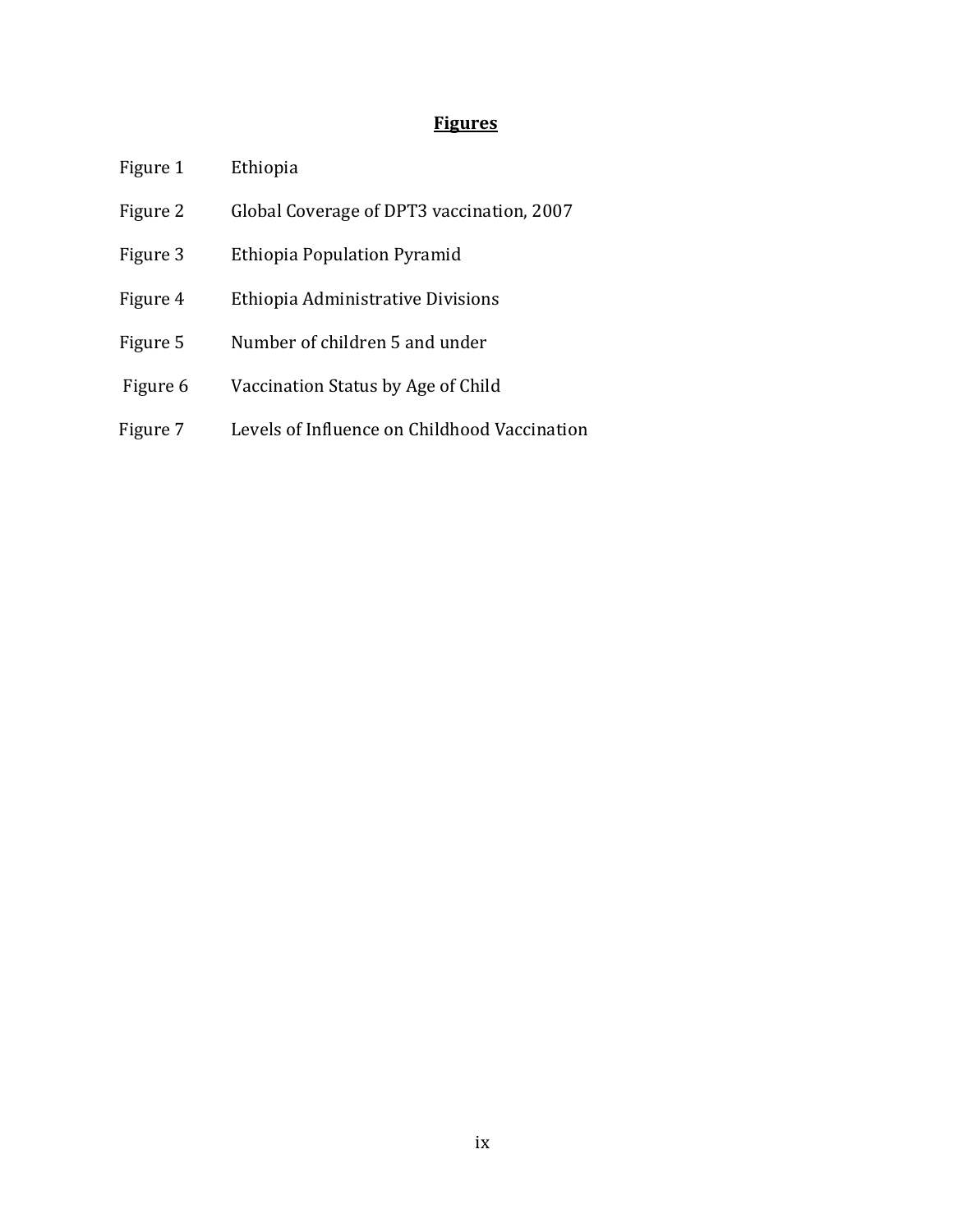# Acronyms

| CDC          | <b>Centers for Disease Control</b>                 |
|--------------|----------------------------------------------------|
| EPI          | Expanded Program on Immunization                   |
| <b>HEW</b>   | <b>Health Extension Worker</b>                     |
| GAVI         | Global Alliance for Vaccine and Immunization       |
| ICC          | <b>Interagency Coordinating Committee</b>          |
| <b>MOH</b>   | Ministry of Health                                 |
| NGO          | Nongovernment Agency                               |
| <b>RED</b>   | <b>Reaching Every District</b>                     |
| RI           | Routine Immunization                               |
| <b>SIA</b>   | Supplemental Immunization Activity                 |
| <b>WHO</b>   | World Health Organization                          |
| <b>USAID</b> | United States Agency for International Development |
|              |                                                    |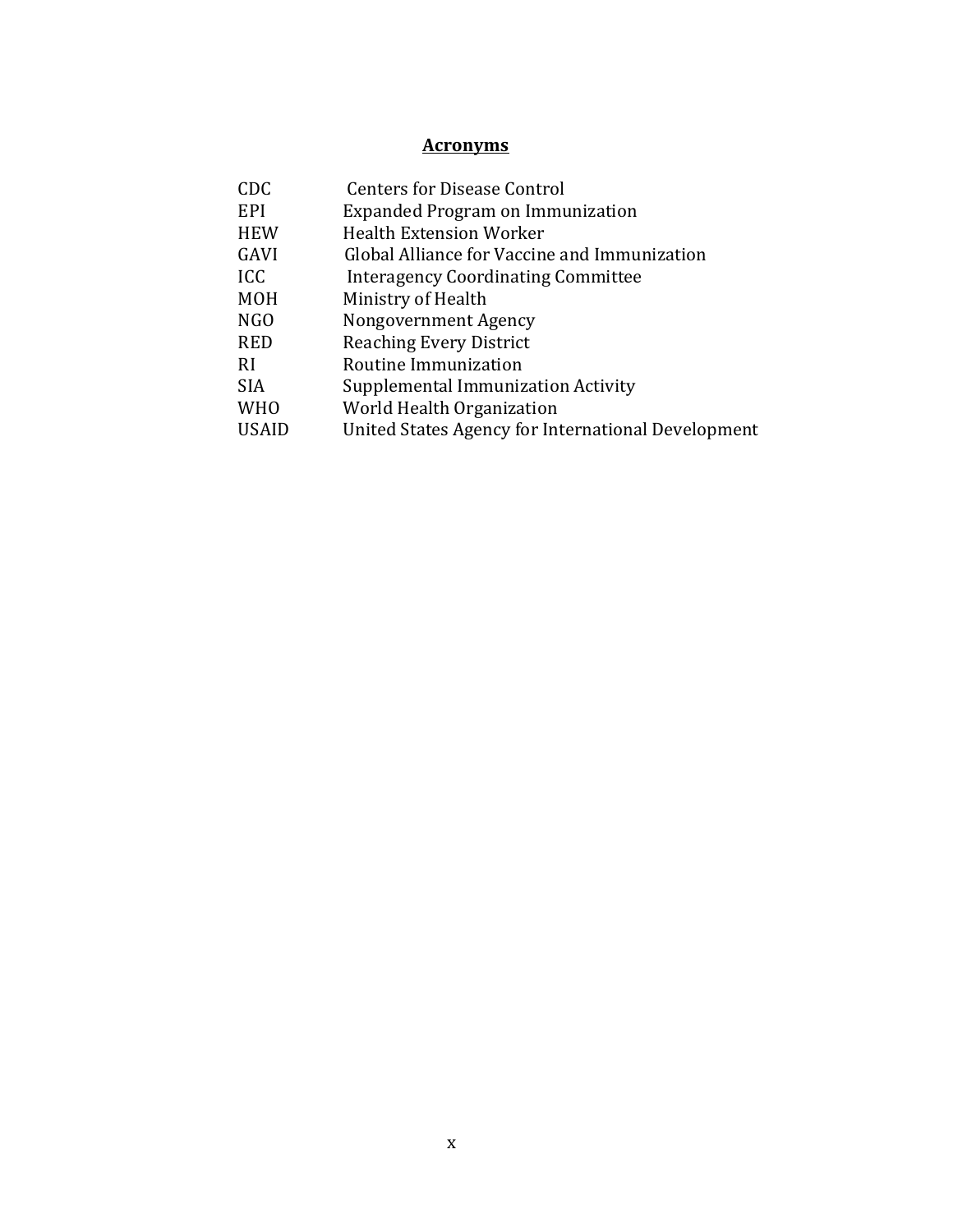### CHAPTER 1: INTRODUCTION

The Eight Millennium Development goals are 1) end poverty and hunger, 2) achieve universal education, 3) promote gender equality, 4) reduce child mortality, 5) improve maternal health, 6) combat HIV/AIDS, malaria, and other diseases, 7) ensure environmental sustainability and 8) develop a global partnership (UN Millennium Project, 2006). These MDGs are health and social outcome objectives that were agreed upon by all UN member nations in 2000 and are to be achieved by 2015. Looking at the fourth MDG, the aim is to reduce the global child mortality rate by two-thirds. More than 10 million of the child deaths each year are caused by lack of application of evidence based, cost effective prevention methods (Black, et al., 2003).Reducing child mortality has positive sequlea such as reduced fertility, which can lead to empowerment of women and can affect performance in the other MDGs. Also, reducing child morbidity ensures that there is a healthy and robust generation contributing to society. Sub-Saharan Africa is the lowest performing region in terms of MDG 4-reducing child mortality.



Ethiopia is one of the lowest performers in all MDGs. The under-5 mortality rate in Ethiopia is 118/1000 (Millennium Development). In fact, a child in Ethiopia is 30 times more likely to die before age 5 than a child in Western Europe (Millennium Development). Children

Figure 1. Ethiopia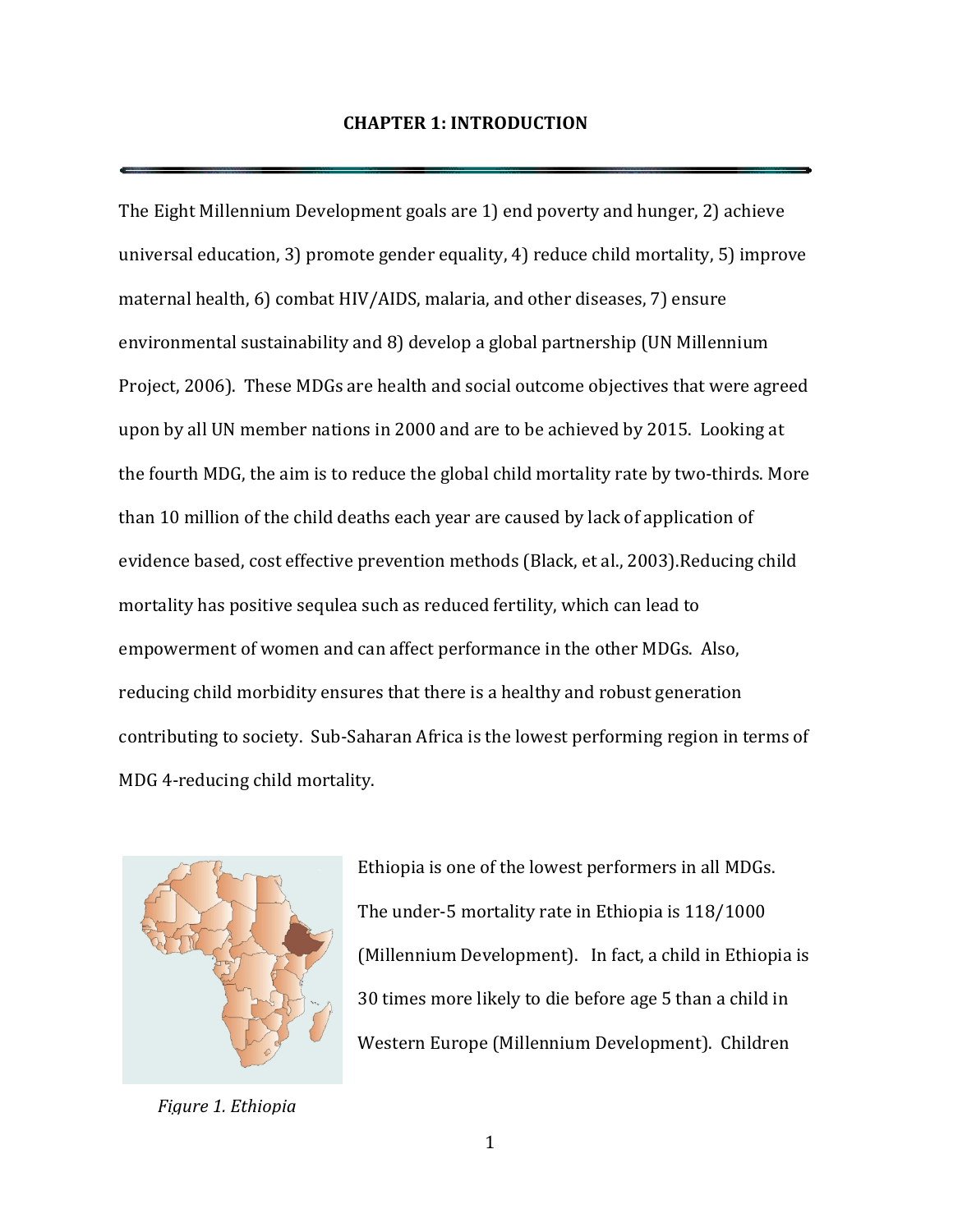are the most vulnerable segment of the population, but

many of the ailments that cause death in this population can be avoided by completion of routine childhood vaccination. Since the 1960s, prevention methods such as childhood vaccination are the main reason for improvements in child survival in developed world (Callreus, 2010). The global Universal Childhood Immunization initiative goals for Routine Immunization (RI) is 80% coverage (Immunization). Ethiopia, currently has an aggregated coverage rate of 61-75%, well below the international standard (WHO:Expanded program on immunization). Figure 2 illustrates Ethiopia's performance in relation to other countries. Within Ethiopia, regional coverage ranges from 4-92% (WHO: Expanded program on immunization).



#### Figure 2. Global Coverage of DPT3 vaccination, 2007

Source: Ducloset al.(2009). BMC International Health and Human Rights.9(Suppl 1):S2 Risk factors for not receiving childhood Immunization may be a combination of push and pull factors. Both ministry of health efforts to immunize children (push) and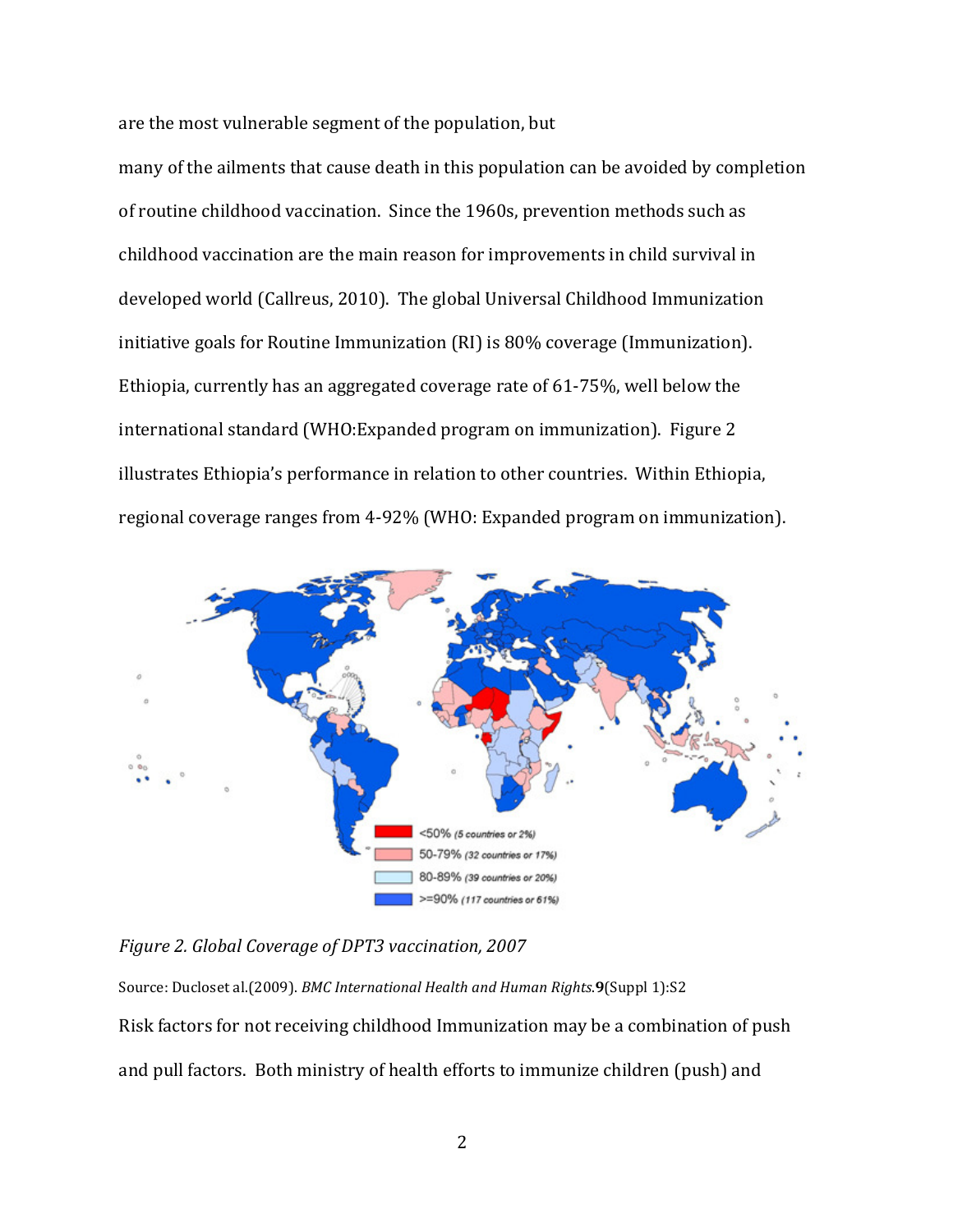parents demand for their children's vaccination (pull) are needed to make RI and Supplemental Immunization (SI) successful. In Ethiopia as in many developing countries, international organizations, such as the World Health Organization (WHO), and The Global Alliance for Vaccine and Immunization (GAVI), and bilateral partners such as United States Agency for International Development (USAID), Centers for Disease Control (CDC) play an important role in the success of immunization efforts. Location of healthcare facilities; ratio of healthcare worker to patient; and seamlessness of nongovernmental organization (NGO) efforts with ministry of health(MOH) efforts, can play a role in the supply of vaccines. At the same time, community education efforts and vaccine promotion campaigns can also affect the demand for childhood vaccines among parents and caregivers (Shea, Andersson & Henry, 2009). Previous studies have demonstrated that behavior and characteristics of parents and caregivers can give an indication of a child's likelihood of being vaccinated (Sullivan et al., 2009; Tadessa, Deribew & Woldie, 2008 Vandermeulen et al., 2008; Andersson, et al., 2009).

#### 1.1 Study Objectives & Research Questions

RI default, failure to complete the recommended schedule, occurs in both developed and developing countries (Vandermeulen et al., 2008; Luman et al., 2003; Andersson, et al., 2009). The purpose of this study is to further examine characteristics of parents and caregivers that may influence vaccination defaulting in Ethiopia. More specifically, this thesis will address the following questions:

1. What are some characteristics of parents and caregivers associated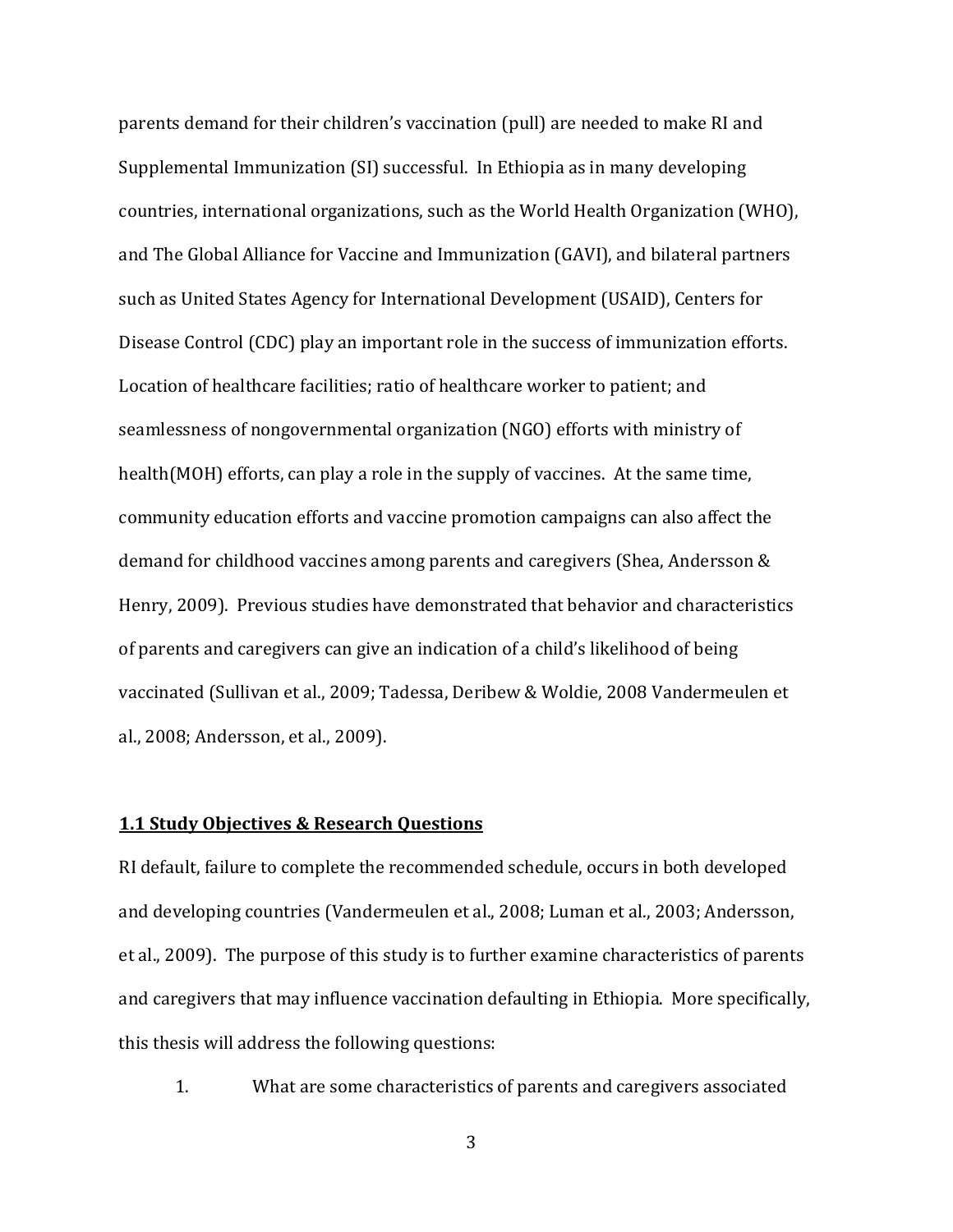with no and incomplete child vaccination in Ethiopia?

- 2. Is the group with high vaccination and the group with low vaccination significantly different from each other?
- 3. Are there any identifiable differences between rates of children who have not received any vaccinations and those that have received some, but incomplete vaccination?

It is hoped that that the results will improve policies and health promotion efforts around childhood vaccination uptake and serve as a tool for increasing utilization of existing Expanded Program on Immunization (EPI) efforts that will allow Ethiopia to achieve MDG 4.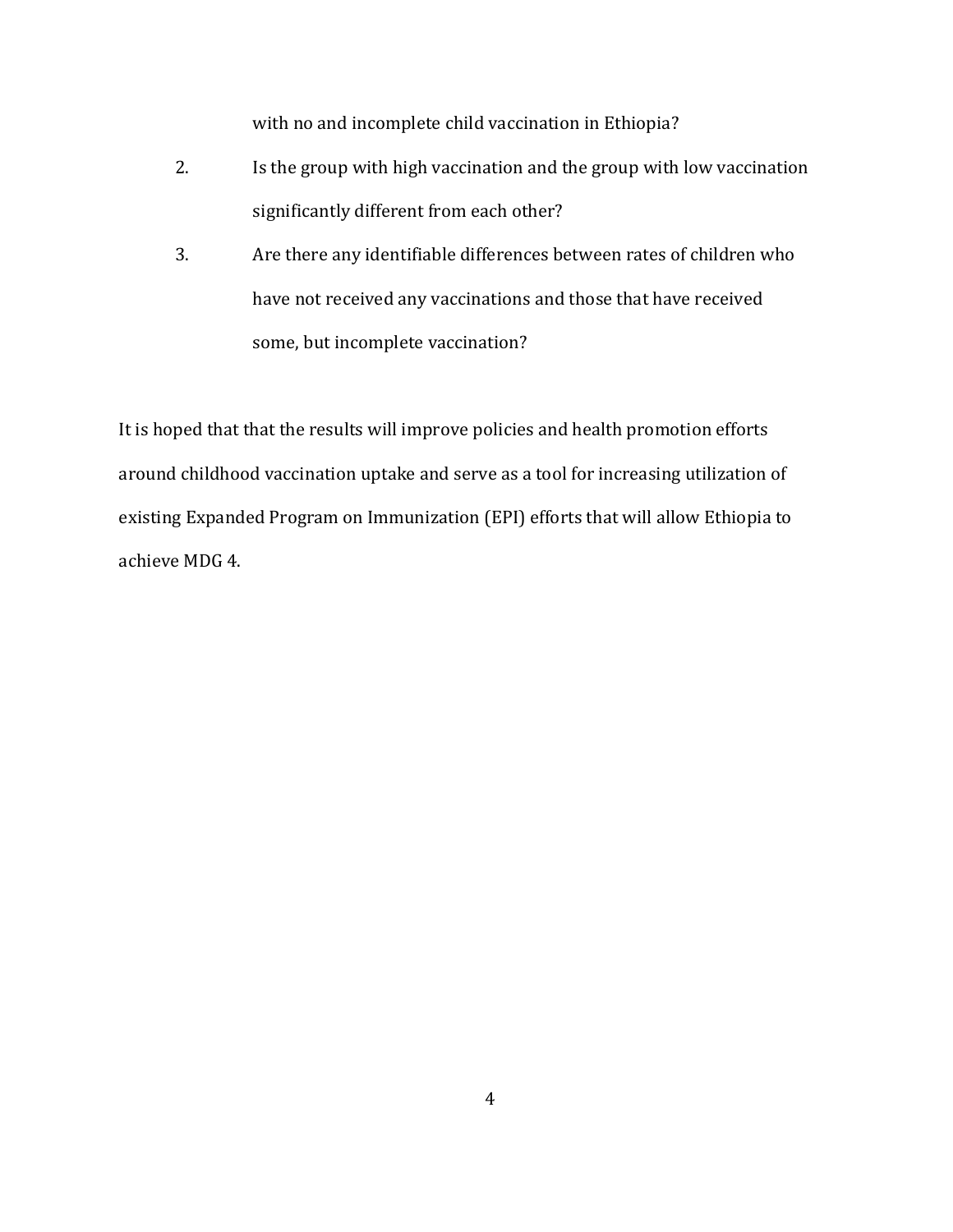#### CHAPTER 2: REVIEW OF LITERATURE

A review of literature suggests that vaccination defaulting occurs in many types of settings and that socio-demographic characteristics of the general population, caretakers, cultural factors and accessibility of services influence uptake of childhood immunization.

#### 2.1 Population Structure & Morbidity

The population of Ethiopia was estimated at 83 million in 2007(Human Development Report, 2009). Life expectancy at birth is about 54 years for women and 51 years for men (United Nations Statistics Division). According to the State of the World's Children, a report on child outcome indicators compiled by the United Nations Child Fund (UNICEF), the infant mortality rate in Ethiopia in 2007 was 75/1000 (UNICEF). Infant mortality rate is the probability of dying between birth and one year of age. According to the same report, the under-5 mortality rate in Ethiopia was 118/1000 in 2007. However, regional variations in child mortality are not captured by these aggregates. The population is fairly young with 0-14 year old making up 43% of the population (United Nations Statistics Division). The Ethiopia Demographic and Health Survey (EDHS) estimated this proportion to be 48% of population. This is a predominant feature of populations with high fertility rates and low life expectancy (Ethiopia Demographic and Health Survey (EDHS), 2005).

These population statistics may give an indication of social norms of fertility and child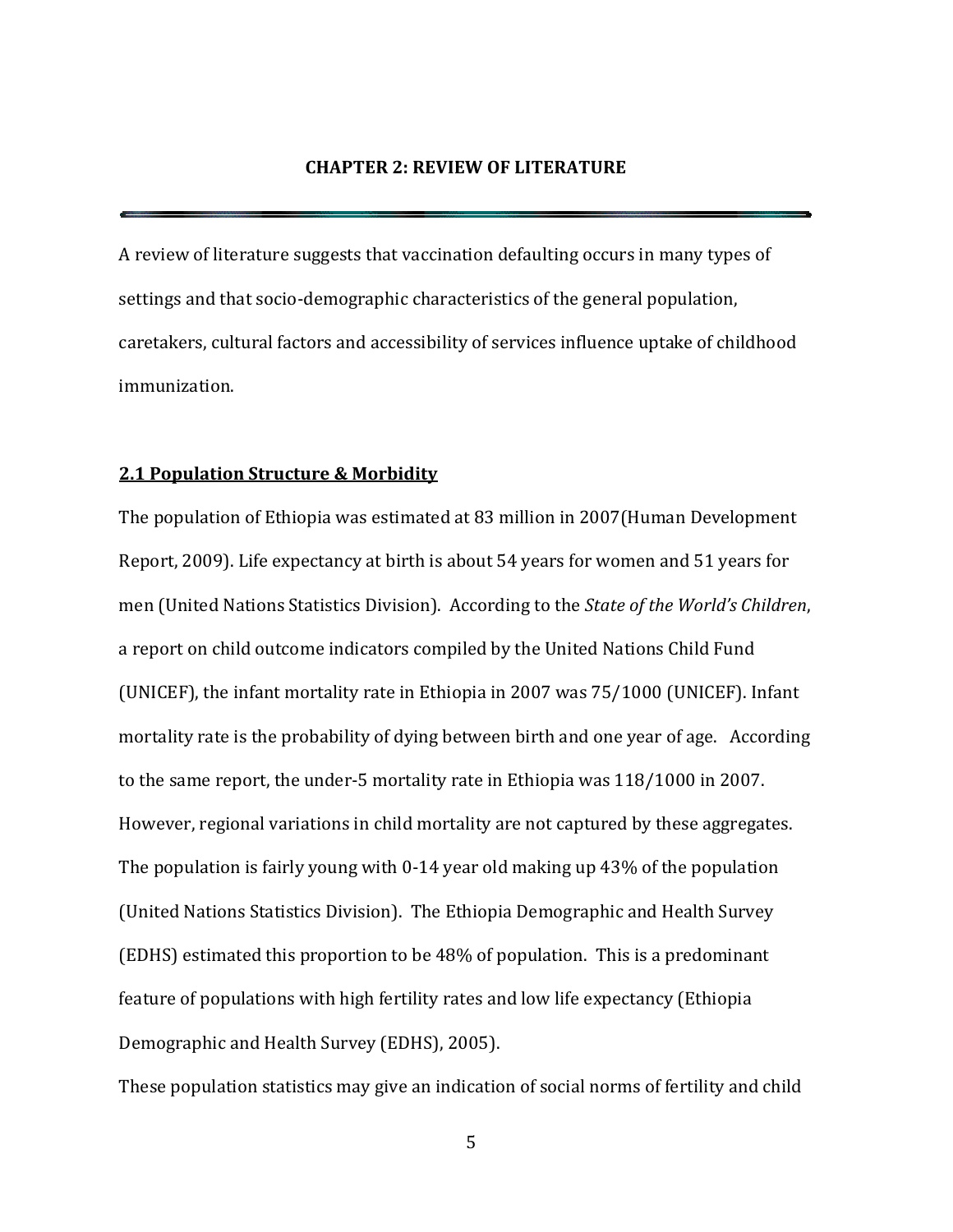rearing. Parents' expectations of child mortality can lead to high fertility (Fitaw, Berhane, Worku, 2004). As the number of children in a household grows, parents' Berhane, Worku, 2004). As the number of children in a household grows, parents'<br>time and other resources must be shared among more children. This can decrease the quality of care each child receives, including RI, which can play a role in child morbidity and mortality. Additionally, high fertility can have negative effects on maternal health outcome (Bour & Bream, 2004) 2004).



Figure 3. Ethiopia Population Pyramid (Ethiopia Demographic and Health Survey, 2005) Countless incidences of severe morbidity from childhood illnesses are not captured in data. Incomplete immunization has been the main cause of several outbreaks of vaccine preventable diseases in Ethiopia. Childhood Immunization, comple 12 months, provide immunity against tuberculosis, poliomyelitis, tetanus, diphtheria, pertussis, and measles (Kidane, 2006). Childhood immunization coverage is fairly low<br>in Ethiopia. Only 20% of the population was immunized against measles, a leading in Ethiopia. Only 20% of the population was immunized against measles, a l cause of child mortality (Human Development Report, 2009). data. Incomplete immunization has been the main cause of several outbreaks of<br>vaccine preventable diseases in Ethiopia. Childhood Immunization, completed by age<br>12 months, provide immunity against tuberculosis, poliomy es are not captured in<br>eral outbreaks of<br>tion, completed by age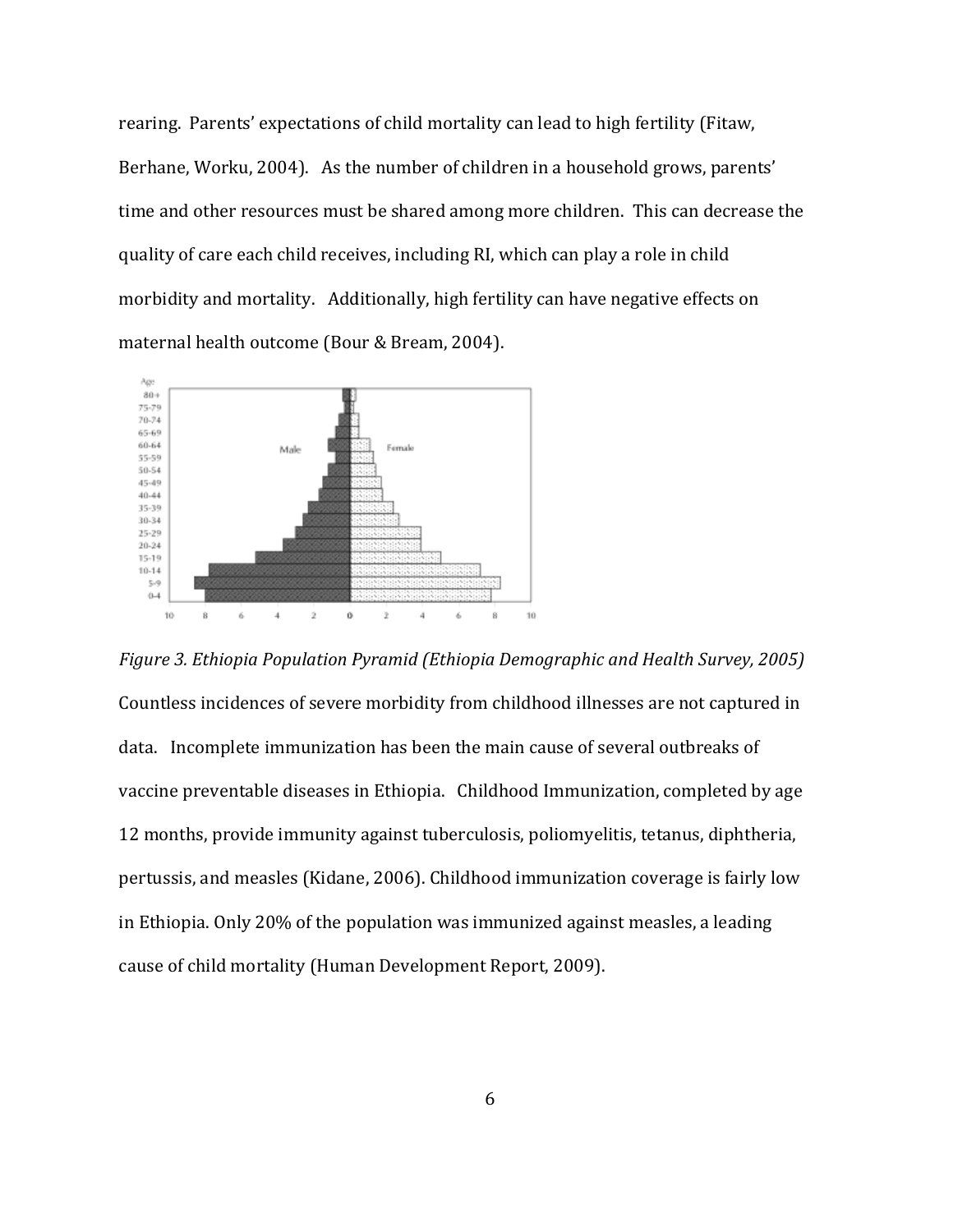#### 2.2 Geography & Governance

The diversity of the population, geography and their lifestyle plays a role in child immunization. Ethiopia has a federal governance system. The nine regional states and two chartered cities of Ethiopia are divided based on cultural and linguistic lines. The nine regional states consist of Afar, Benishangul-Gumuz, Gambella, Harari, Oromiya, Somali, the Southern Nationals, Nationalities and Peoples Regional State (SNNP) and Tigray. The two administrative cities are Dire Dawa and the capital, Addis Abeba (also Addis Ababa). This system was established in the 1994 constitution and was instituted as a means for providing the right of self-governance to identity groups, thus furthering democratic governance (United Nations Statistics Division). Religion, food, livelihood and other cultural practices vary from region to region.

The Great Rift valley, which is caused by two divergent plates, runs across Ethiopia. This geologic feature also creates varied topography with 116m (381 ft) below sea level in the Afar Depression to 4,620m (15,157 ft) above sea level in Ras Dashen Mountain in Tigray. Child immunization providers in Ethiopia have the burden of reaching very diverse populations. Culture of the population at each elevation is shaped by the geography. Different types of food is grown and consumed at each elevation and nutrition status of children also varies due to geography and issues of access. Iodine deficiency is prevalent in the mountainous areas and Vitamin A deficiency is an issue in Amhara and Tigray (Kaluski, Ophir & Amede, 2002). Vitamin A deficiency is a risk factor for acquiring measles, a vaccine preventable disease contributing to child mortality in Ethiopia (Yang, et al., 2005). Depending on the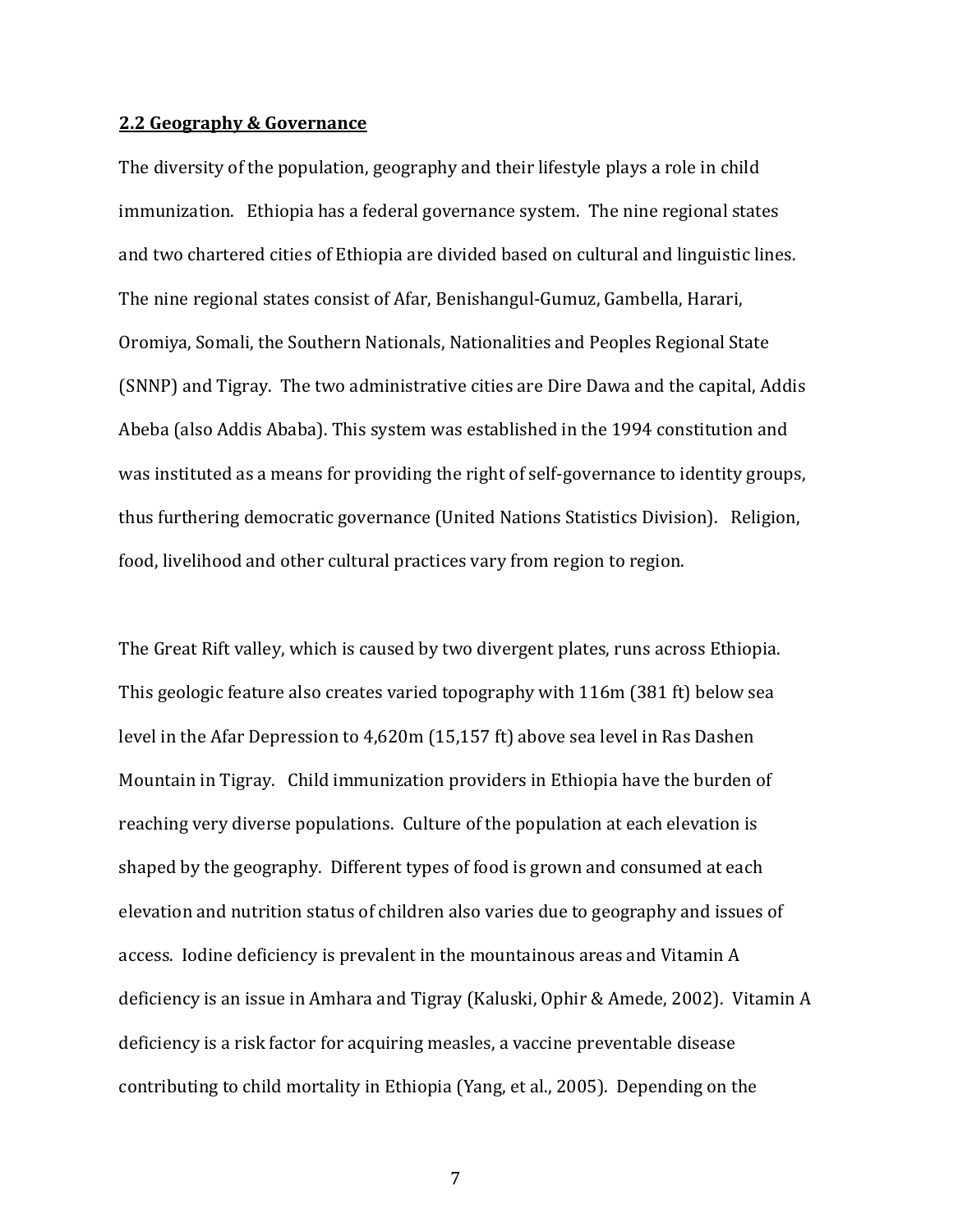elevation and location, the availability of clean water may vary. Lack of clean water can lead to diarrhea in infants and loss of efficacy in vaccines administered orally.

Ethiopia lies at the equator and has seasonal monsoons. Poor roads are made more hazardous during this time, which has implications for both transportation of vaccines from the capital to peripheral areas and parents ability to travel to immunization sites. Pastoralists who travel seasonally live in Afar and Somali regions. Nomadic people must be reached in a different way than sedentary populations.

## 2.3 Income & Education

A number of economic characteristics of families affect the underlying tendency to default on childhood immunization. Ethiopia ranked 171th out of 182 in the United Nations Development report's Human Development Report (2005), a ranking of various social and economical factors that affect life chances (Human Development Report, 2009). The Human Development Report gives an indication of Ethiopia's standing in the world stage and some indication for the economic wellbeing and standard of living in Ethiopia, which may affect decisions around childhood vaccination uptake. Economically, the cost-benefit analysis at the household level may deter parents from demanding child immunization. For parents and caregivers, the present cost of vaccination may surmount the possible cost of future illness (Andersson, et al., 2009). Family income has been seen to be a significant predictor of vaccination defaulting (Shea et al., 2009). Additionally, education, which is closely related to income and other means of social capital is also a factor that influences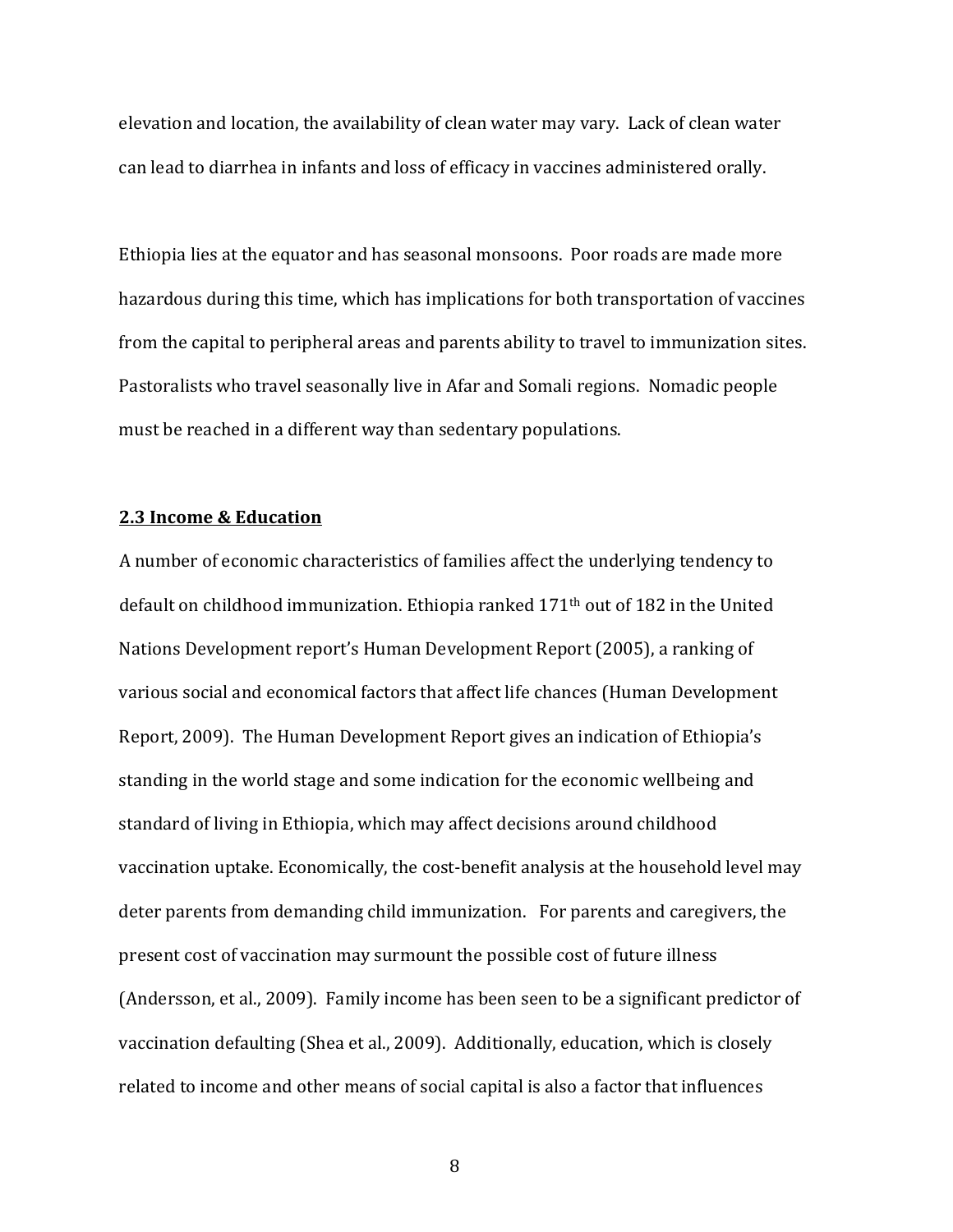vaccination uptake. According to the Human Development Report, adult literacy is about 42% in Ethiopia (2005). The male adult literacy rate is 50% and 35% for females. Analysis of DHS data from 22 countries have shown that maternal education is significantly associated with child immunization (Sullivan, et al., 2009). Studies have also seen a similar link with paternal education (Vandermeulen, et al., 2008; Reading, Surridge & Adamson, 2004).

#### 2.4 Ethiopia Health Administration

The doctor to patient ratio in Ethiopia is approximately 1:118,000. The nurse to patient ratio is 1:9,000 (Berhane, 2008). The Health Sector Development Program (HSDP) was launched in 1998 to restructure and strengthen the healthcare system of Ethiopia. This program was specifically designed to address the needs of rural populations and focused on primary healthcare needs (Kaluski, Ophir & Amede, 2002). The health system in Ethiopia consists of four levels of services: specialized hospitals, general hospitals, health centers, and health posts. Health posts are the lowest level of healthcare and are staffed by two health extension workers. The extension workers have one year vocational training with continuing education during their service (Kaluski, Ophir&Amede, 2002). The Interagency Coordination Committee (ICC) advises the Ministry of Health and is working in regions with low immunization rates. The ICC consists of Save the Children-USA, Medecins Sans Frontieres-Belgium, Ethiopian Red Cross, Save the Children-UK, Mother and Child Development Organization, United Nations Children's Fund (UNICEF) and WHO (Kidane, 2006).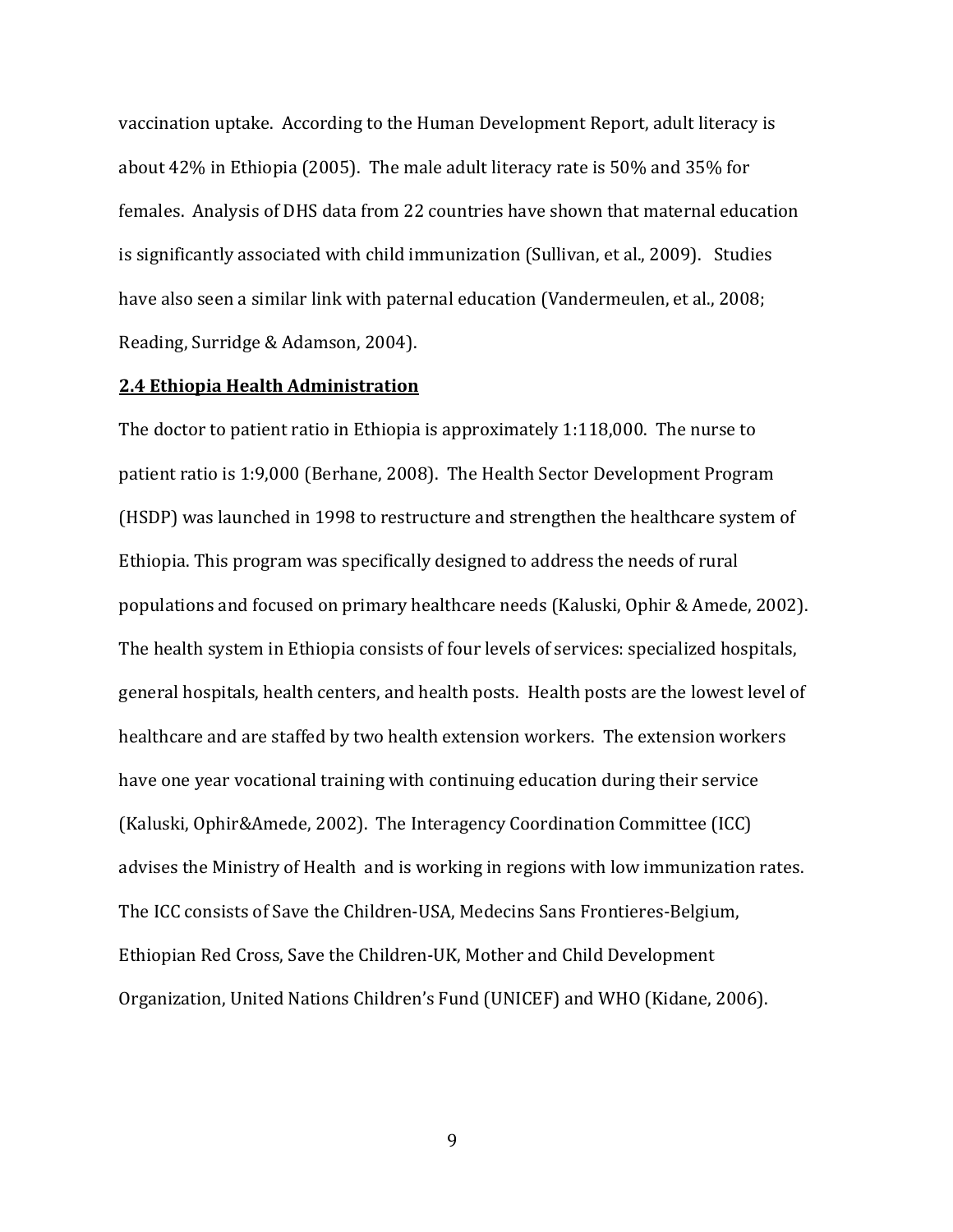## 2.5 EPI in Ethiopia

The Ethiopia EPI was started in 1980 with an intention of reaching 100% coverage by 1990 (WHO: Expanded program on immunization). The EPI program in Ethiopia is administered by the Ministry of Health with technical support from the WHO and other organizations (Sullivan et al., 2009). International partners provide extra support in expanding coverage of EPI. For instance, the Reaching Every District (RED) approach is a collaboration with the WHO, USAID, UNICEF, Global Alliance for Vaccines and Immunization (GAVI), and Centers for Disease Control (CDC) (Kidane, 2006). The RED approach consists of strengthening social mobilization activities, and developing culturally appropriate behavioral change communication strategies (Berhane, Y, 2008).

The EPI schedule for RI in 2005 consisted of nine rounds of vaccinations to be completed by the child's first birthday.

| <b>Vaccine</b> | <b>Disease</b>                | Age                       |
|----------------|-------------------------------|---------------------------|
| <b>BCG</b>     | Tuberculosis                  | At Birth                  |
| <b>DPT</b>     | Diptheria, Pertussis, Tetanus | 6, 10, 14 Weeks           |
| OPV            | Polio                         | At Birth, 6, 10, 14 Weeks |
| Measles        | Measles                       | 9 Months                  |

Table 1. Schedule of EPI Routine Immunization

Studies have shown inconclusive results of the necessity for birth dose of oral polio vaccine (OPV) (Benn et al., 2008). However, it is recommended for added protection in regions with high poliovirus prevalence. Women of child bearing age receive tetanus toxoid vaccine to protect their unborn children. In 2007, the EPI schedule for developing countries was updated to include a pentavelent consisting of the tetravalent of DPT and Hepatitis B and Haemophilus Influenza type B (HIB).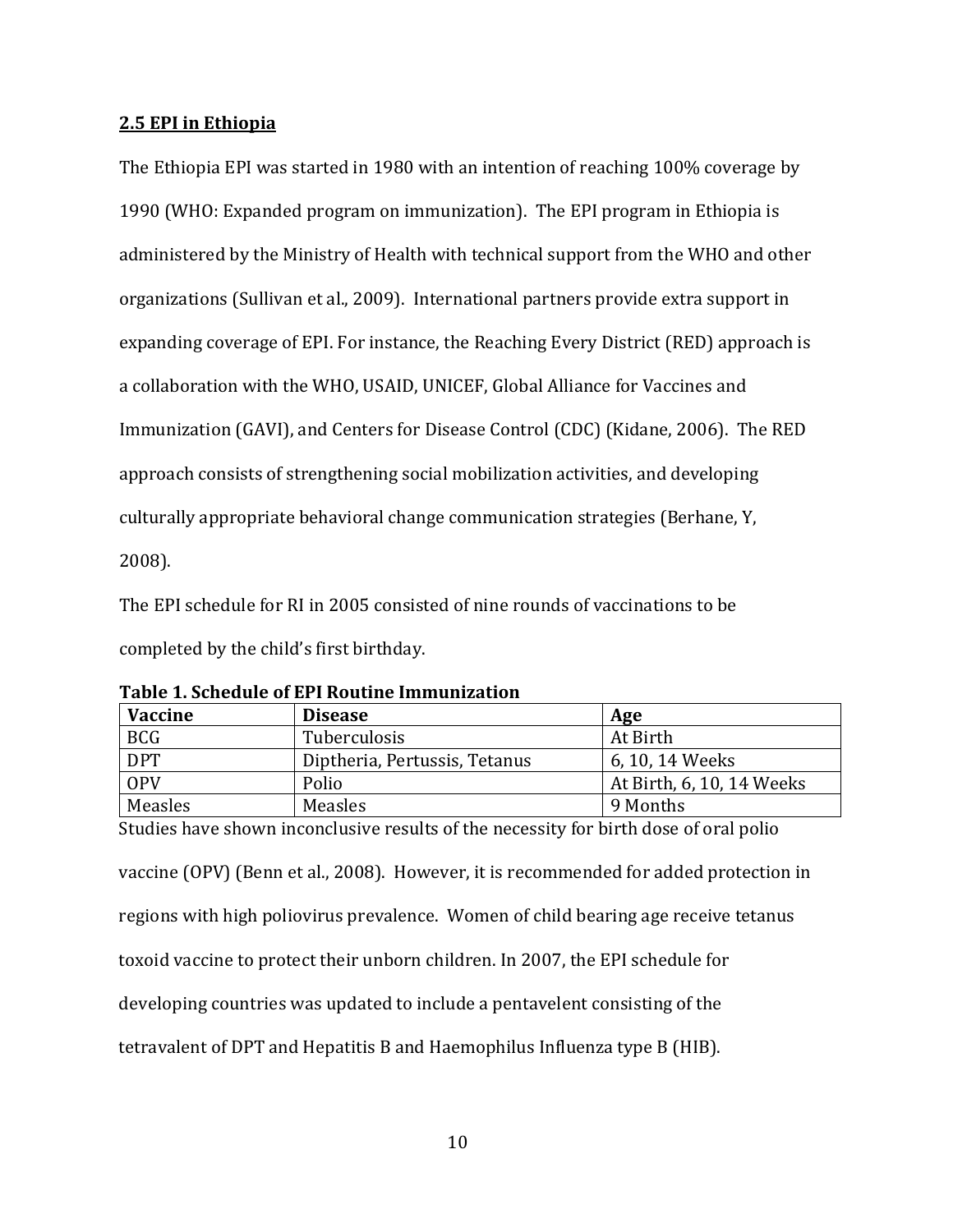#### 2.6 State of Immunization according to the 2005 Ethiopia Demographic Survey

Demographic and Health Survey (DHS) conducted with nationally representative cluster samples periodically. This cross-sectional data was first collected in Ethiopia in 2000 and then subsequently in 2005 and 2010. The following are trends found in the 2005 Ethiopia Demographic and Health Survey (EDHS) data. Twenty percent of children age 12-23 months had been fully vaccinated at the time of the 2005 survey. Three in five have received the BCG vaccination, and 35 percent have been vaccinated against measles. The coverage for the first dose of DPT is relatively high (58 percent). However, only 32 percent go on to receive the third dose of DPT. Polio coverage is much higher than DPT. However, the dropout between the first and subsequent doses of polio vaccine represents 40 percent decline (between the first and third dose). Vaccination coverage in Ethiopia has improved over the past five years. The percentage of children 12-23 months fully vaccinated at the time of the survey increased from 14 percent in 2000 to 20 percent in 2005. According to the DHS survey, only one in three women was protected against neonatal tetanus (EDHS, 2005).The EDHS shows lower coverage than the health administrative data due to differences in sampling weights of data (Kidane, 2006).

#### 2.7 Access

Parental self-efficacy around child immunization is affected by structural access to health facilities. A national survey of defaulters in Ethiopia showed that kebeles (districts) with Health Extension Workers (HEW) were more likely to have higher coverage. Also, kebeles where the immunization sites were within 1 hour of walking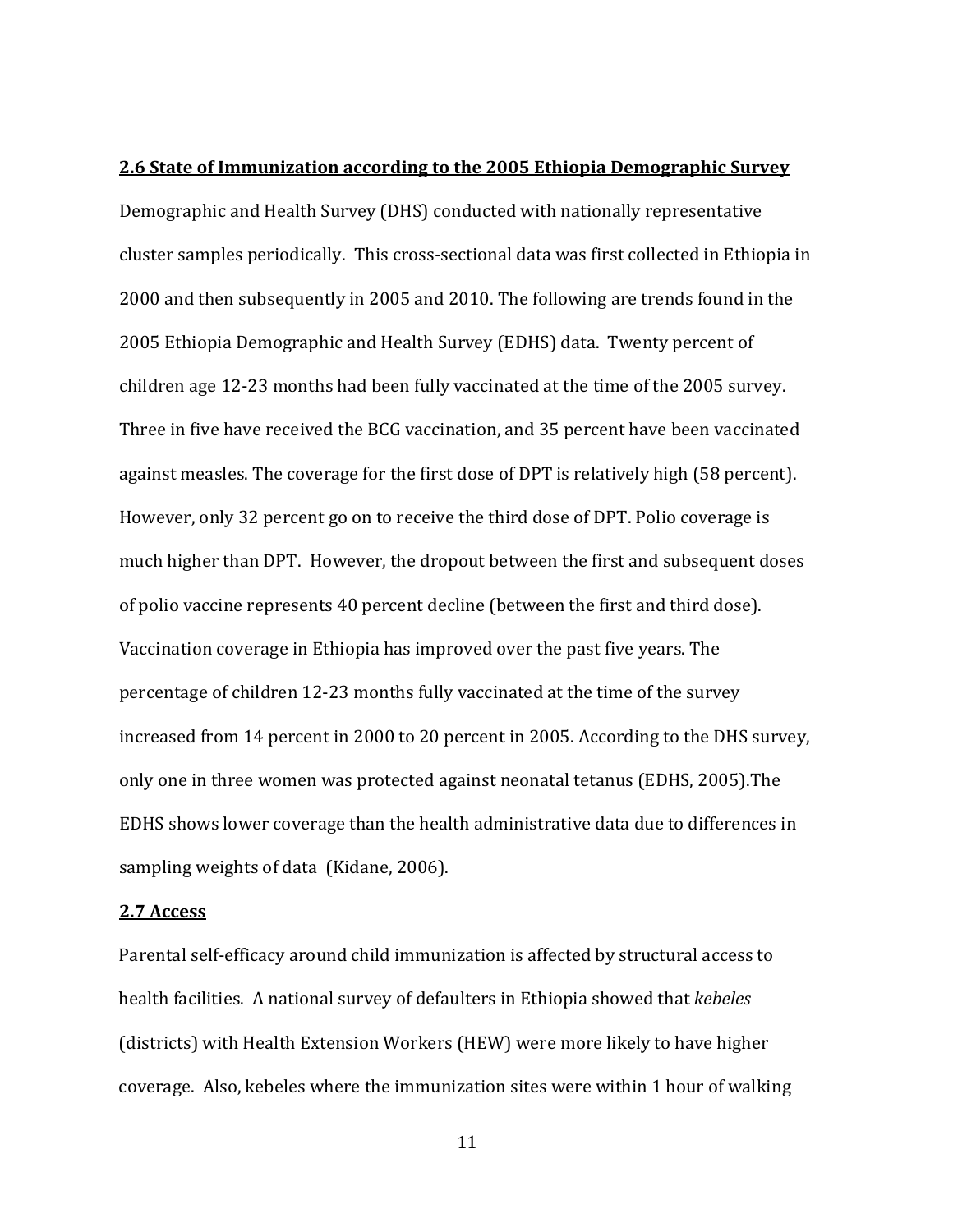distance had higher coverage than those with longer walking time (Kidane, 2006). Mothers, who can receive continuity of care after childbirth through a health facility, may seek immunization for their child. Mothers who used post-natal health services were more likely to complete vaccination (Tadessa et al., 2008; Sullivan et al., 2009). Knowledge about vaccination is attained through various channels including interaction with healthcare centers. Mothers and caretakers who did not know the schedule of vaccines and the benefits of immunization were 6 times more likely to have defaulter children (Tadessa et al., 2008; Sullivan et. al., Kidane et al., 2006). However, parents' decision to immunize their child is also affected by perceived efficacy of vaccination. In rural communities, one family's negative experience can affect the decisions of other families in the community. According to a review of EPI in Ethiopia, in addition to high drop-out rates, inadequate number of health workers and inadequate supplies such as cold chain storage to keep vaccinations effective affect the efficacy of the EPI program(Kidane, 2006). Interpersonal communication between community members and spousal communication has lead to diffusion of modern health practices (Valente & Saba, 2008). Since, the positive effect of interpersonal communication can be strong, it can also have a negative effect of keeping families from taking up beneficial health practices. This form of communication may further exacerbate the effects of healthcare access by compelling families to have negative attitudes towards immunization or perceiving it as an extra burden rather than a normalizing it as part of life.

RI coverage varies in Ethiopia by regional states. Regional differences in vaccine coverage varies from 10% in the state of Somali to over 80% in the state of Tigray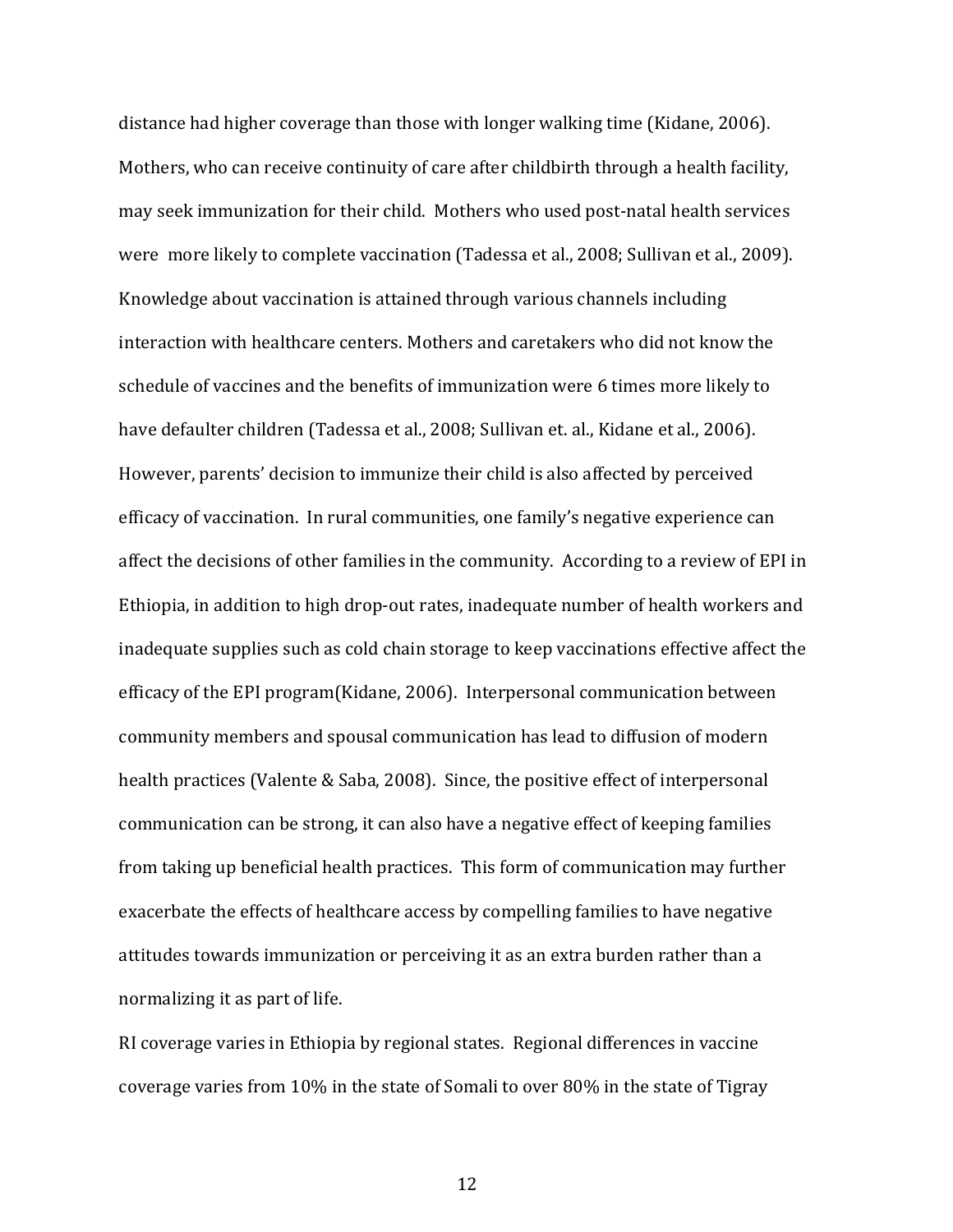(Kidane, et al., 2006). Vaccination coverage of children was significantly higher in urban areas than rural areas (Kidane, et al., 2006). The under-five mortality in the capital of Addis Abeba is 72/1000 while the rate is 157/1000 in the state of Benishangul-Gumuz (EDHS, 2005).Coverage is low in Somali, Gambella and Afar(Kidane, et al., 2006). Pastoralist lifestyle of the people in Afar and Somali create an added constrain in providing access to healthcare in these regions. Pastoralists have different needs from sedentary rural communities. Health posts located in one area might be inaccessible for communities two or three years later. EPI is supported by international monetary and technical aid. International NGO partnerships can help curb some of the constrains by aiding better planning (WHO:Expanded program on immunization).

#### 2.8 Social Capital

Reasons for routine vaccination noncompliance have been studied both in Ethiopia and other countries, and many of the reasons have correlations with proxy measures of social capital. Father's ability to speak English was found to be significantly associated with uptake of child vaccination in Ghana (Burgha et al., cited in Sullivan et al., 2009). Sullivan et al., found that higher paternal age correlated to greater likelihood of vaccination completion (2009). Decision making power of women is also associated with childhood vaccination (Fantahun et al., 2006). One aspect of social capital, male gender of child is seen to have a better effect on child outcome in many developing countries. In Ethiopia, this is not the case. Male infant mortality in Ethiopia is higher than the female infant mortality (Gmariam, A, 2005; EDHS, 2005). According to Kidane, age of mother, and sex of child were not significant factors in vaccination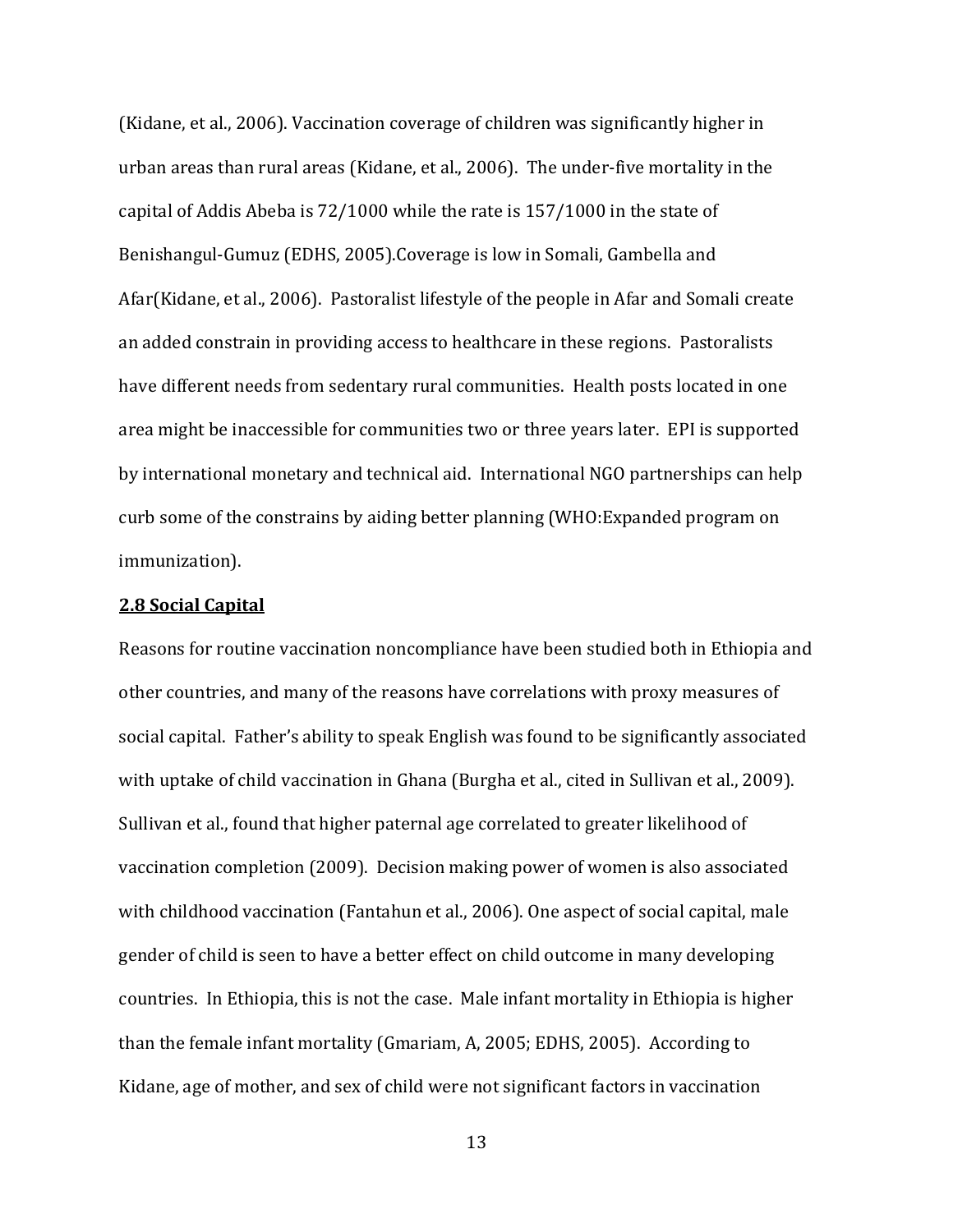uptake (2006). A study of child immunization uptake in the UK found that children in larger families were more likely to have incomplete immunization (Reading, Surridge and Adamson, 2004). Children of low parity households in Ethiopia were also more likely to be vaccinated than those in high parity families (Kidane, 2006). Tadessa et al., did not find that family size, age of mother, ethnicity, religion or educational status were associated with defaulting in their study in Southern Ethiopia (2008). However, this trend may not be generalizable to the whole country.

#### 2.9 Decision-making in Relation to Health

Mothers and caretakers with a negative perception towards health institutions were 2 times more likely to have children who default from vaccines (Tadessa et al., 2008). In addition to factors such as distance and access, social interactions between parents and health workers may play a role in uptake of vaccines. Health workers with little experience may lack the ability to identify mothers' at risk of defaulting and provide the extra attention needed to encourage them to return for the next RI visit. Demands on the health workers' time may also affect their ability to provide this counseling. Studies on childhood vaccination defaulters in Turkey and Bangladesh showed that paternal attitudes towards vaccination was a significant factor in vaccination completion (Torun &Bakirci, 2006; Chowdhury et al., 2003). Additionally, traditional health remedies are still used for ailments in many regions and this viable option may affect decision making around vaccination.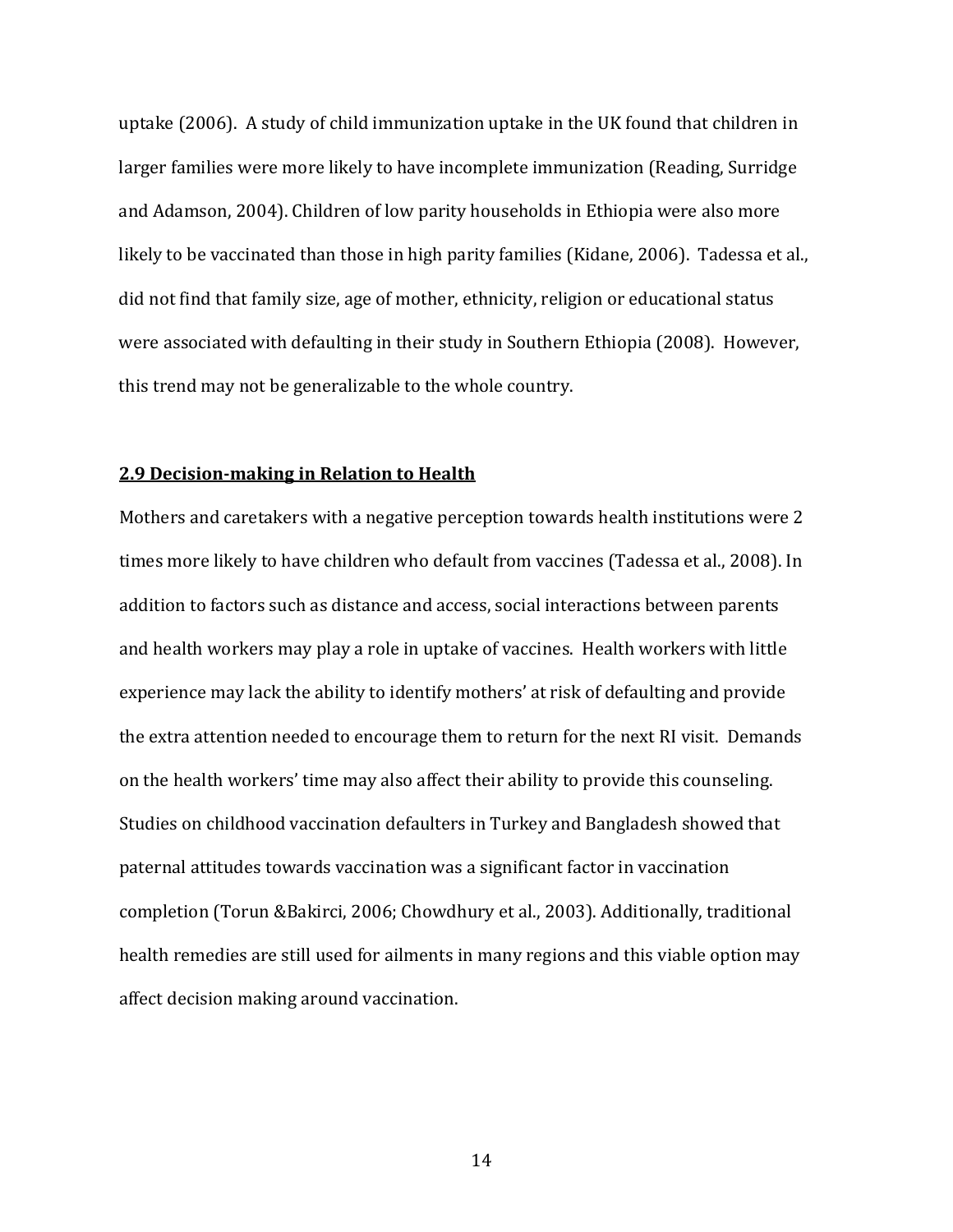#### 2.10 Politics

During conflicts, health infrastructures are not maintained and priority is taken away from preventive measures such as child immunization. A study of vaccination coverage in Freetown, Sierra Leone uncovered that during conflict routine immunization rates reduced by 50% and delayed and incomplete immunization created a higher risk of children acquiring vaccine preventable diseases (Senessie et al., 2007). Ethiopia has experienced civil conflict for a number of years. Until 2000, much of Ethiopia's resources were spent in the border conflict with Eretria. Ethiopia is bordered by Sudan to the north and Somalia to the East, countries currently in conflict. Ethiopia houses refugees from these conflict areas within its borders. Along with the migration of refugees from these conflict zones, diseases have also crossed borders. Both Sudan and Somalia have had protracted conflict and cases of preventive child illnesses such as polio have been imported into Ethiopia from these areas (Mesfin et al., 2008). Differentials in vaccination levels between countries with porous borders can cause outbreaks in vaccine preventable diseases. This situation can be further exacerbated if children within a country have incomplete immunization.

## 2.11 Epidemiology of Vaccines

Incomplete immunization can put children at greater risk of acquiring an ailment. Vaccine efficacy is affected by child's nutrition status. The types of vaccines used in the developed and developing world are different. Risk levels of various diseases are different in developing countries and developed countries. Additionally, vaccinations are developed based on etiology of viruses and with consideration towards preventing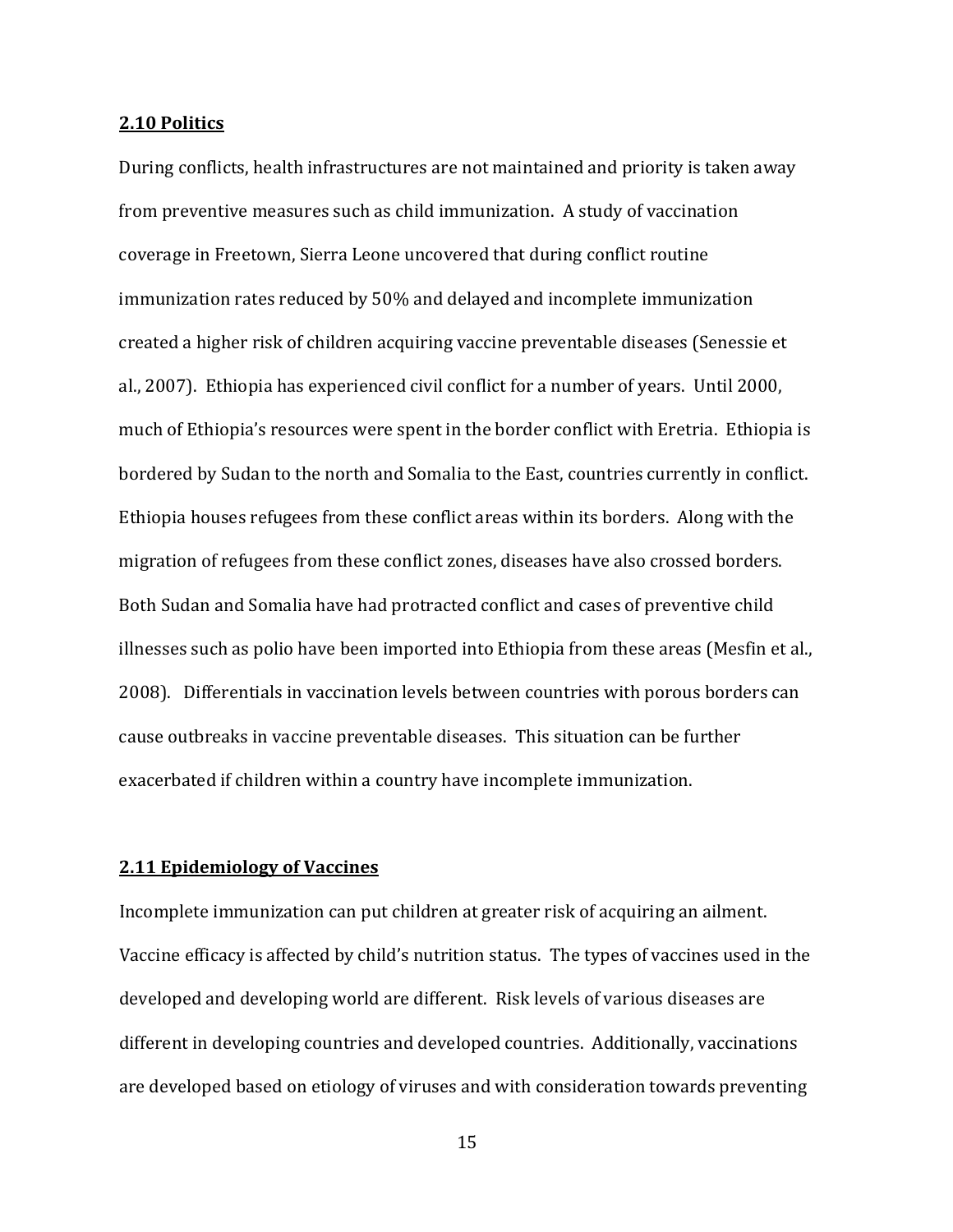logistical hurdles to efficacy. For instance, oral polio vaccine is used in many developing countries including Ethiopia due to their ease of use. OPV consists of live attenuated vaccines and is administered as oral drops. This is easy to administer by health workers with all levels of training. However, diarrhea is a problem among infants in Ethiopia and a child suffering from diarrhea may purge the vaccine and not develop immunity. Injectible polio vaccine (IPV), used in many developed countries consists of dead poliovirus strains and mitigates the effect of diarrhea. However, IPV requires a higher level of training for the health worker administering the vaccine and can pose a higher threat for children who do not complete all three vaccination dosage. Similarly, different pertussis vaccines are used in developed and developing countries due to perceived risk (Jadhav, Gautam, Gairola, 2009). Higher cost acellular vaccination is used in the US and many developed countries due to lower perceived risk while a vaccination from the whole cell is used in developing countries. In addition to science, varied real world issues to ensure effectiveness and efficacy of vaccination also have to be considered.

Problems with cold chain storage of vaccines is a problem in rural parts of Ethiopia (Kidane et al, 2009). Therefore, the vaccine reaching remote rural areas may not have same efficacy as those available in the capital, Addis Abeba and other urban areas. In one study 21% of Ethiopian measles vaccinations administered were in fact ineffective (Kidane, et al., 2006). Community members' experiences with vaccines can affect family's perception of vaccine efficacy. Family decisions around vaccination seeking is affected by perceived efficacy of vaccines. Given geographic disparity in travel and time cost of vaccination, vaccination efficacy plays a role in vaccination seeking. Some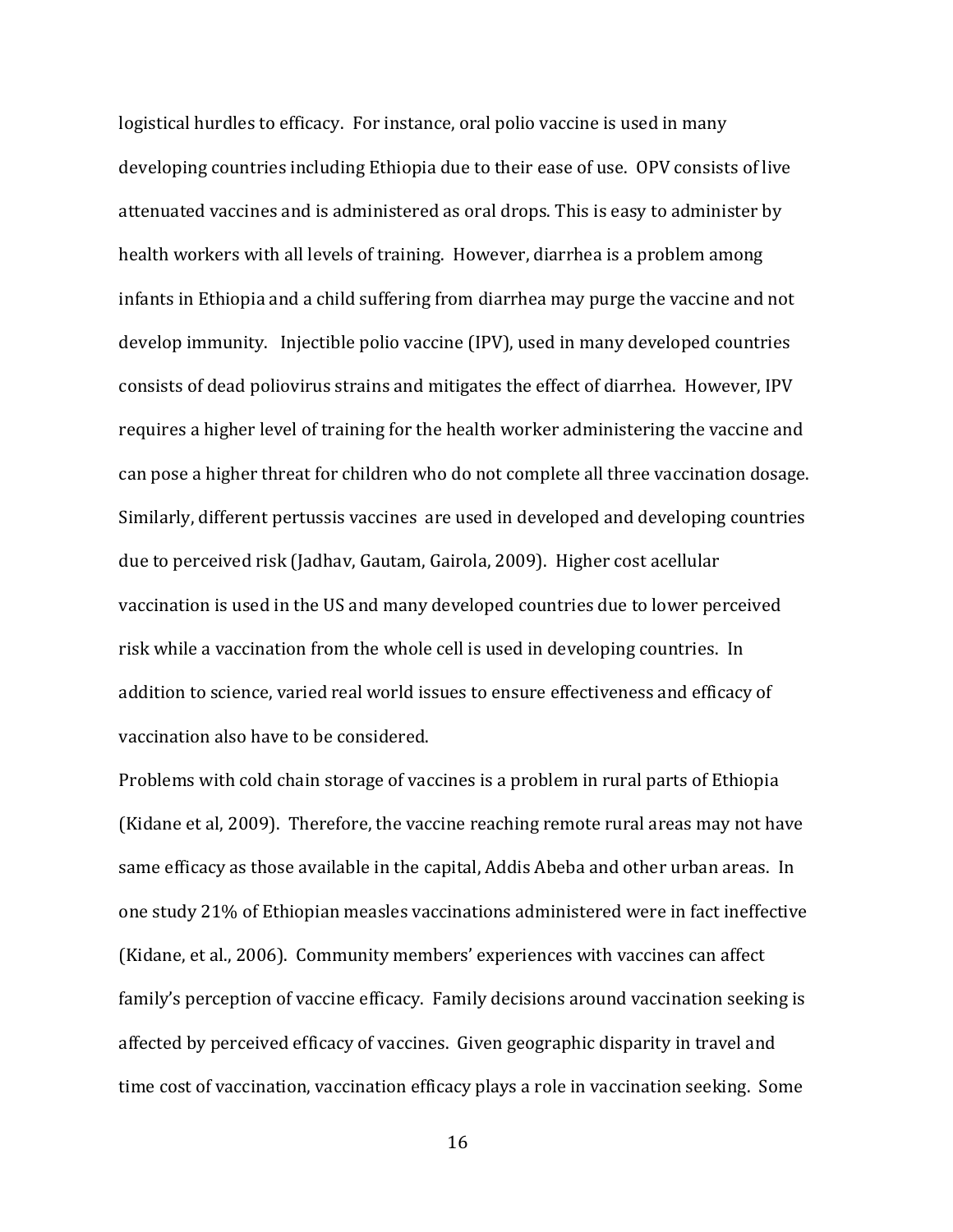vaccines obtained after the age 12 month window recommended by EPI are still effective, policies and recommendation that allow catch-up, when children have defaulted, are needed for Ethiopia where the dropout rate is very high.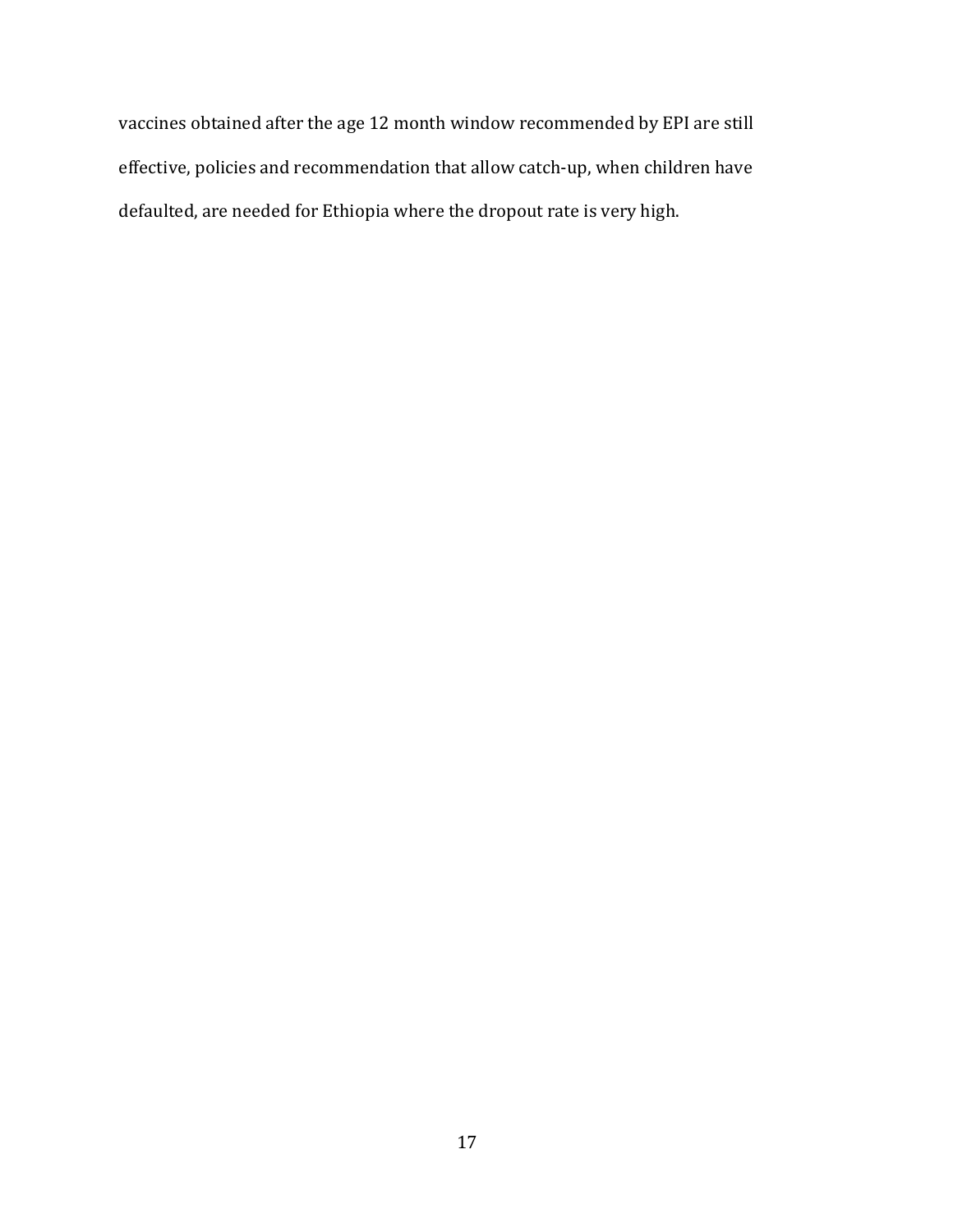### 3.1 Data Source

The Demographic and Health Survey (DHS) is a periodic cross-sectional survey administered at the household level, funded by USAID in many middle and low income countries. The first Ethiopia DHS (EDHS) was conducted in 2000 and then subsequently in 2005 and 2010. For this analysis, data from the 2005 Ethiopia DHS, is being used. Data from the most recent (2010) EDHS is not available to the public. In addition to the USAID, the EDHS is funded by several other international partners and the Ethiopian Ministry of Health.



Figure 4: Ethiopia Administrative Divisions

The nationally representative EDHS 2005 data was collected under the guidance of the Central Statistical Agency of Ethiopia. Interviews were conducted with 14,070 women and 6,033 men and the women's questionnaire included sections that covered child health, nutrition,

family planning practices, women's empowerment, and HIV/AIDS related knowledge among others(EDHS, 2005).

These data utilize a cluster sampling method with the interviewer collecting data faceto-face. The 2005 Ethiopia DHS consisted of a nationally representative sample of approximately 14,500 households from 540 clusters. The sample was selected in two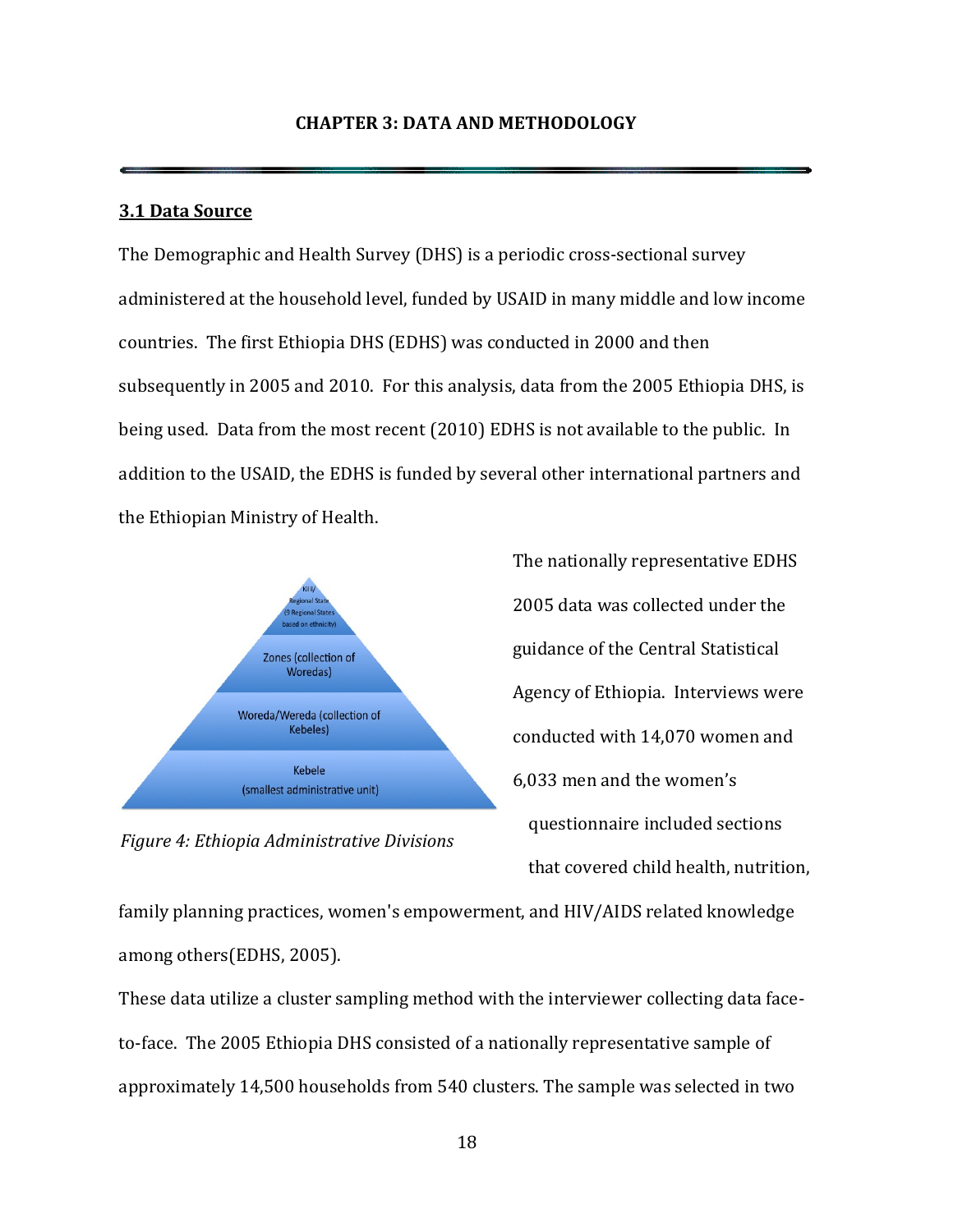stages. In the first stage, 540 clusters (145 urban and 395 rural) were selected from the list of enumeration areas (EA). This EA is similar to a census tract used by the US Census. In the census frame, EAs are developed at the Woreda level (see Figure 3). Each EA was either totally urban or rural and the EAs were grouped by administrative Woreda (EDHS, 2005). The implementers of the DHS mention that there may be some under-representation of nomadic people in Somali and Afar in the sample frame. Since the 540 EAs selected for the EDHS are not distributed by region proportionally to the census population, the sample for the 2005 Ethiopia DHS had to be weighted to produce national estimates. As part of the second stage, a complete household listing was carried out in each selected cluster. Between 24 and 32 households from each cluster were then systematically selected for participation in the survey. DHS have been conducted in many countries. However, the standard questionnaires require cultural adaptation and language translation. The Ethiopia DHS was adapted and validated by a team of experts consisting of Ethiopian medical experts and demographers. Improved methodological and logistical planning made the 2005 EDHS an improvement over the previous EDHS. The questionnaires were translated to the three predominant languages in the country: Amaharic, Tigrigna and Oromiffa. The DHS consists of the Women's Questionnaire and the Men's Questionnaire. The DHS was pretested in all three languages in both urban and rural areas. In Ethiopia, the women's questionnaire was administered at each of the households and information was collected on each woman age 15-49. The Men's questionnaire was administered at every other house visited. The data were collected through face-to-face interviews with same gender interviewers. The survey data were coded by two different data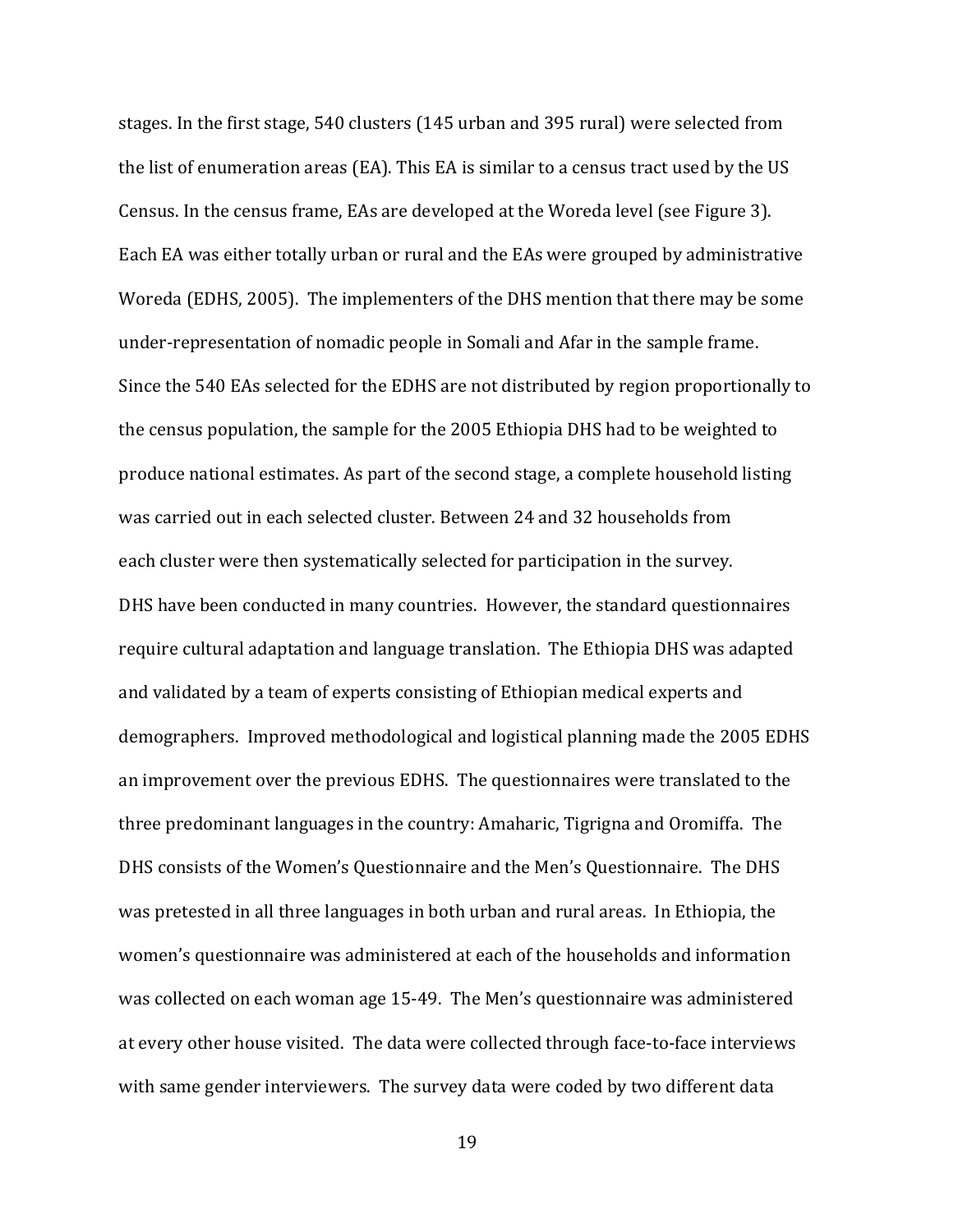entry workers. DHS tends to oversample for households with younger children given the health vulnerabilities of this population (Kaluski, Ophir &Amede, 2002). The sample for the complete 2005 EDHS survey was 13,721 households. However, for this analysis, only one portion of the EDHS data pertaining to maternal and child health is analyzed. The sample used in this data consists of 9,861 female respondents. Of these respondents, 9,517 of them had children age 0-5. Due to missing data, for analysis of vaccination, 8,905 children age 0-5 years of age are captured by the data with the questions being answered by their mothers. Response rate was higher in rural settings than urban settings.

#### 3.2 Variables

#### Dependent Variables

For this analysis, Selected variables from the EDHS 2005 data was analyzed with SPSS 17.0 (Statistical Package for Social Sciences). Some data was recoded in SPSS 17 to allow for analysis.

The Ethiopia Expanded Program on Immunization (EPI) provided Bacillus Calmette Guerin (BCG) vaccination, 3 rounds of Diptheria, Pertussis, Tetanus (DPT) vaccination, 3 rounds of Oral Polio Vaccination (OPV) and Measles during the first year of a child's life in 2005. BCG was the first routine vaccination given up to 1 week after birth and measles was usually the last vaccine given at 9 months after birth. Table 1 provides the full schedule for routine immunization. The DHS women's questionnaire asks the status for each of the 9 EPI vaccines as well as Vitamin A drops. The survey allows the following options for answers to these questions: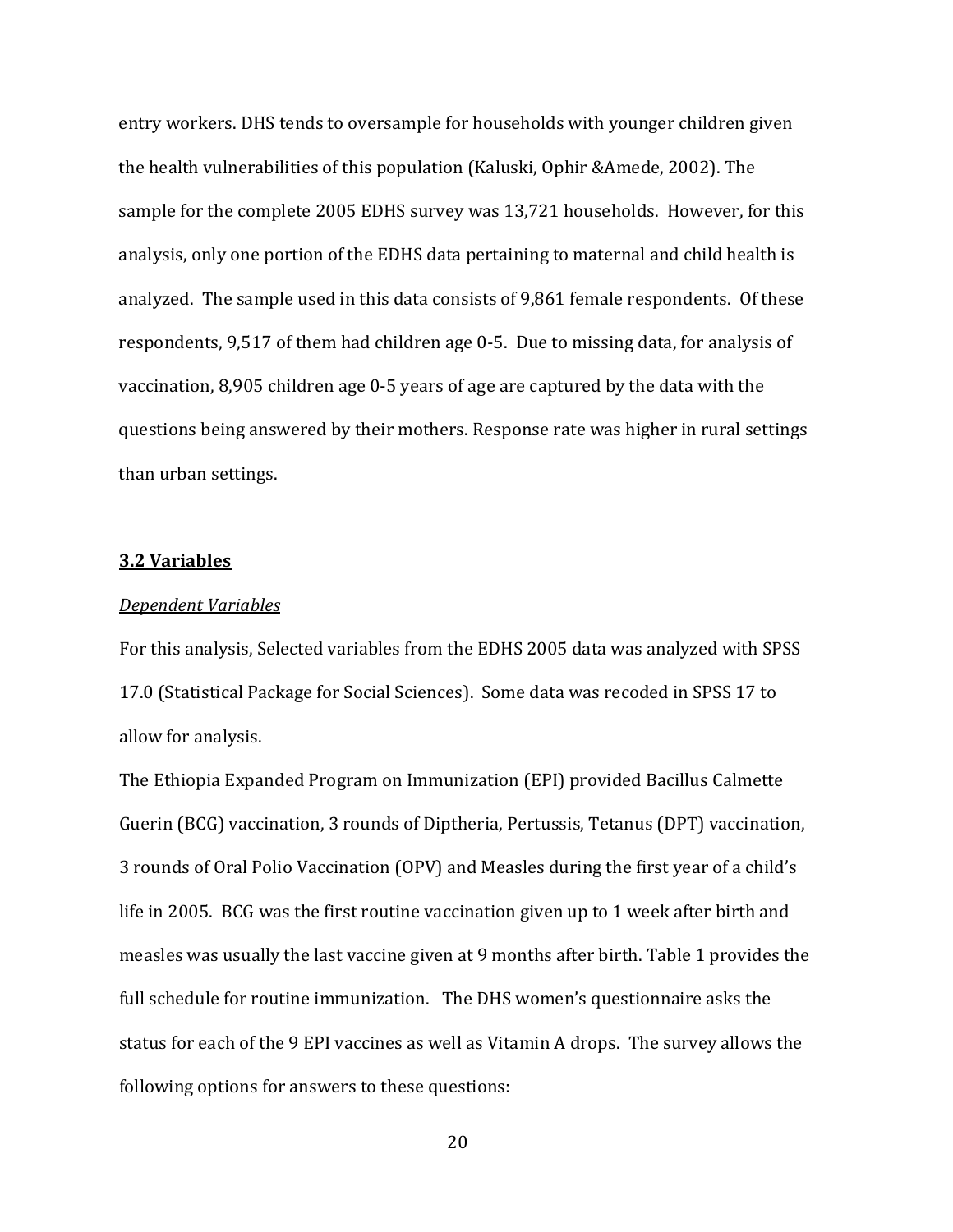-No — denoting child has not received vaccination;

-Yes — denoting vaccination record is complete;

-Vaccination is reported by mother, but interviewer has not seen vaccine card; -Vaccination receipt is marked on card, but the dates and other information are not complete;

-Don't know—denoting the mother does not know whether the child has received vaccination and there is no card. For this analysis the answers to these questions were collapsed into dichotomous answers. No and Don't Know were coded as No, for the purpose of this study, denoting child has not received vaccination. Yes, Vaccination reported by mother, and Vaccination reception marked on card were coded as Yes. Some scholars worry about mothers' recall bias, others found that parental recall is similar to measured counts (Goldstein, et al., 1993; Langsten& Hill, 1998; Mitchell, et al., 2009).

This data analysis explored age appropriate timely immunization adhering to EPI schedule. The counts of these vaccines were then summed to create an outcome variable with three categories: no vaccination, partial vaccination and complete vaccination. Vaccination data was missing for a number of children ages 0-5 years. These may represent errors in data collection or enumeration. Vaccination information was coded for 8,905 children. Summation included all EPI vaccines except for OPV 0 (oral polio vaccine given at birth), since literature review showed that this vaccine is recommended, but not necessary to developing immunity to the poliovirus. The three category vaccination completion dependent variable was dichotomized for logistic modeling consisting of No/Partial and Complete.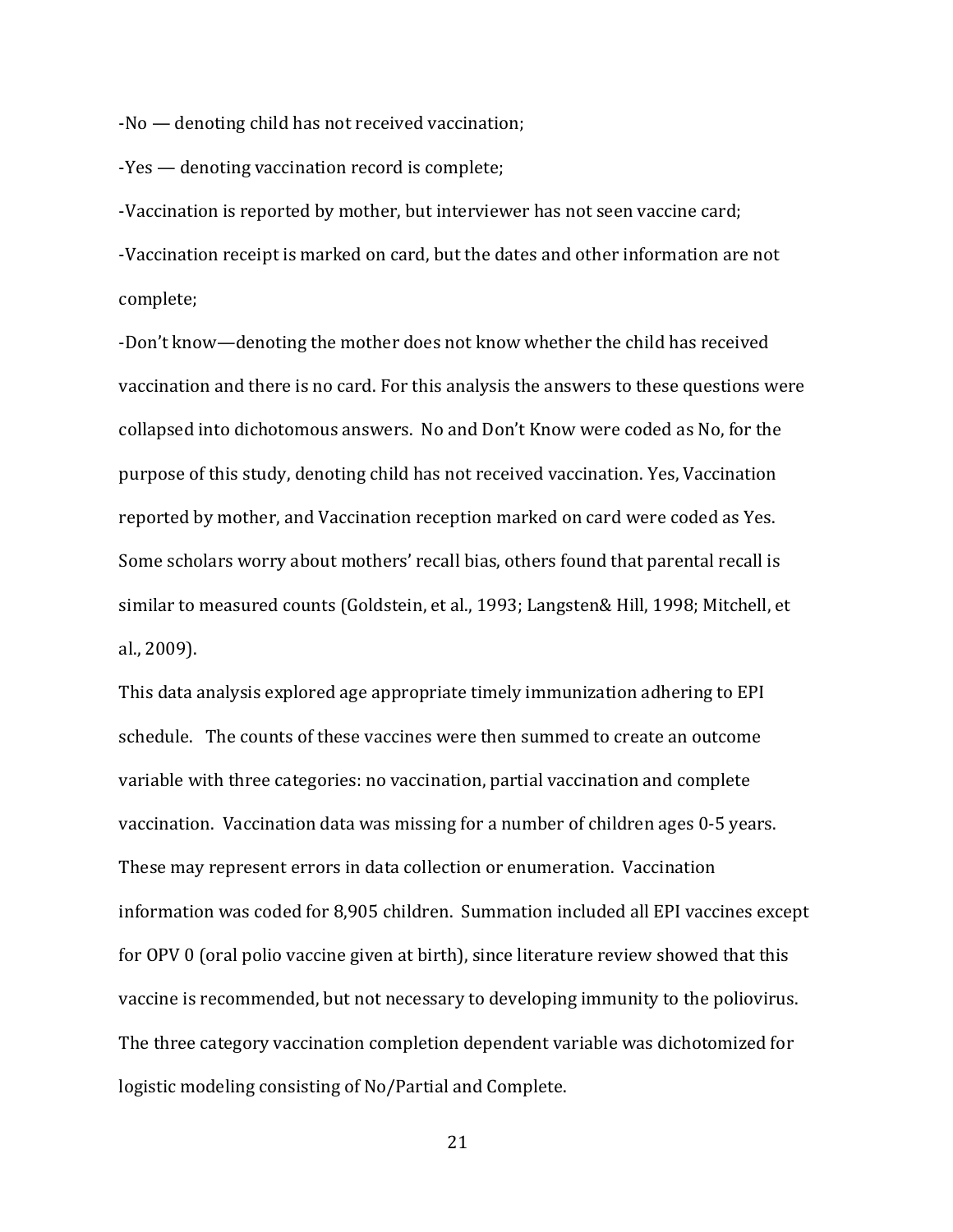#### Independent Variables

Several variables from the data were used independent as independent factors in these analyses.

Data are coded for geographic location of residents allowing analysis based on residence in the nine regional states and two administrative cities of Ethiopia. Data is also coded for rural and urban residence.

The variable wealth index in the EDHS was constructed using household asset data including ownership of a number of consumer items ranging from television to bicycle or car, as well as dwelling characteristics, such as source of drinking water, sanitation facilities and type of material used for flooring (EDHS, 2005). This variable is presented in quintiles: poorest, poorer, middle, richer, richest.

Respondents are surveyed on their and their partner's highest education attained. Respondents' education and partners' education is presented in 4 strata: none, primary, secondary, higher. Respondents' age range is presented in 7 strata consisting of 4 years, ranging 15-49. Partner's age is available as continuous from 15-99. Some independent variables were recoded to allow proper analysis in SPSS. For the purpose of this analysis, partner's age variable was recoded to have similar age ranges as women. The last category contained all ages greater than 45. Data exploration uncovered the oldest partner to be 99 years of age. Due to smaller frequencies at older age values, these numbers were collapsed. The women were sometimes unaware of their partner's education level and their age. These responses are coded as "Don't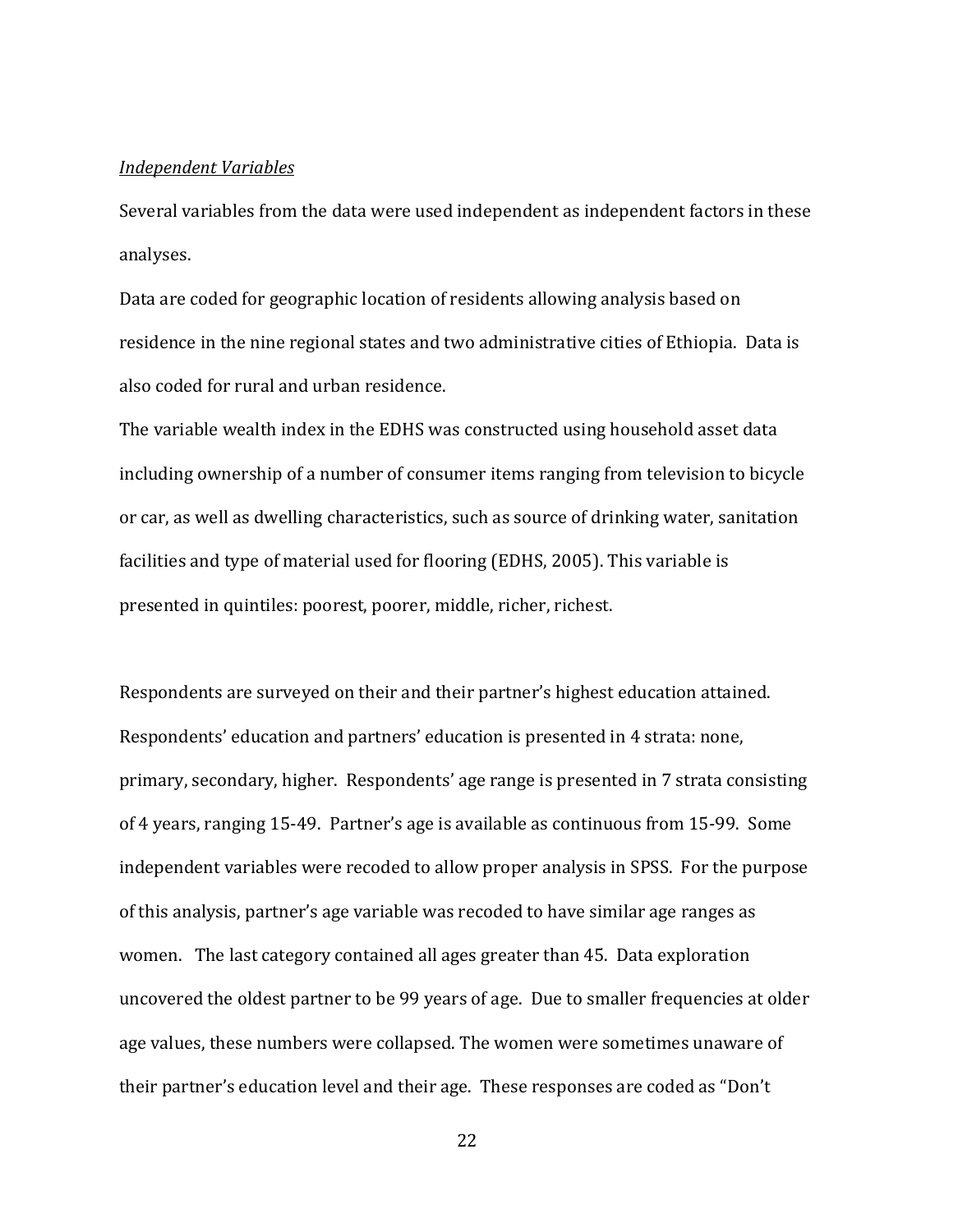Know." For the purpose of these analyses, "Don't Know" for these two variables were recoded as missing and excluded from further analyses.

Parity had been uncovered as an important risk factor for child immunization default in literature. The child's "birth order" variable allowed the possibility of exploring each child's risk factor in terms of mother's parity. Birth order was a continuous variable ranging 1-16. The frequency of birth order dropped sharply at seventh child. This variable was collapsed into seven categories: each category containing one birth order up to 6th , with 7th and more as the last category to include all others. During logistic modeling, several variables were reordered to allow the referent to be the first or last category. Reference category was chosen based on the previous analysis results of probability model of least risky group.

#### Other Variables

All 9,861 women in the survey had at least one birth in the last 5 years. This was uncovered in the variable "births in the last 5 years." In examining the participants of the survey further, the variable "number of children 5 and under" was explored. This variable includes only those children in the household at the time of survey. Mothers were asked how many children age 0-5 they had. The counts of number of children ranged from 0 to 5 children.

#### 3.3 Data Analyses

Chi-square analysis was conducted to examine associations of vaccination status with various characteristics identified as risk factors during the literature review. The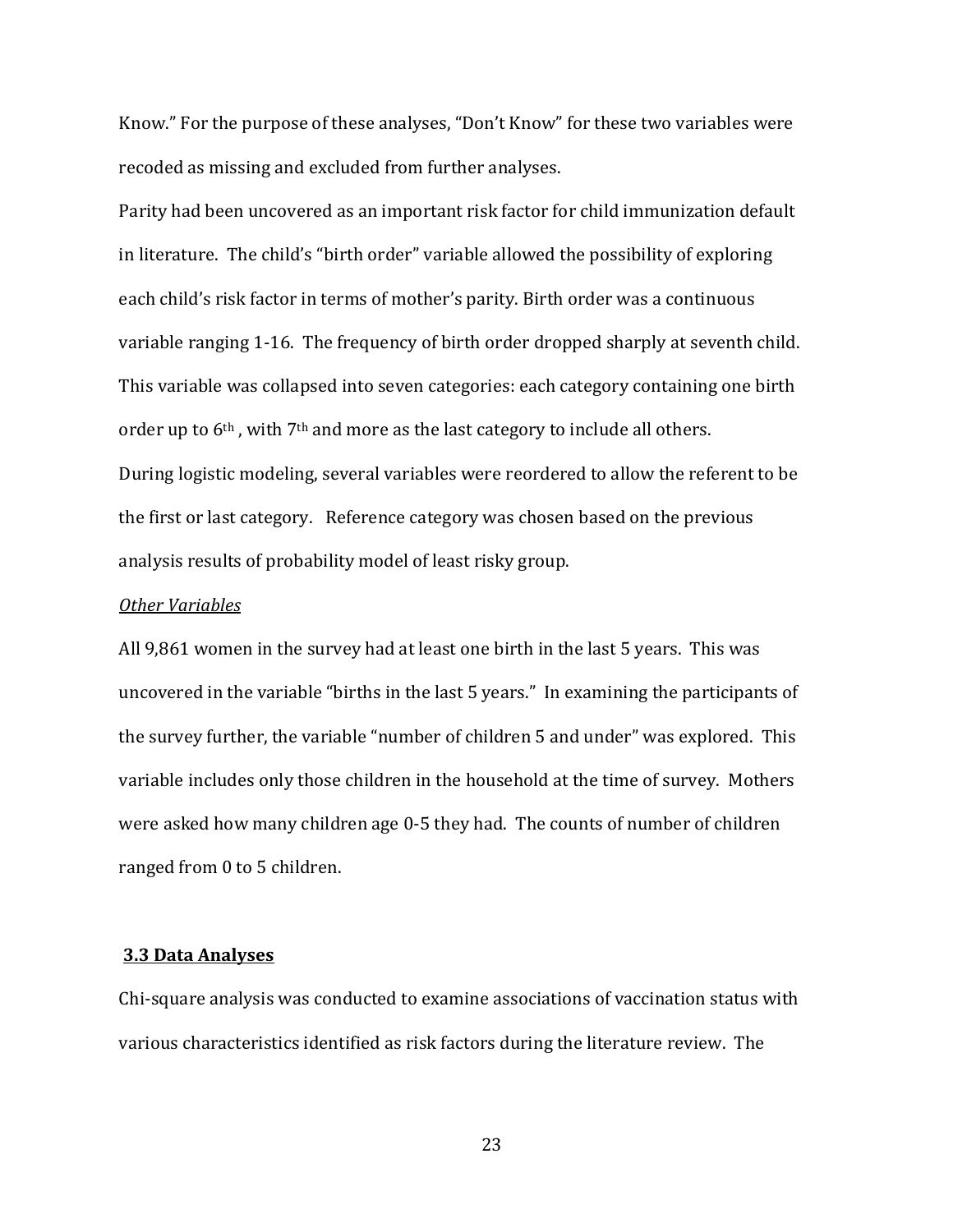variables explored include: birth order, type of residence, region, wealth index, mother's education, father's education, mother's age and father's age.

Multivariate analysis was then conducted to further analyze these risk factors. The regressions were binary, where the dependent variable was dichotomized into: no/partial vaccination and complete vaccination. The variable was dichotomized in this way because literature review had uncovered that no vaccination and partial vaccination pose similar threat to acquiring disease. Logistic regression analysis was conducted with SPSS 17.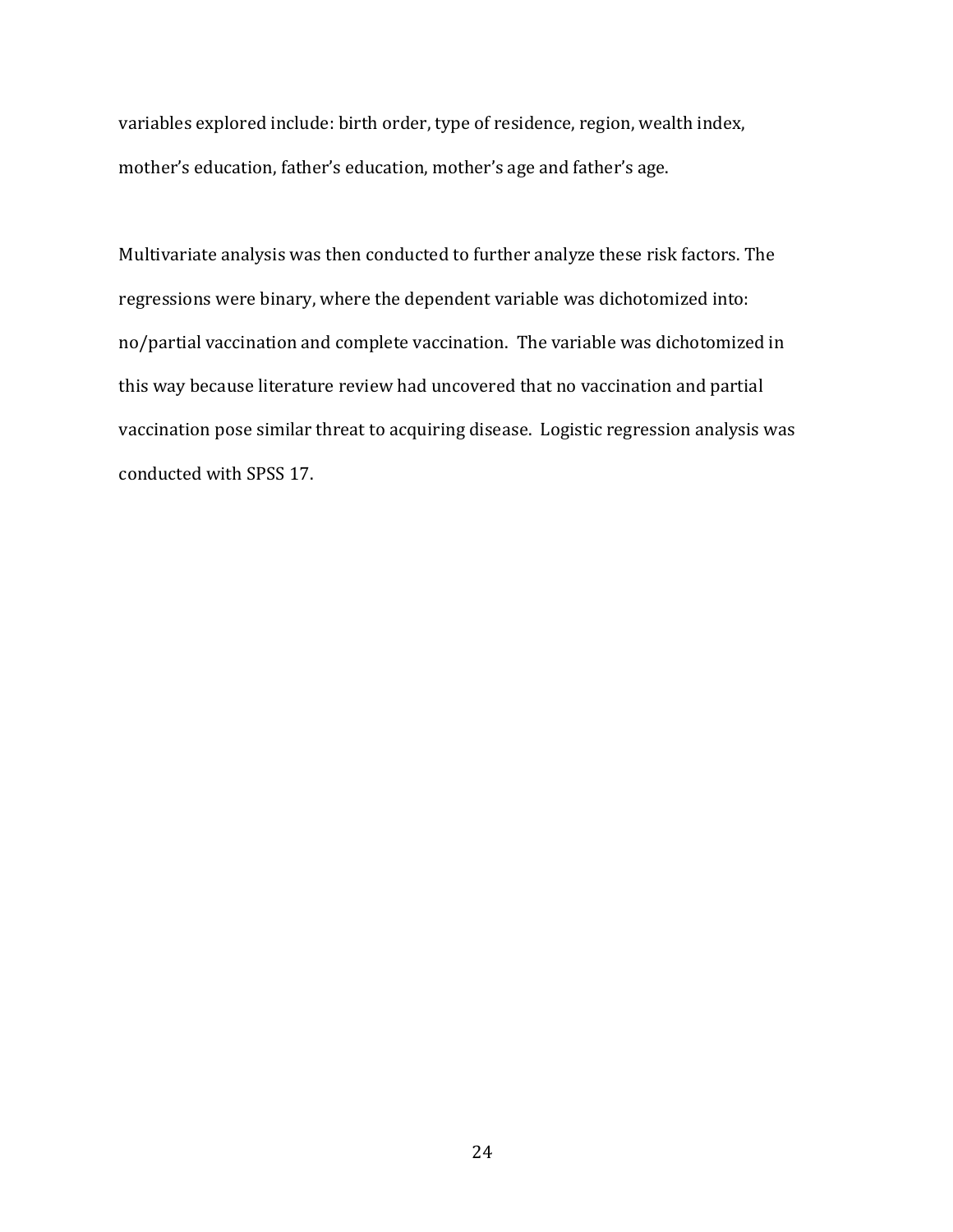#### 4.1 Study Population

The total sample of women from the EDHS data is 9,861. The distribution of various demographic characteristics among this sample is shown in Table 2. Birth order ranged from 1 to 16 and the majority of the children in this sample were the first born child (19.4%). However, due to smaller numbers and the spread of the variable, the range of birth order was collapsed. A significant number of respondents (86.2%) were rural residents. This distribution corresponds to the type of residence among the general population in Ethiopia. In terms of the wealth index, the sample consisted of the richest 20% of the population and the poorest 25% of the population with 17-19% at other levels in between. Mother's age ranged from15 to 49. However, the majority of mothers (28%) were in the 25-30 age range. Based on mother's knowledge on their child's father's education and age showed that most of the fathers were in the age range of 30-34 (20%) and the majority had no formal education (59%). . In some cases, the mothers were not able to answer this information for their partners. As the distribution shows, father's education level was not known by the mother in 1.1% of the cases and father's age was not known for 6.5% of the cases. Of note, 19% of respondents were in a second union at the time of survey and although the term "father" will be used to describe mother's partner, this may not correspond to biological paternity of child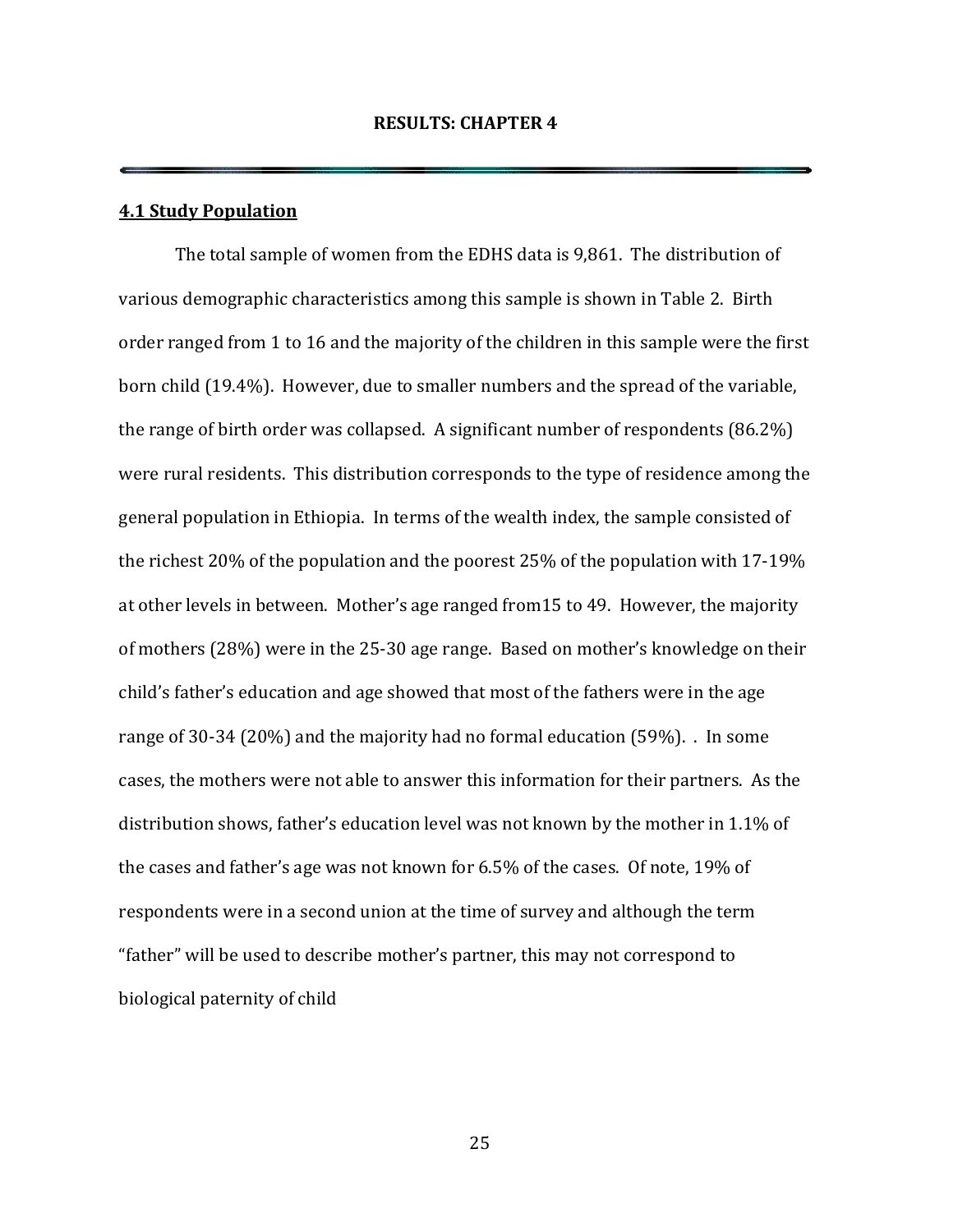| Characteristics           | Frequency | Percentage |
|---------------------------|-----------|------------|
| <b>Birth Order</b>        |           |            |
| First Child               | 1917      | 19.4       |
| Second Child              | 1640      | 16.6       |
| Third Child               | 1433      | 14.5       |
| Fourth Child              | 1239      | 12.6       |
| Fifth Child               | 1012      | 10.3       |
| Sixth Child               | 845       | 8.6        |
| Seventh & Above           | 1775      | 18         |
| Residence                 |           |            |
| Rural                     | 8503      | 86.2       |
| Urban                     | 1358      | 13.8       |
| <b>Region</b>             |           |            |
| <b>Tigray</b>             | 980       | 9.9        |
| Afar                      | 574       | 5.8        |
| Amhara                    | 1458      | 14.8       |
| Oromiya                   | 1938      | 19.7       |
| Somali                    | 663       | 6.7        |
| Ben-Gumz                  | 698       | 7.1        |
| <b>SNNP</b>               | 1730      | 17.5       |
| Gambela                   | 515       | 5.2        |
| Harari                    | 514       | 5.2        |
| Addis Abeba               | 380       | 3.9        |
| Dire Dawa                 | 411       | 4.2        |
| <b>Wealth Index</b>       |           |            |
| Poorest                   | 2529      | 25.6       |
| Poorer                    | 1846      | 18.7       |
| Middle                    | 1837      | 18.6       |
| Richer                    | 1672      | 17         |
| Richest                   | 1977      | 20         |
| <b>Mother's Education</b> |           |            |
| None                      | 7609      | 77.2       |
| Primary                   | 1548      | 15.7       |
| Secondary                 | 633       | 6.4        |
| Higher                    | 71        | 0.7        |

Table 2: Demographic Characteristics of Ethiopia DHS Respondents (N=9861)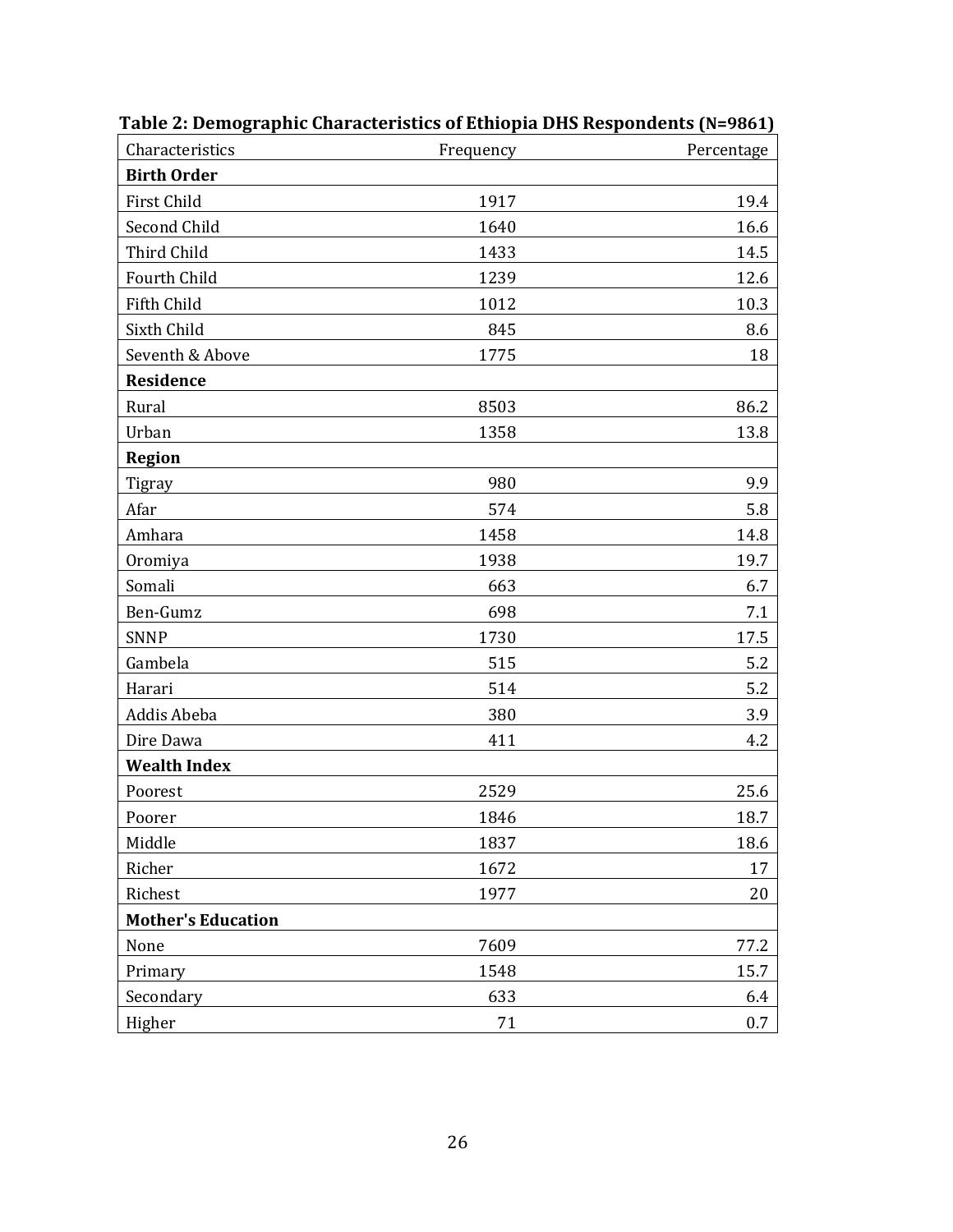| Characteristics           | Frequency | Percentage     |
|---------------------------|-----------|----------------|
| <b>Father's Education</b> |           |                |
| None                      | 5834      | 59.2           |
| Primary                   | 2538      | 25.7           |
| Secondary                 | 1191      | 12.1           |
| Higher                    | 194       | $\overline{2}$ |
| Don't Know/Missing        | 104       | 1.1            |
| <b>Mother's Age</b>       |           |                |
| 15-19                     | 533       | 5.4            |
| $20 - 24$                 | 2062      | 20.9           |
| 25-29                     | 2845      | 28.9           |
| 30-34                     | 1992      | 20.2           |
| 35-39                     | 1499      | 15.2           |
| 40-44                     | 644       | 6.5            |
| 45-49                     | 286       | 2.9            |
| <b>Father's Age</b>       |           |                |
| 15-19                     | 18        | 0.2            |
| 20-24                     | 440       | 4.5            |
| 25-29                     | 1456      | 14.8           |
| 30-34                     | 1964      | 19.9           |
| 35-39                     | 1843      | 18.7           |
| 40-44                     | 1376      | 14             |
| $45+$                     | 2123      | 21.5           |
| Don't Know/Missing        | 641       | 6.5            |

# 4.2 Wealth

Further analysis of the wealth index was conducted to explore the distribution of this characteristic among the sample. The distribution of wealth by region shows some skewedness and may reflect the proportion of distribution in the general population. For instance, 458 (69%) of the 663 women sampled in the Somali region were in the lowest wealth quintile. At the same time, 358 (94%) of the 380 sampled in the capital, Addis Abeba were from the highest wealth quintile. Wealth is measured in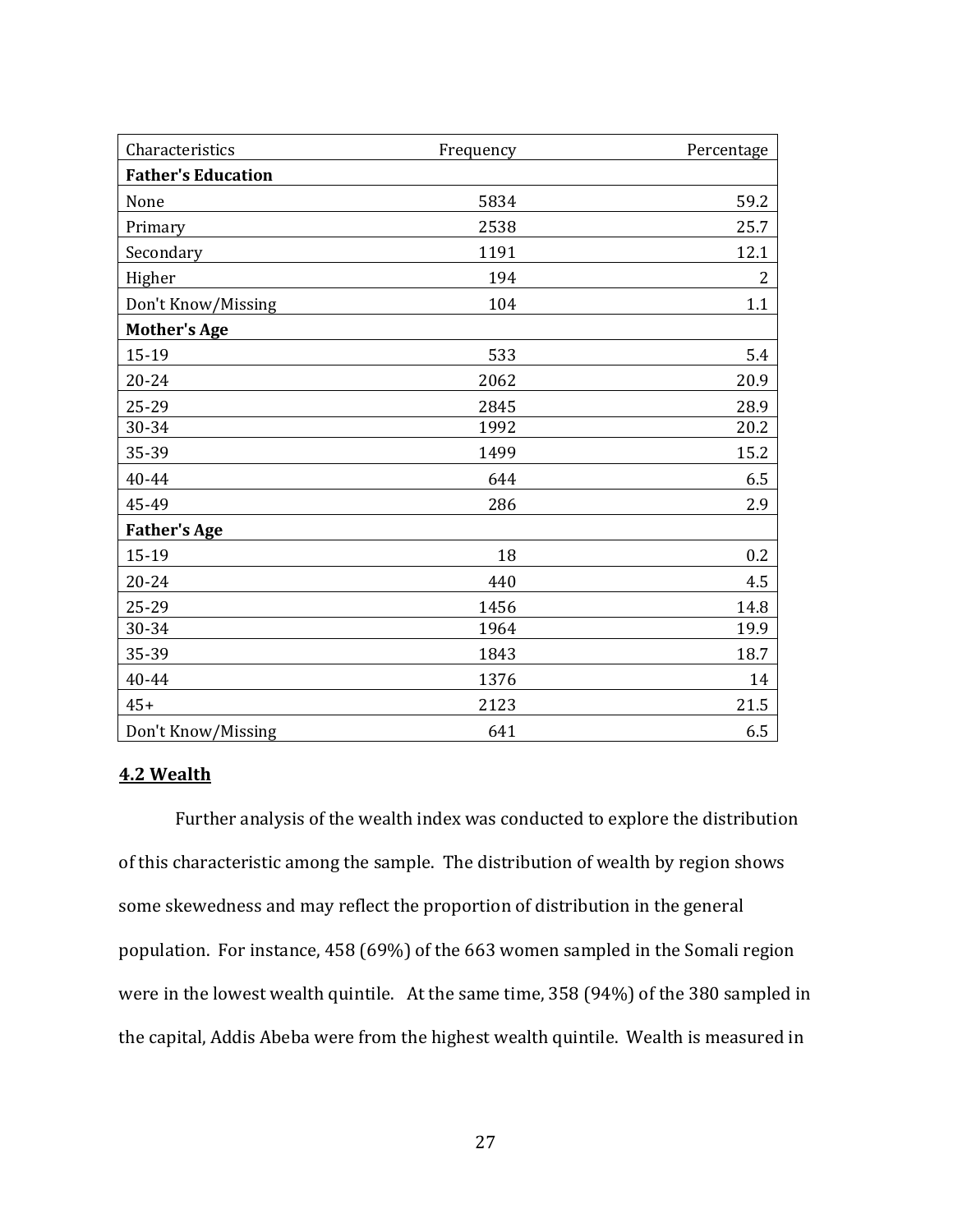terms of a basket of consumer goods and measures of development such as such as

sanitation and source of drinking water.

| rapic 9. Wealth Distribution by Region |         |        |        |        |         |  |
|----------------------------------------|---------|--------|--------|--------|---------|--|
|                                        | Poorest | Poorer | Middle | Richer | Richest |  |
| Tigray ( $N=980$ )                     | 36%     | 26%    | 20%    | 11%    | 8%      |  |
| Afar (N=574)                           | 73%     | 9%     | 6%     | 4%     | 7%      |  |
| Amhara (N=1458)                        | 18%     | 20%    | 24%    | 24%    | 13%     |  |
| Oromiya (N=1938)                       | 22%     | 24%    | 22%    | 19%    | 13%     |  |
| Somali (N=663)                         | 69%     | 11%    | 6%     | 5%     | 10%     |  |
| Ben-Gumz (N=698)                       | 18%     | 24%    | 24%    | 18%    | 15%     |  |
| SNNP (N=1730)                          | 10%     | 19%    | 26%    | 26%    | 19%     |  |
| Gambela (N=515)                        | 38%     | 17%    | 7%     | 18%    | 20%     |  |
| Harari (N=514)                         | 7%      | 10%    | 16%    | 21%    | 46%     |  |
| Addis Abeba (N=380)                    | 1%      | 2%     | 2%     | 1%     | 94%     |  |
| Dire Dawa (N=411)                      | 17%     | 15%    | 10%    | 5%     | 52%     |  |

Table 3. Wealth Distribution by Region

## 4.3 Children's Profile

At the time of survey, of the initial 9,861 respondents, 9,517 women had children between 0-5 years of age in the household. All 9,861 women in the sample had given birth in the last 5 years. However, 344 (3.5%) answered that they did not have a child age 5 or under. This difference may be due to mortality or various reasons a child may not be living with the mother. Of the 9,517 children, vaccination information was only available for 8,905 children and their mothers representing a completion rate of 93%. Vaccination status of these 8905 children is shown Table 4.

| Vaccination Status (N=8905)       |           |            |
|-----------------------------------|-----------|------------|
|                                   | Frequency | Percentage |
| No Vaccines                       | 2984      | 29.3       |
| Partial Vaccination               | 4651      |            |
| <b>Completed EPI Vaccinations</b> | 1360      |            |

Of the 9,517 women with children up to five years of age, 3,426 (36%) of the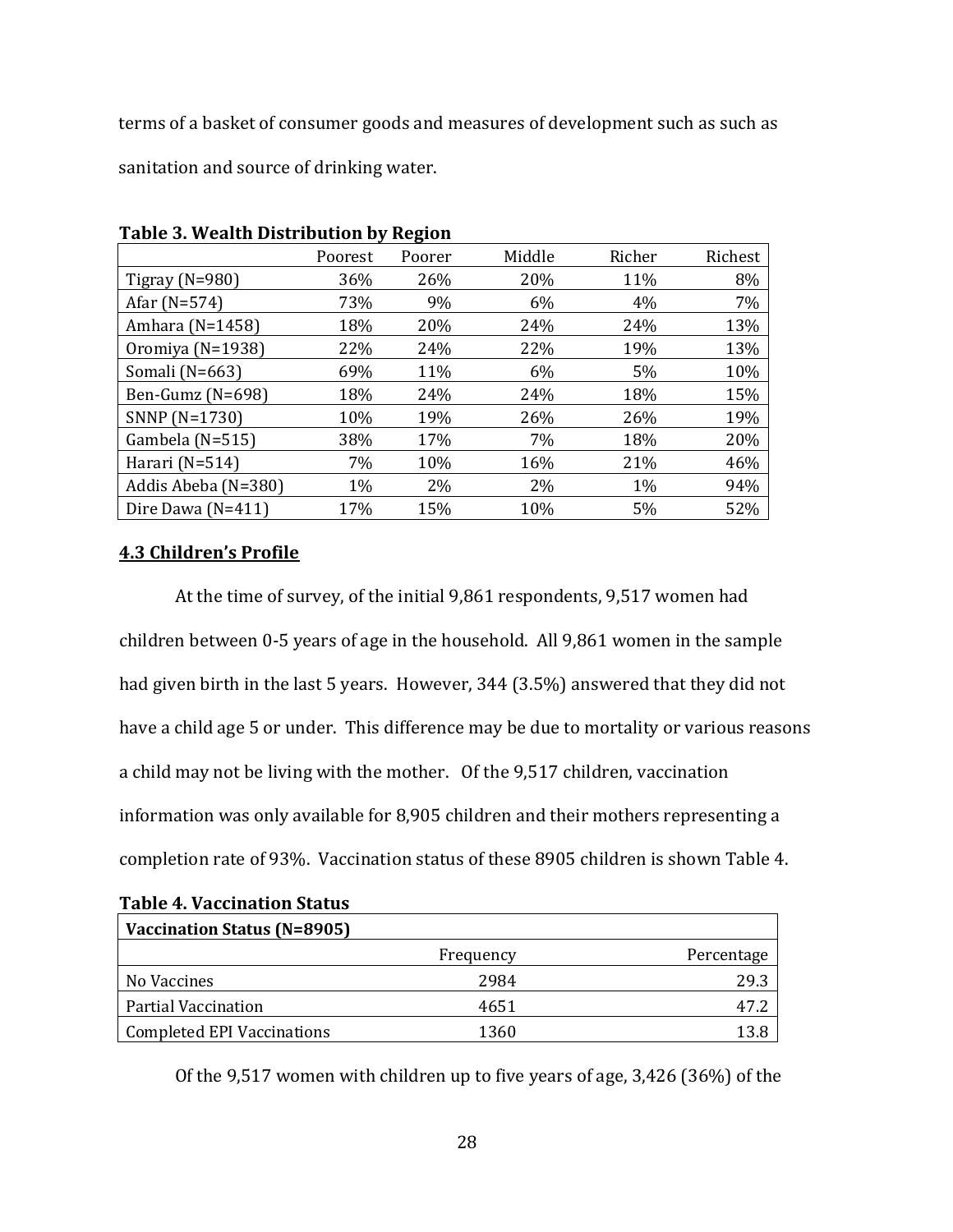children were the mother's only child under five years of age; 4,568 (48%) were one of two children under five; 1,369 369 (14%) were one of three children under five; 133 (1%) were one of 4 children under the age five; and 21 (0.2%) were one of five children were one of 4 children under the age five; and 21 (0.2%) were one of five child<br>under the age of five. Figure 4 shows the number of children under five years. 8 (48%) were one o $\,$ nder five; 133 (1%) $\,$ of five children $\,$ r five years. $\,$ 4). This figure $\,$ ine in the 1 year-old



Figure 5. Number of children 5 5 and under

Figure 5 shows vaccination status in percentage by age of child (1-4). This figure illustrates that the number of children who had completed vaccination was higher for younger cohorts. A higher percentage (22.6%) of children who were in the cohort had completed the EPI (except polio 0 vaccination) recommended immunization during the EDHS survey than any other age cohort. The percentage of children who have not received vaccination is highest for the 4 year-old cohort (34.2%) and this proportion is lower for younger cohorts. Fewer children had not children who have not received vaccination is highest for the 4 year-old cohort<br>(34.2%) and this proportion is lower for younger cohorts. Fewer children had not<br>received any vaccination in the 3 year-old cohort (30.1%), 2 the EPI (except polio 0 vaccination) recommended<br>he EDHS survey than any other age cohort. The percenta<br>received vaccination is highest for the 4 year-old cohort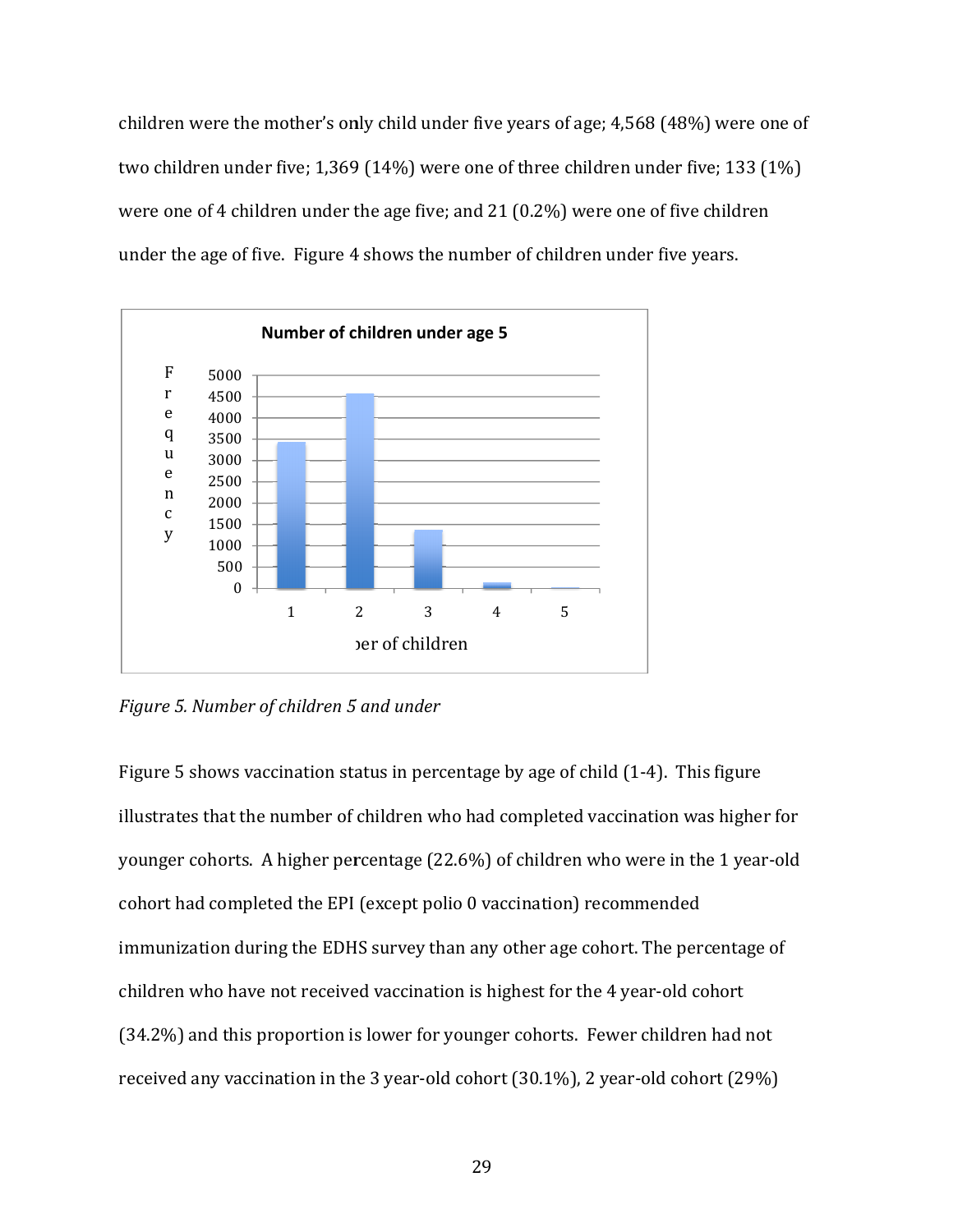and 1 year-old cohort (24.7%). However, incomplete vaccination remains a feature for all cohorts, ranging from 50 to 54%. This shows incomplete and delayed immunization is higher than other statuses. In this analysis, children who did not complete their vaccine schedule by the first year after birth are considered partially vaccinated.



Figure 6. Vaccination Status by Age of Child

# 4.4 Factors Associated with Incomplete Vaccination

Table 5 explores the same characteristics as Table 2 but looks at distribution by vaccination status of children. Vaccination status is measured according to EPI schedule for routine vaccination. Chi-square analysis was conducted for these characteristics. The analysis showed that children who were first born (19.8%); lived in urban settings (38.6%); lived in Addis Abeba (50.6%);were the highest wealth quintile (31.9%); had both parents with higher than secondary education; had mothers aged between 25-29; and had fathers between the ages of 30-34 had higher rates of complete vaccination.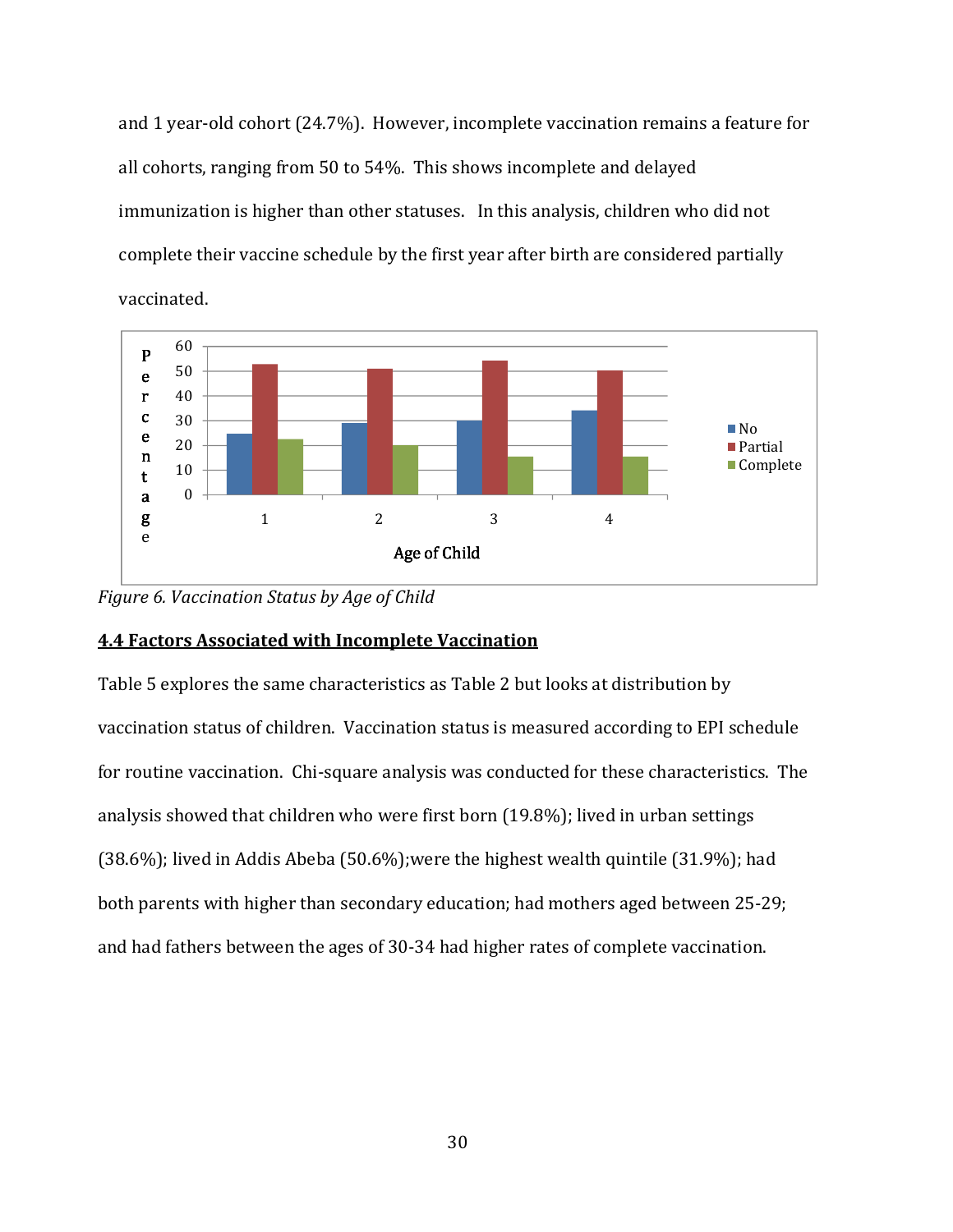|                           |             | <b>Vaccination Status</b> |              |                     |
|---------------------------|-------------|---------------------------|--------------|---------------------|
| Characteristics           | No $(\%)$   | Partial $(\%)$            | Complete (%) | <b>Total Number</b> |
| <b>Birth Order</b>        | $P < .001*$ |                           |              |                     |
| First Child               | 515 (30.3)  | 846(49.9)                 | 336 (19.8)   | 1697                |
| Second Child              | 462(30.7)   | 775(51.6)                 | 266(17.7)    | 1503                |
| Third Child               | 423 (32.1)  | 695(52.7)                 | 200 (15.2)   | 1318                |
| Fourth Child              | 397 (35)    | 568 (50.1)                | 168 (14.8)   | 1133                |
| Fifth Child               | 306 (33.6)  | 485 (53.3)                | 119 (13.1)   | 910                 |
| Sixth Child               | 279 (36.7)  | 391 (51.4)                | 90 (11.8)    | 760                 |
| Seventh & Above           | 512 (32.3)  | 891 (56.3)                | 181 (11.4)   | 1584                |
| Residence                 | $P<.001*$   |                           |              |                     |
| Rural                     | 2721 (35.6) | 4051 (53)                 | 875 (11.4)   | 7647                |
| Urban                     | 173 (13.8)  | 600 (47.7)                | 485 (38.6)   | 1258                |
| <b>Region</b>             | $P<.001*$   |                           |              |                     |
| Tigray                    | 121 (13.6)  | 484 (54.3)                | 286 (32.1)   | 891                 |
| Afar                      | 235 (45.5)  | 275 (53.2)                | 7(1.4)       | 517                 |
| Amhara                    | 299 (23.3)  | 808 (63)                  | 176 (13.7)   | 1283                |
| Oromiya                   | 628 (35.9)  | 948 (54.3)                | 171 (9.8)    | 1747                |
| Somali                    | 462 (76.9)  | 136 (22.6)                | 3(0.5)       | 601                 |
| Ben-Gumz                  | 246 (39)    | 318 (50.5)                | 66 (10.5)    | 630                 |
| <b>SNNP</b>               | 467 (30)    | 882 (56.6)                | 208 (13.4)   | 1557                |
| Gambela                   | 190 (39.7)  | 229 (47.9)                | 59 (12.3)    | 478                 |
| Harari                    | 128 (27.6)  | 242 (52.2)                | 94 (20.3)    | 464                 |
| Addis Abeba               | 26(7.2)     | 152 (42.2)                | 182 (50.6)   | 360                 |
| Dire Dawa                 | 92 (24.4)   | 177 (46.9)                | 108 (28.6)   | 377                 |
| <b>Wealth Index</b>       | $P < 001*$  |                           |              |                     |
| Poorest                   | 1051 (45.9) | 1075 (469)                | 165(7.2)     | 2291                |
| Poorer                    | 613 (37)    | 847 (51.1)                | 197 (11.9)   | 1657                |
| Middle                    | 520 (32.1)  | 877 (54.1)                | 225 (13.9)   | 1622                |
| Richer                    | 415 (27.8)  | 891 (59.8)                | 185 (12.4)   | 1491                |
| Richest                   | 295 (16)    | 961 (52.1)                | 588 (31.9)   | 1844                |
| <b>Mother's Education</b> | $P < 001*$  |                           |              |                     |
| None                      | 2498 (36.6) | 3541 (51.9)               | 784 (11.5)   | 6823                |
| Primary                   | 345 (24.2)  | 790 (55.5)                | 289 (20.3)   | 1424                |
| Secondary                 | 48 (8.1)    | 287 (48.6)                | 255 (43.2)   | 590                 |
| Higher                    | 3(4.4)      | 33 (48.5)                 | 32 (47.1)    | 68                  |

Table 5. Association of Select Demographic Characteristics of Families and Child's Vaccination Status (N=8905)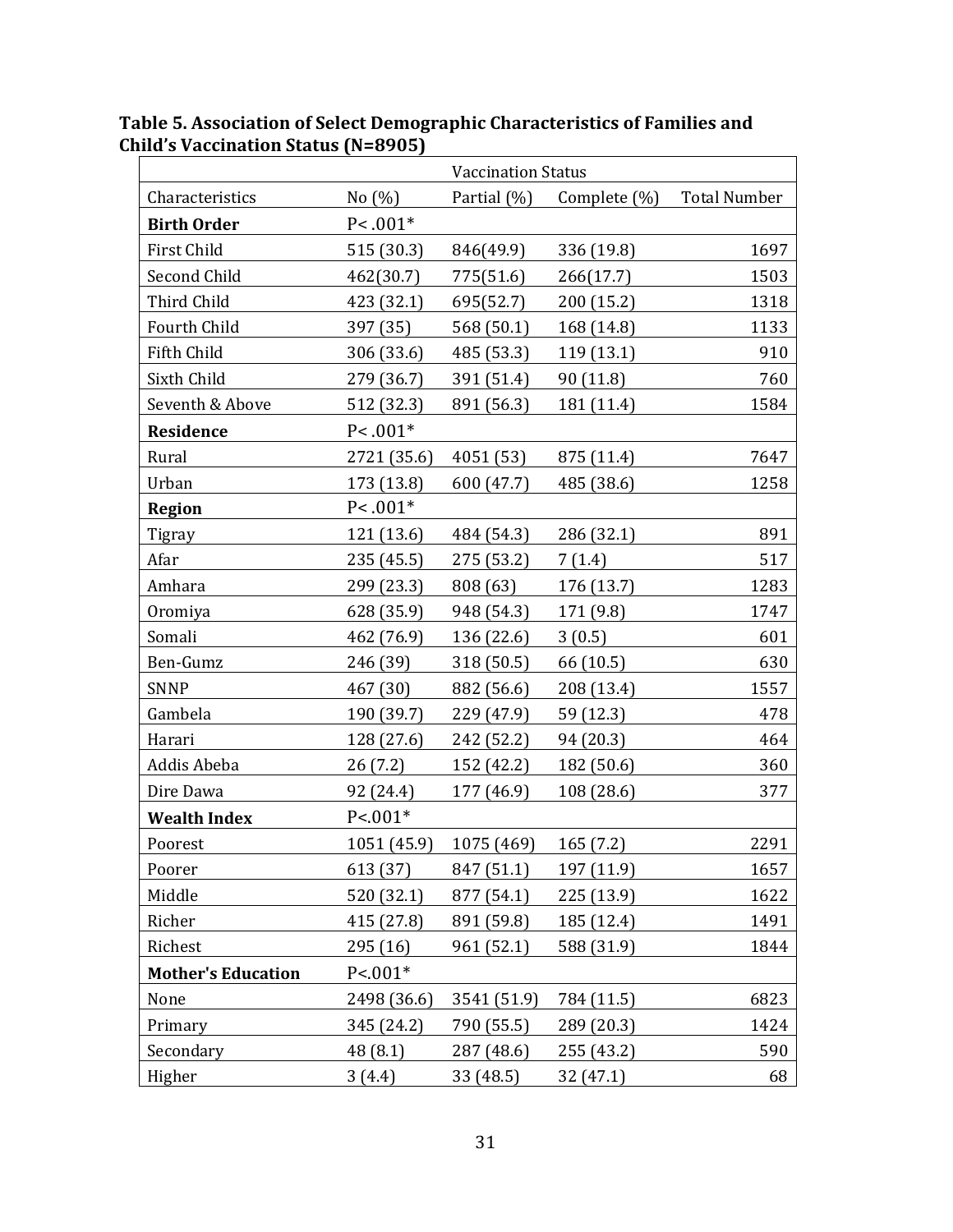|                           | <b>Vaccination Status</b> |             |                 |                     |
|---------------------------|---------------------------|-------------|-----------------|---------------------|
| Characteristics           | No $(\%)$                 | Partial (%) | Complete $(\%)$ | <b>Total Number</b> |
| <b>Father's Education</b> | $P < 001*$                |             |                 |                     |
| None                      | 2024 (38.9)               | 2607 (50.1) | 573(11)         | 5204                |
| Primary                   | 651 (28.2)                | 1296 (56.2) | 360 (15.6)      | 2307                |
| Secondary                 | 187 (16.8)                | 600 (53.9)  | 327 (29.4)      | 1114                |
| Higher                    | 15(8.1)                   | 94 (50.8)   | 76 (41.1)       | 185                 |
| <b>Mother's Age</b>       | $P < 001*$                |             |                 |                     |
| 15-19                     | 197 (42.2)                | 216 (46.3)  | 54 (11.6)       | 467                 |
| 20-24                     | 592 (31.9)                | 973 (52.5)  | 288 (15.5)      | 1853                |
| 25-29                     | 819 (31.4)                | 1369 (52.5) | 420 (16.1)      | 2608                |
| 30-34                     | 592 (33.1)                | 908 (50.8)  | 286 (16)        | 1786                |
| 35-39                     | 419 (30.7)                | 747 (54.8)  | 198 (14.5)      | 1364                |
| 40-44                     | 213 (36.4)                | 294 (50.3)  | 78 (13.3)       | 585                 |
| 45-49                     | 62(25.6)                  | 144 (59.5)  | 36 (14.9)       | 242                 |
| <b>Father's Age</b>       | $P = 0.076*$              |             |                 |                     |
| 15-19                     | 7(43.8)                   | 8(50)       | 1(6.3)          | 16                  |
| $20 - 24$                 | 141 (36.8)                | 202 (52.7)  | 40 (10.4)       | 383                 |
| 25-29                     | 451 (34.2)                | 684 (51.9)  | 182 (13.8)      | 1317                |
| 30-34                     | 563 (31.6)                | 924 (51.9)  | 295 (16.6)      | 1782                |
| 35-39                     | 548 (32.4)                | 873 (51.7)  | 268 (15.9)      | 1689                |
| 40-44                     | 427 (34.1)                | 662 (52.9)  | 163(13.0)       | 1252                |
| $45+$                     | 624 (32.8)                | 983 (51.7)  | 295 (15.5)      | 1902                |

\* Chi-square P value.

# 4.5 Risk Factor Model for Child Vaccination Incompletion

Odds of the selected demographic characteristics playing a role in vaccination status were examined. For further analysis, the dependent variable was dichotomized into "No/Partial" and "Complete" vaccination. Odds of having complete immunization was compared with no or partial immunization. Significant crude odds ratios indicate several characteristics as risk factors for incomplete vaccination. Being third or later born in the family, with significance, contributed to being less likely to be vaccinated. Being from a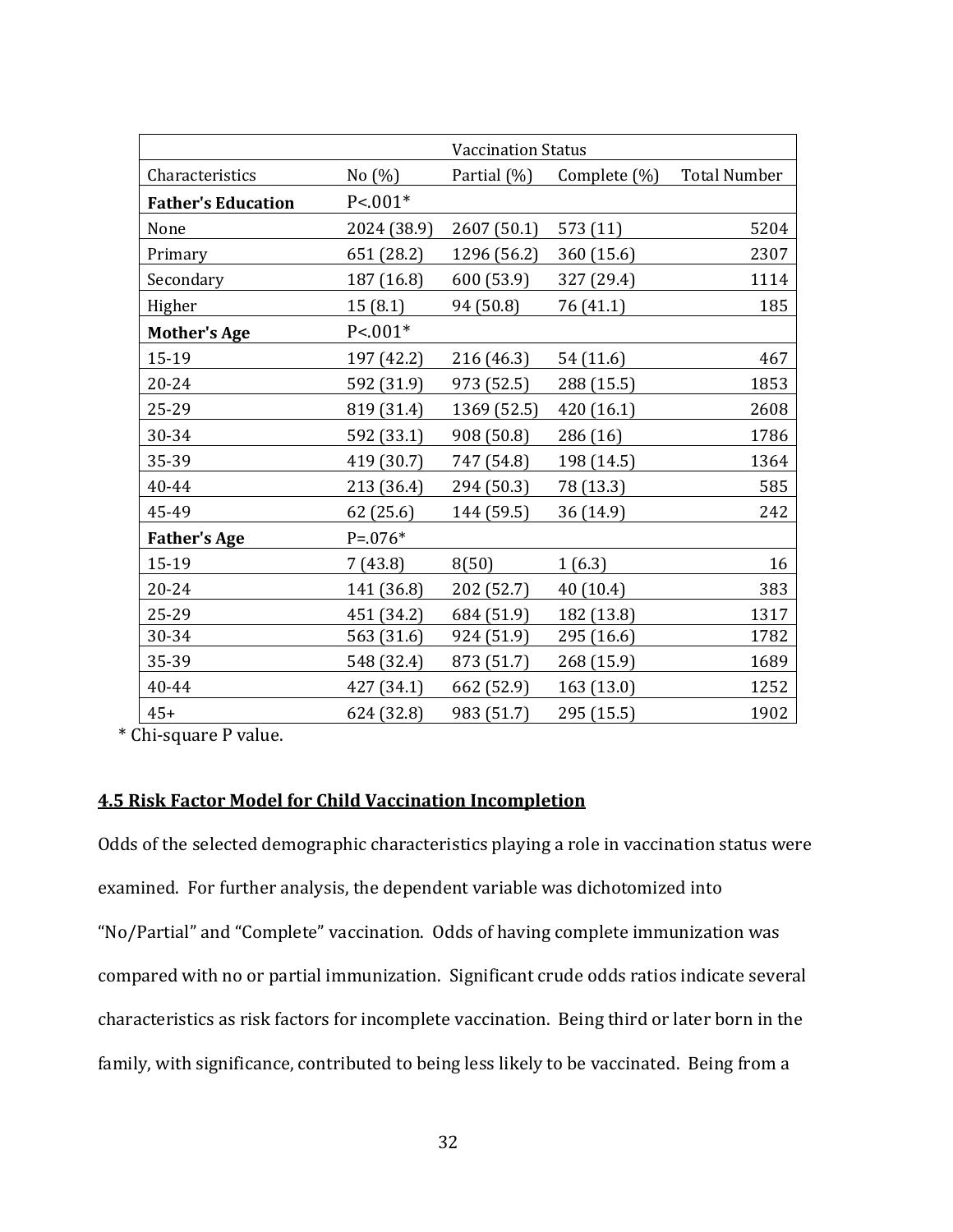rural area was significantly associated with not being fully vaccinated (p<.001). Being from any region other than the capital of Addis Abeba was also associated with not being fully vaccinated. A child from the Somali region was only 0.005 times (95% CI [0.002- 0.016] as likely to be fully vaccinated as a child from Addis Abeba. Children from lower wealth quintiles (p<.001) showed significantly lower rates of vaccination completion than the highest quintile. However, there was no pattern of progressive risk increase associated with wealth. Children whose mothers had no education showed .146 times (95% CI[.090-.236]) and children whose mothers had primary education showed .286 times (95%CI [.175-.469]) the likelihood of being fully vaccinated as children whose mothers had higher education. Likelihood of being vaccinated was significantly associated with father's education (p<.05) showing a correlation between higher education and increased likelihood of vaccination. Some age ranges for mothers and fathers were significantly correlated with vaccination completion.

|                    | <b>Vaccination Complete</b> |         |
|--------------------|-----------------------------|---------|
| Characteristics    | <b>Odds Ratio</b>           | P-value |
| <b>Birth Order</b> |                             |         |
| First Child        | 1                           |         |
| Second Child       | .871 [.729-1.041]           | 0.129   |
| Third Child        | .725 [.598-.878]            | 0.001   |
| Fourth Child       | .705 [.576-.864]            | 0.001   |
| Fifth Child        | $.609$ [.486-.764]          | < 0.01  |
| Sixth Child        | .544 [.424 -. 699]          | < 0.01  |
| Seventh & Above    | .523 [.430-.635]            | < .001  |
| Residence          |                             |         |
| Rural              | .206 [.180-.235]            | < .001  |
| Urban              | 1                           |         |

Table 6: Unadjusted Odds Ratio of Vaccination Status and Independent Demographic Characteristics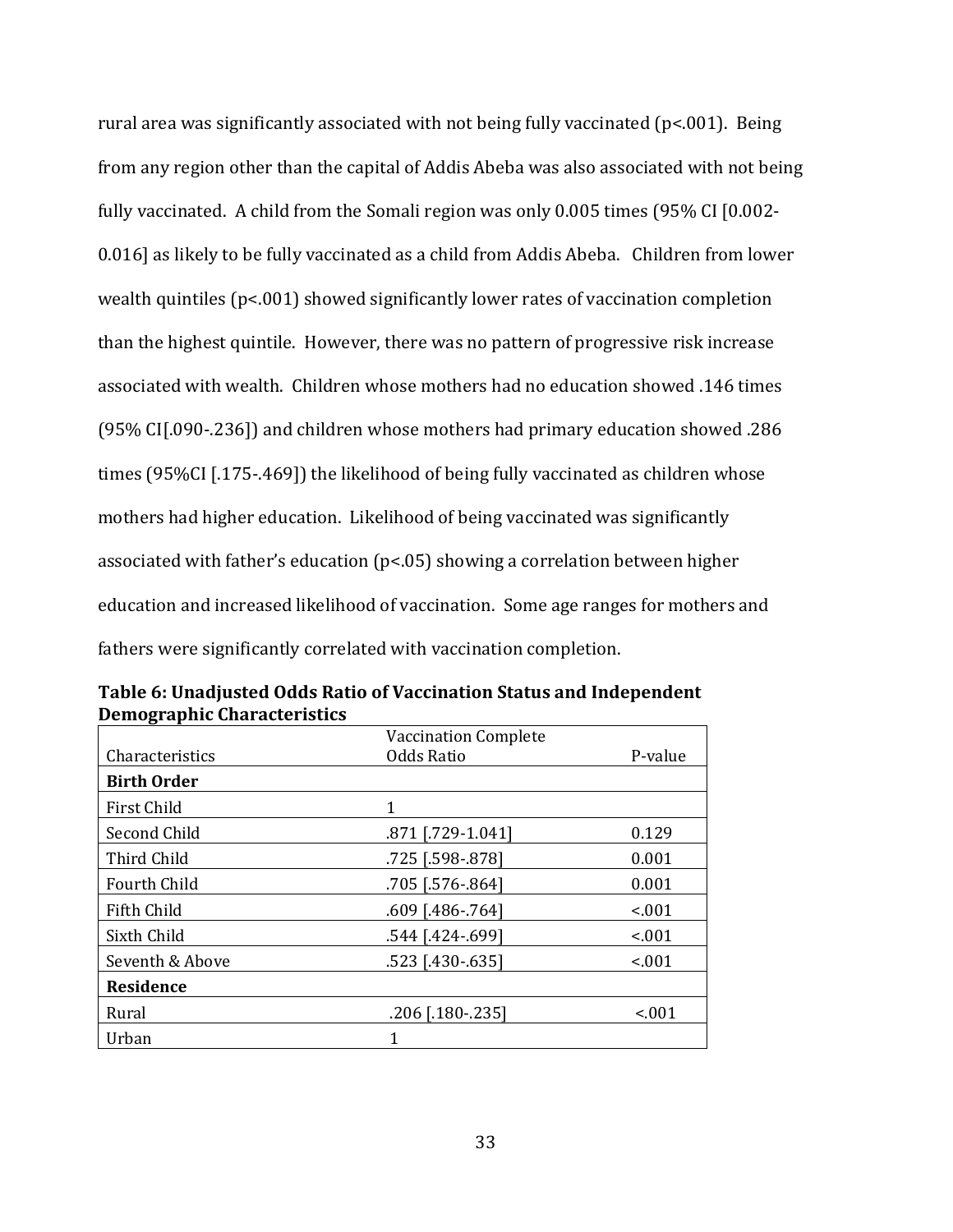|                           | <b>Vaccination Complete</b> |         |
|---------------------------|-----------------------------|---------|
| Characteristics           | <b>Odds Ratio</b>           | P-value |
| <b>Region</b>             |                             |         |
| Tigray                    | .462 [.360-.594]            | $-.001$ |
| Afar                      | .013 [.006-.029]            | < .001  |
| Amhara                    | .155 [.120-.202]            | < .001  |
| Oromiya                   | .106 [.082-.138]            | < .001  |
| Somali                    | $.005$ $[.002-.016]$        | < .001  |
| Ben-Gumz                  | .114 [.082-.159]            | < .001  |
| <b>SNNP</b>               | .151[.117-.194]             | < .001  |
| Gambela                   | .138 [.098-.194]            | < .001  |
| Harari                    | .248 [.183-.338]            | $-.001$ |
| Addis Abeba               | $\mathbf{1}$                |         |
| Dire Dawa                 | .393 [.290-.532]            | $-.001$ |
| <b>Wealth Index</b>       |                             |         |
| Poorest                   | .166 [.138-.200]            | < .001  |
| Poorer                    | .288 [.241-.344]            | < .001  |
| Middle                    | .344 [.290-.408]            | < .001  |
| Richer                    | .303 [.252-.363]            | < .001  |
| Richest                   | $\mathbf{1}$                |         |
| <b>Mother's Education</b> |                             |         |
| None                      | .146 [.090-.236]            | $-.001$ |
| Primary                   | .286 [.175-.469]            | < .001  |
| Secondary                 | .856 [.518-1.417]           | 0.546   |
| Higher                    | $\mathbf{1}$                |         |
| <b>Father's Education</b> |                             |         |
| None                      | .177 [.131 -. 241]          | < .001  |
| Primary                   | .265 [.194 - .363]          | < .001  |
| Secondary                 | .596 [.433-.821]            | 0.002   |
| Higher                    | $\mathbf{1}$                |         |
| <b>Mother's Age</b>       |                             |         |
| 15-19                     | .681 [.503-.922]            | 0.013   |
| 20-24                     | .959 [.814-1.129]           | 0.613   |
| 25-29                     | $\mathbf{1}$                |         |
| $30 - 34$                 | .993 [.843-1.170]           | 0.936   |
| 35-39                     | .885 [.736-1.063]           | 0.190   |
| 40-44                     | .801 [.618-1.040]           | 0.096   |
| 45-49                     | .910 [.629-1.317]           | 0.618   |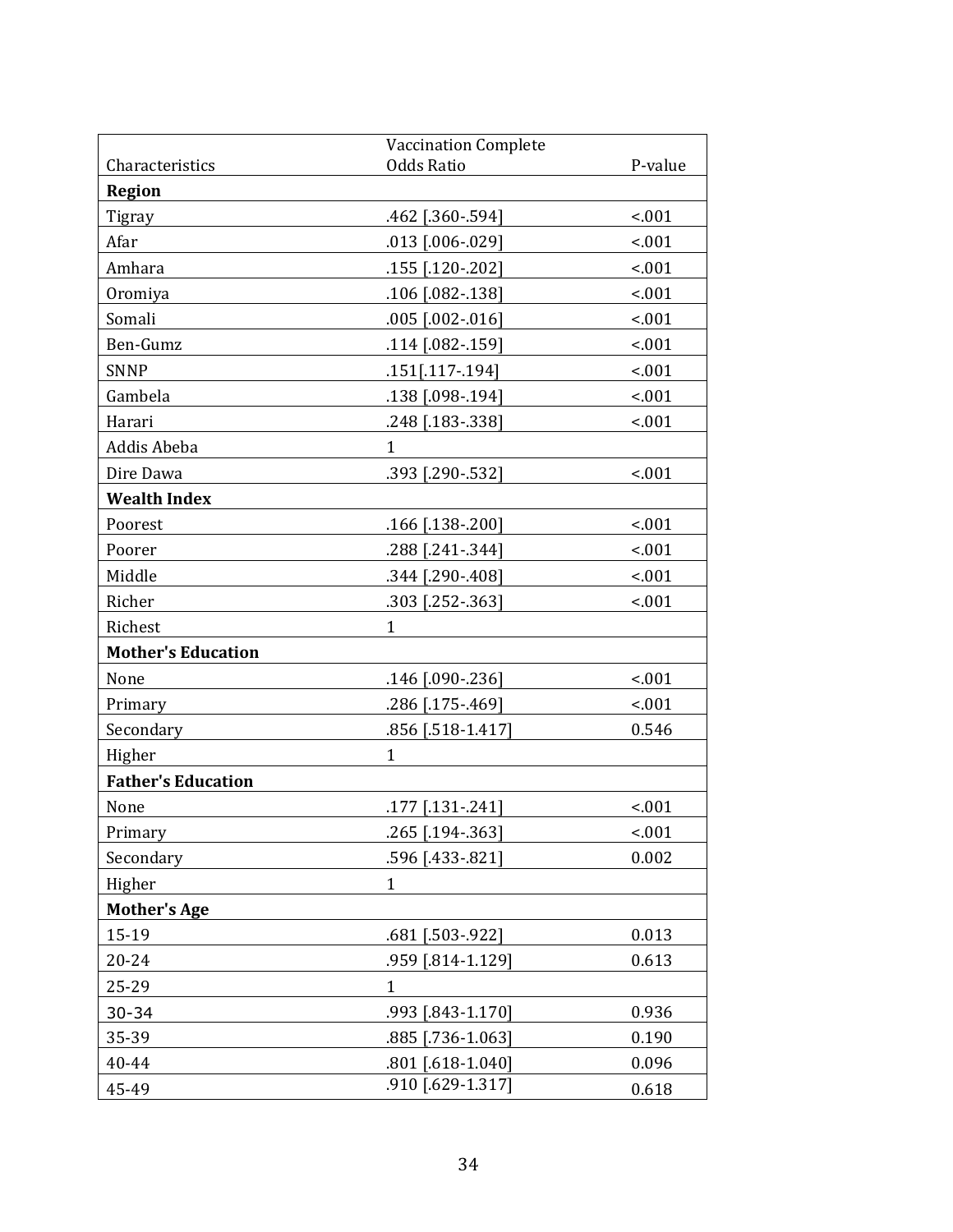| <b>Father's Age</b> |                   |       |
|---------------------|-------------------|-------|
| 15-19               | .336 [.044-2.554] | 0.292 |
| $20 - 24$           | .588 [.414-.835]  | 0.003 |
| 25-29               | .808 [.662-.987]  | 0.037 |
| $30 - 34$           |                   |       |
| 35-39               | .951 [.794-1.139] | 0.583 |
| 40-44               | .754 [.614-.928]  | 0.008 |
| $45+$               | .925 [.776-1.104] | 0.388 |

Logistic modeling with the selected factors was conducted with vaccination status and the demographic characteristics of families as independent factors. Type of Residence, Region and Wealth Index were the only significant characteristics in predicting the likelihood of a child being vaccinated when controlling for other factors. A child from the regional state of Tigray had a higher likelihood (OR: 1.779 [95% CI: 1.265-2.501]) of being vaccinated than a child from the capital, Addis Abeba. However, children from all other regional states and the city state of Dire Dawa had a lower likelihood than Addis Abeba in being fully vaccinated. Urban children had a higher likelihood of being vaccinated than rural children (OR: 0.444CI[0.342-0.576]). Additionally, children from the richest quintile had a higher likelihood of being vaccinated than any other wealth quintile. Other characteristics such as parents' education and age were not significant. Through this exploration of EDHS data, highest likelihood of vaccination completion was for an urban, child from Tigray who is also from the richest quintile of the society. Lowest likelihood of vaccination completion was for a child who happens to be  $7<sup>th</sup>$  or higher numbered child of the family and is from the poorest rural family in Somali.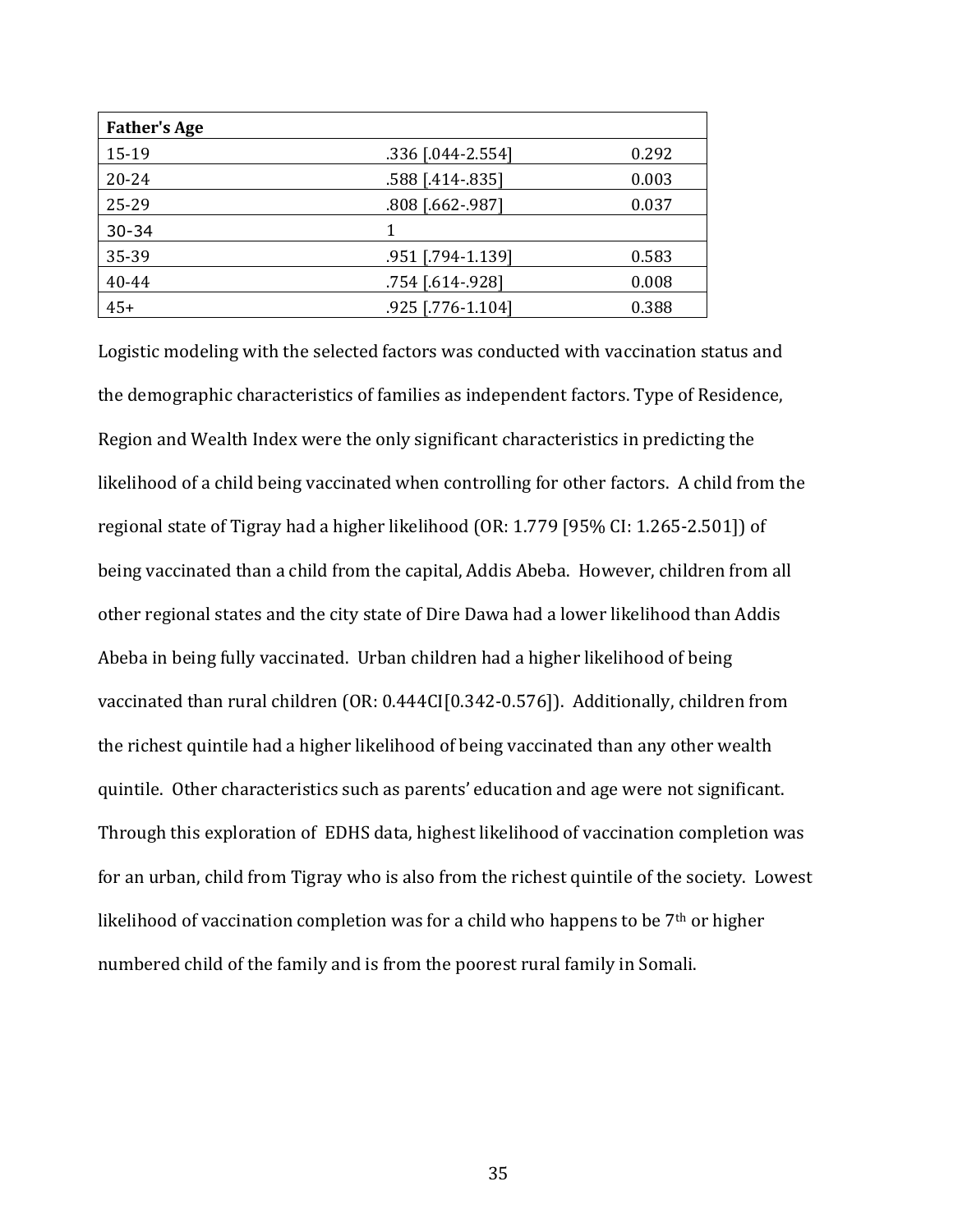| Characteristics           | Vaccination Completion OR [95%CI] | P-value* |
|---------------------------|-----------------------------------|----------|
| <b>Birth Order</b>        |                                   |          |
| First Child               | 1                                 |          |
| Second Child              | .841 [.672-1.052]                 | 0.13     |
| Third Child               | .813 [.631-1.047]                 | 0.108    |
| Fourth Child              | .823 [.624-1.087]                 | 0.171    |
| Fifth Child               | .680 [.496-.931]                  | 0.016    |
| Sixth Child               | .642 [.456-.904]                  | 0.011    |
| Seventh & Above           | .588 [.421 -.822]                 | 0.002    |
| <b>Residence</b>          |                                   |          |
| Rural                     | .444 [.342 - .576]                | < .001   |
| Urban                     | $\mathbf{1}$                      |          |
| <b>Region</b>             |                                   |          |
| Tigray                    | 1.779 [1.265-2.501]               | 0.001    |
| Afar                      | .058 [.026-.129]                  | < .001   |
| Amhara                    | .545 [.387 - .767]                | < .001   |
| Oromiya                   | .364 [.260-.510]                  | < .001   |
| Somali                    | $.020$ $[.006-.065]$              | < .001   |
| Ben-Gumz                  | .378 [.255 - .560]                | < .001   |
| <b>SNNP</b>               | .465 {.334 - .647]                | < .001   |
| Gambela                   | .399 [.264 -. 604]                | < .001   |
| Harari                    | .468 [.325 - .673]                | < .001   |
| Addis Abeba               | $\mathbf{1}$                      |          |
| Dire Dawa                 | .674 [.468-.971]                  | 0.034    |
| <b>Wealth Index</b>       |                                   |          |
| Poorest                   | .435 [.328-.576]                  | < .001   |
| Poorer                    | .592 [.455 - .771]                | < .001   |
| Middle                    | .757 [.590-.972]                  | 0.029    |
| Richer                    | .650 [.507-.835]                  | 0.001    |
| Richest                   | 1                                 | < .001   |
| <b>Mother's Education</b> |                                   |          |
| None                      | .869 [.464-1.624]                 | 0.659    |
| Primary                   | 1.222 [.656-2.277]                | 0.527    |
| Secondary                 | 1.201 [.669-2.156]                | 0.54     |
| Higher                    | $\mathbf{1}$                      |          |
| <b>Father's Education</b> |                                   |          |
| None                      | 1.012 [.651-1.575]                | 0.957    |
| Primary                   | 1.094 [.710-1.684]                | 0.685    |
| Secondary                 | 1.267 [.847-1.895]                | 0.249    |
| Higher                    | $\mathbf{1}$                      |          |

Table 7. Adjusted Odds Ratio of Vaccination Completion Risk Factors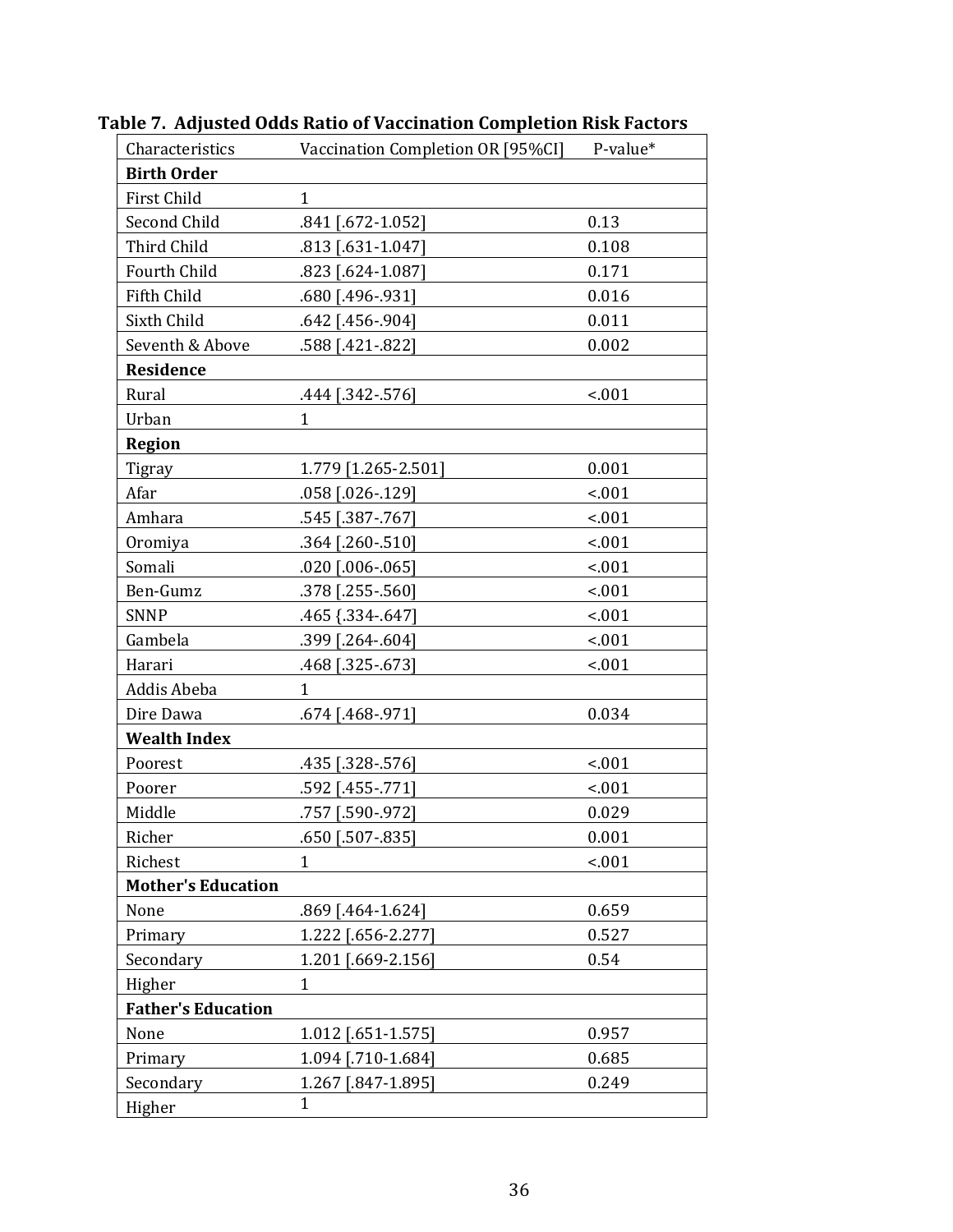| Characteristics     | Vaccination Completion OR [95%CI] | P-value* |
|---------------------|-----------------------------------|----------|
| <b>Mother's Age</b> |                                   |          |
| 15-19               | .786 [.523-1.181]                 | 0.246    |
| 20-24               | .875 [.706-1.086]                 | 0.225    |
| 25-29               | 1                                 |          |
| $30 - 34$           | 1.063 [.856-1.319]                | 0.581    |
| 35-39               | 1.209 [.912-1.601]                | 0.187    |
| 40-44               | 1.055 [.715-1.555]                | 0.787    |
| 45-49               | 1.393 [.843-2.301]                | 0.195    |
| <b>Father's Age</b> |                                   |          |
| 15-19               | .480 [.058-3.946]                 | 0.494    |
| 20-24               | .655 [.432-.994]                  | 0.047    |
| 25-29               | .858 [.680-1.083]                 | 0.197    |
| $30 - 34$           | 1                                 |          |
| 35-39               | 1.028 [.835-1.267]                | 0.793    |
| 40-44               | .919 [.708-1.194]                 | 0.529    |
| $45+$               | 1.225 [.940-1.596]                | 0.132    |

\*Measured significance between those with no or partial vaccination &complete vaccination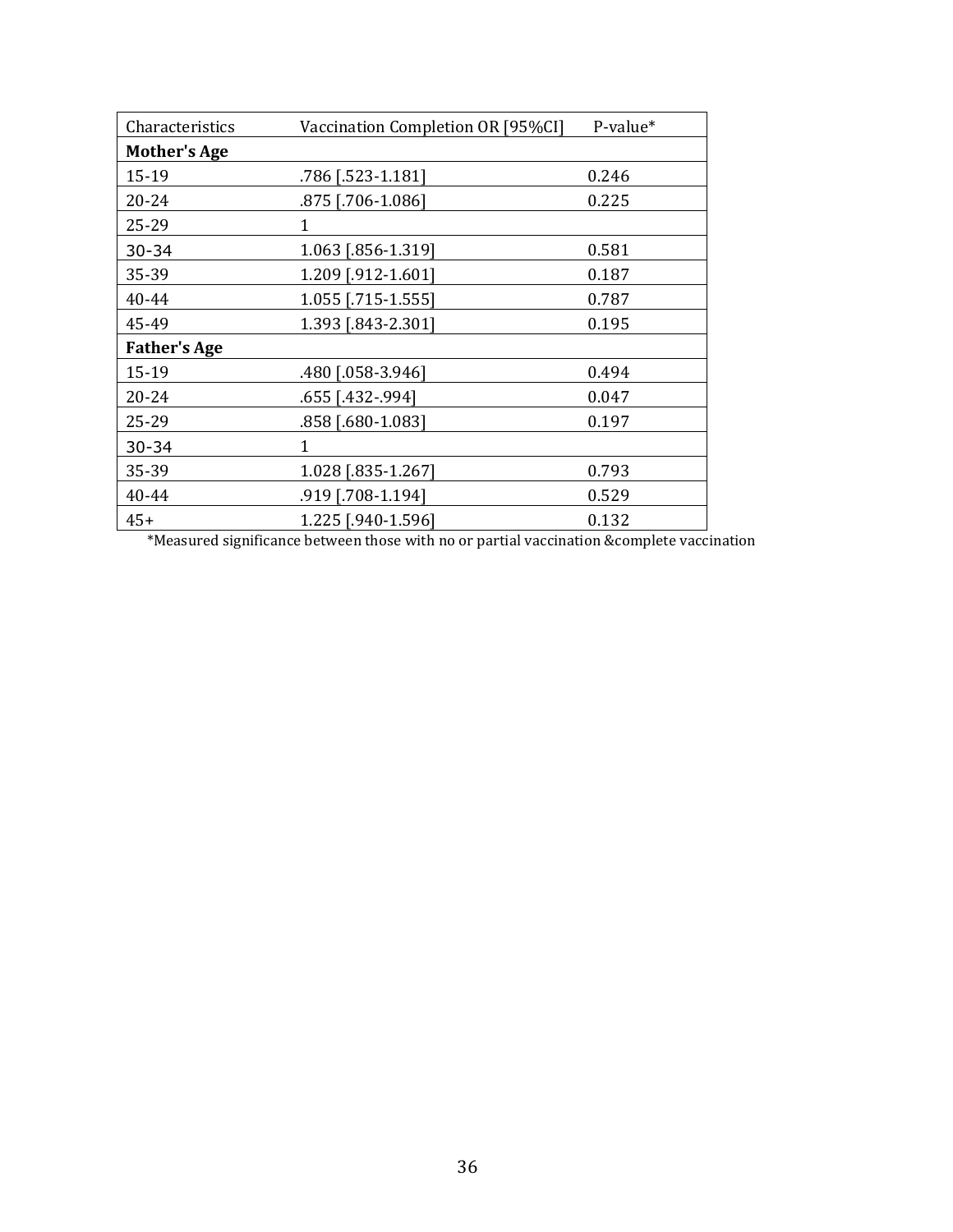### CHAPTER 5: DISCUSSION

In addition to malnutrition, the major cause of childhood mortality in Ethiopia is vaccine preventable diseases. Childhood mortality can be significantly lowered if routine vaccination is completed. There are several community level localized studies exploring child vaccination coverage in Ethiopia. However, many of these do not look at aggregate country level data to make assessments on vaccination coverage and disparities across the country. Countries strive to equalize health outcomes among all people. The goal is to have health outcomes not be dependent on social, economic or geographic factors. When there is a non-physiological risk factor for a health outcome, disparities are uncovered. The objective of this study was to identify family factors that might contribute to child vaccination defaulting in Ethiopia. Family factors were examined to uncover family behavior that are shaped by culture and institutions and also shaped by issues of access to development components such as education and roads. The second objective of the study was to explore the depth of disparities between those with high vaccination and those with low vaccination rate. The third objective of this study was to find out whether the rates of no vaccination was similar or different from incomplete vaccination. The third objective was helpful in providing a clear picture as to which dimension of RI immunization was a bigger issue in Ethiopia.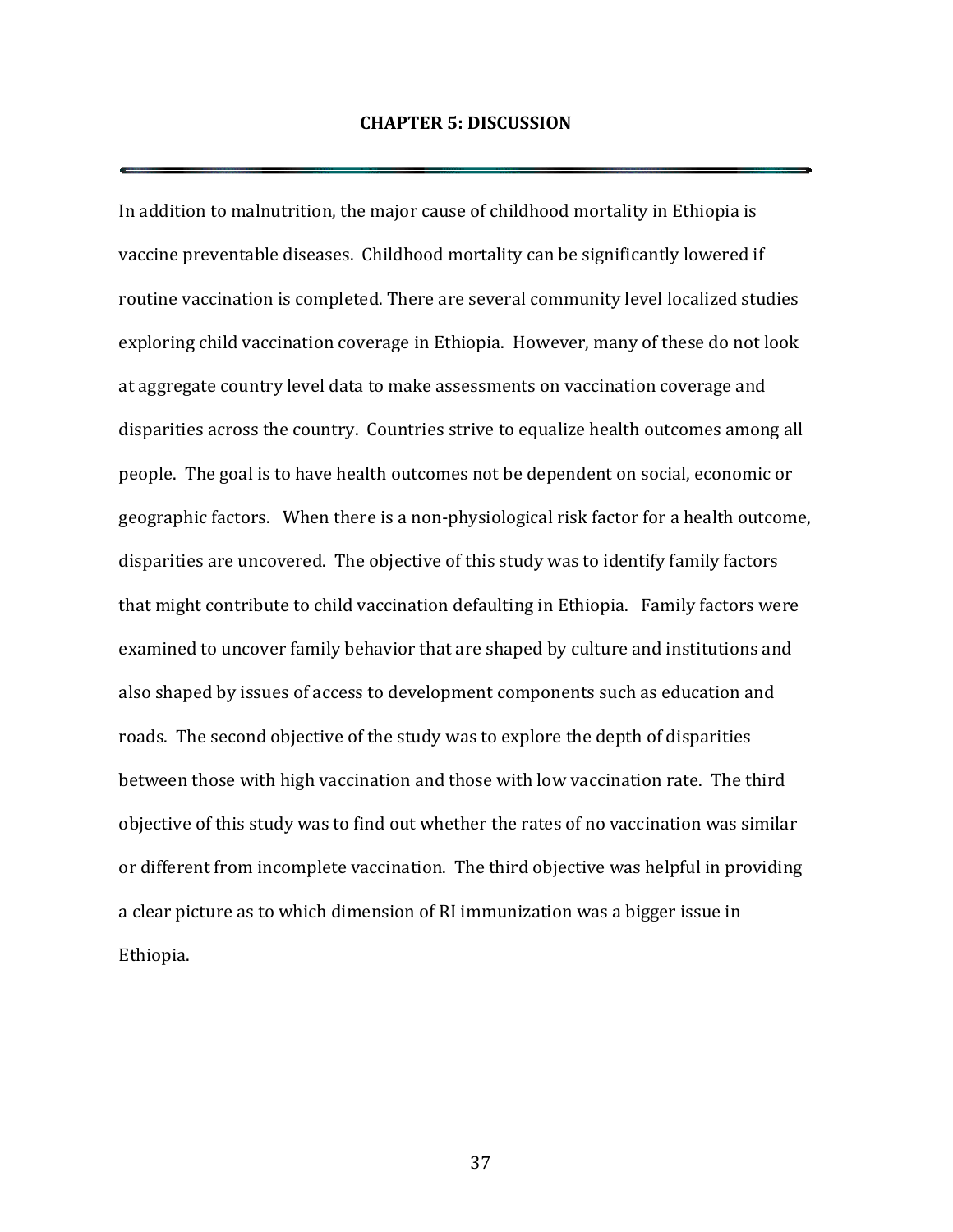#### 5.1 Wealth & Geography

This analysis of a subsample of the 2005 Ethiopia DHS data shows that wealth and vaccination coverage is highly associated (Table 7). Wealth distribution among regions gives some indication of material wealth of the families in the sample. However, the sheer diversity of the people in the country can be masked without a thorough analysis of all social determinants of health outcome. Pastorals have a very different lifestyle than urban dwellers. Additionally, since the wealth index uses measures of development such as sanitation and type of flooring, urban families may always be perceived as being in higher socio-economic status (SES) than rural families. Therefore, geographic and cultural context must be taken into consideration when examining the variable of wealth index. Hardships experienced by poor in urban settings and rural settings will be different. The wealth index variable can be used to examine vaccination seeking behavior of parents when examined in tandem with geographical variables such as urban/rural residence and region. As Kidane et al, had uncovered those with longer than one hour walk from an immunization site had lower vaccination rates (2006). There are fewer health facilities in rural settings than urban settings necessitating longer commutes for families. This travel for vaccination has a cost in terms of time and money. Due to geographic disparities the cost is higher for lower income families from rural settings than other groups. The results showed that the children from Afar and Somali had low odds of being vaccinated. This region also contains those in the poorest wealth index segment of the population and due to topography, the regions may be not be easily navigable. Also both regions have large nomadic communities who may reside far from health facilities. Their lower likelihood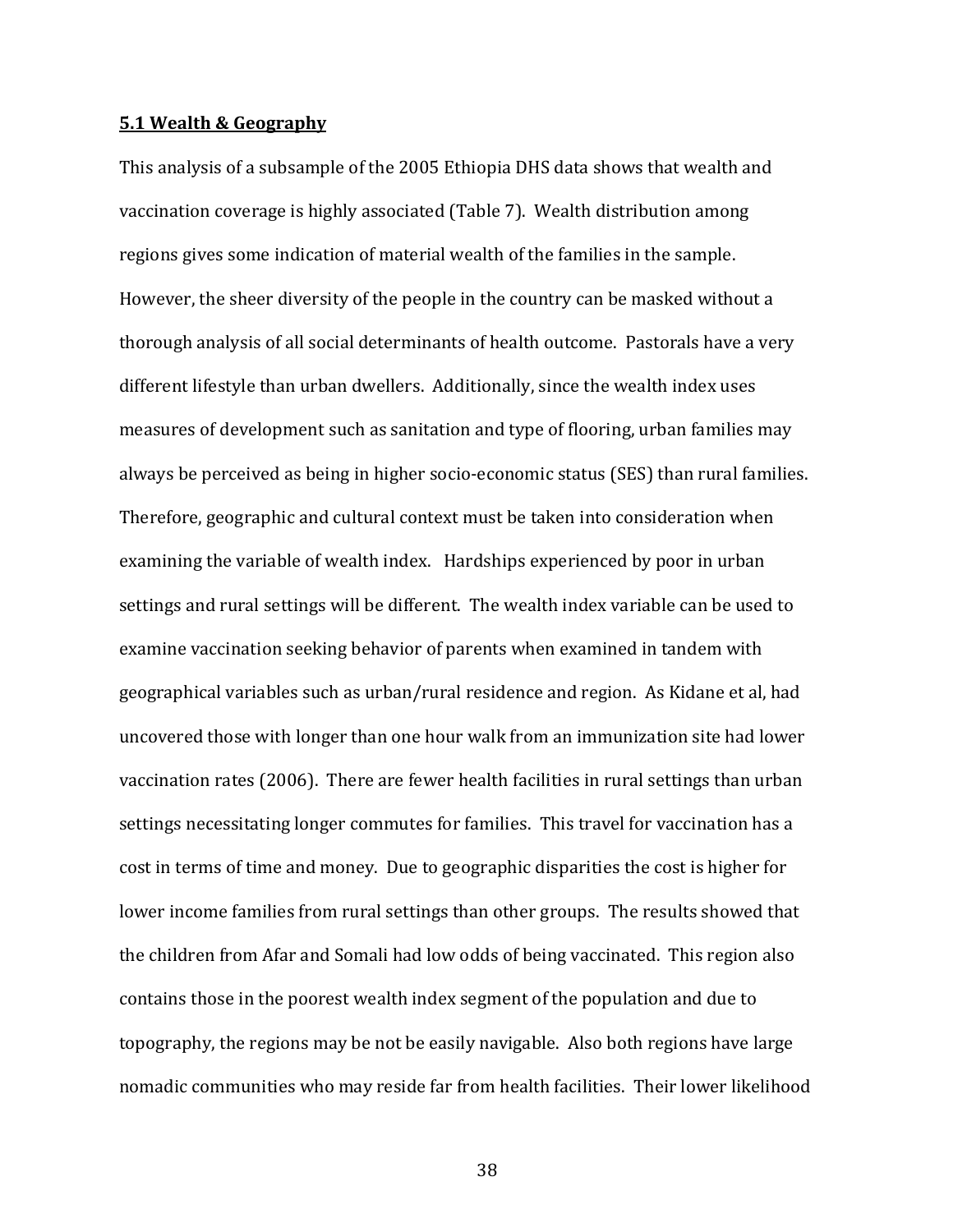of vaccination shows that the cost of vaccines in terms of time and other factors may compel them to forgo child vaccination.

#### 5.2 Epidemiology of Vaccines

More children in Ethiopia start and do not complete all EPI recommended RI vaccines (Figure 5) than those who complete their vaccine schedule. This group of defaulter is bigger than the group that has no vaccines. However, both the children that have no vaccines and those that have partial vaccination are in similar risk of acquiring vaccine preventable diseases. Any attempts to improve vaccination delivery and efficacy must take into account the default rates in Ethiopia. Before introducing new vaccines that are used in more developed countries or adding other recommendations to the EPI schedule, the risk from incompletion has to be measured against no vaccination. Additionally, SIA activity to improve immunity, targeted at children who have high default rates in Ethiopia can reduce their risk.

### 5.3 Parity & Birth Order

Parity of mothers in the last five years is captured in this data. Parity affects child's likelihood of being vaccinated and morbidity when family resources including time and attention are shared among several children. Urban households in the capital of Addis Abeba have a fertility rate of 1.4 per woman, have lower child mortality than any other region (EDHS, 2005). As the analysis shows (Figure 4), 48% of the mothers had two children under the age of five at the time of the survey. However, about 1% of the mothers had 4 children within the last five years. Some studies have found parity affects child health outcome (Vandermeulen, et al., 2008; Reading, et al., 2004) and others did not (Tadessa et al, 2008). However, in this analysis, looking at this variable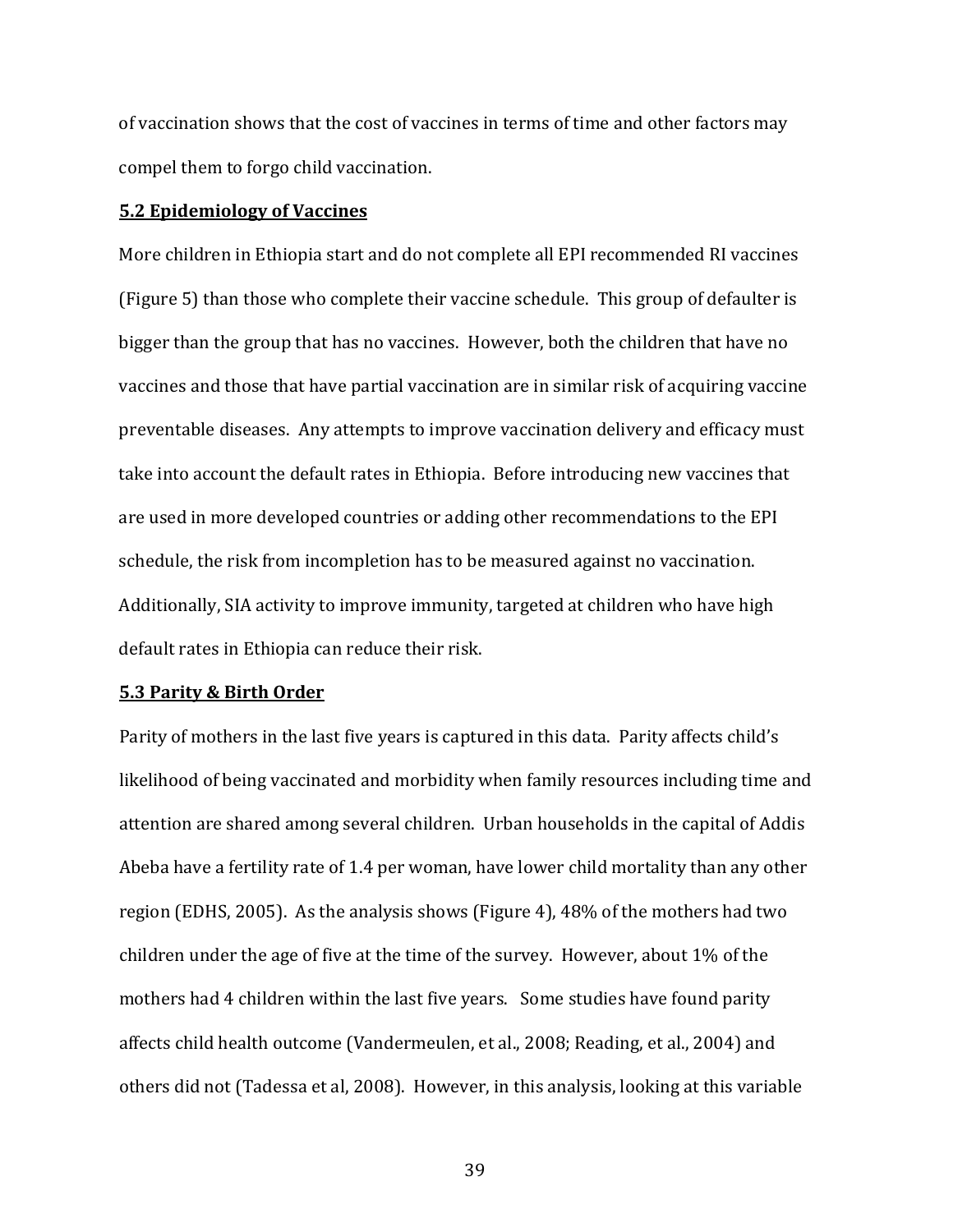in the context of birth order gives some idea of trends. Being fifth or above in the family showed strong association with vaccination incompletion (Table 7). In many countries, health programs shaped around birth spacing have been successful in raising health outcomes of both maternal and child health. Emphasis on birth spacing can have an impact on vaccination demand and vaccination seeking behavior among parents.

## 5.4 Political and Economical Factors

Figure 7 illustrates a proposed model of influences on immunization. Parents' and caretakers' behavior around child vaccination is a microcosm of various social determinants affecting their decision-making. International policy, national economics and family decisions all play roles in childhood vaccination. This study only examined a few factors in the core of this model.

Childhood immunization and eventual elimination of many of the vaccine preventable diseases is a global agenda. The success with small pox has shown the world that such a goal is achievable. Support from international funders such as UNICEF, GAVI, WHO and bilateral support is available to Ethiopia. However, many logistical hurdles affect



Figure 7: Levels of Influence on Childhood Vaccination

vaccine efficacy and play a role in family's behavior around childhood vaccination. Geopolitical issues affect Ethiopia's success with vaccination. The Somali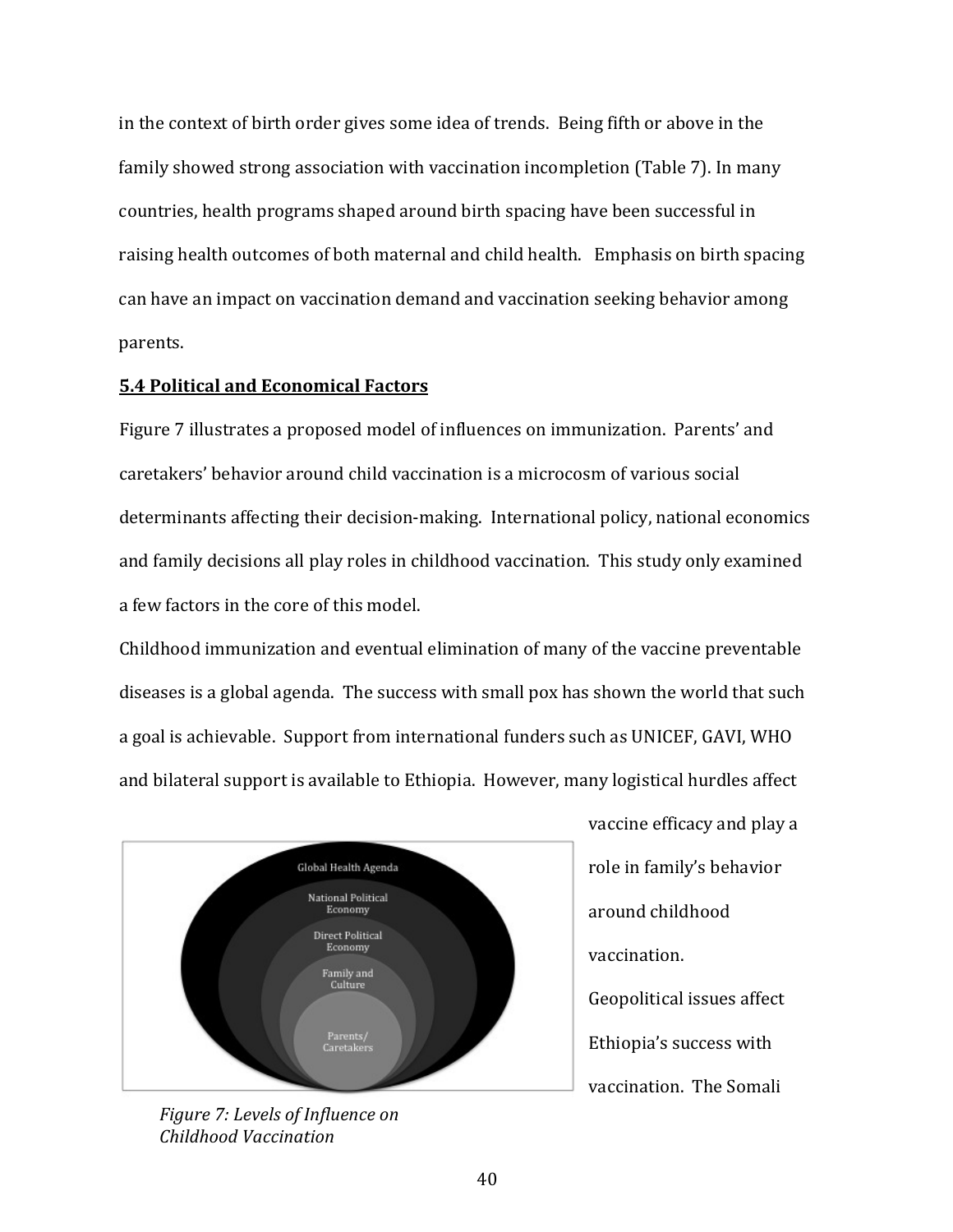region in Ethiopia has very low child immunization completion levels (Table 5). This region consists of nomadic groups and Ministry of Health efforts have not found a viable way to reach this population. Vaccination levels are very low in Ethiopia's neighbor, Somalia (Figure 2). Given the political issues of neighboring Somalia and the porous borders between the two countries, the risk to those in the Somali region maybe increased due to geopolitics.

A systematic review of interventions aimed at increasing demand for vaccine such as vaccination campaigns, and community education, found that these vaccination promotion interventions had an average cost of \$10-\$20 per child (Shea, et al., 2009). Some factors affecting childhood vaccination in Ethiopia, such as better systems of cold chain storage are being addressed by the Ethiopian health ministry, WHO, GAVI and other partners. Others require resources further removed from health such as better roads and education. High odds of vaccination completion among the wealthy and urban families (Table 7) shows that these groups have resources that allows them to overcome hurdles and access child immunization. However, immunization is a population level service and should be accessible to the entire population. For many years, national resources have been used in civil and cross border conflict. Ethiopia's efforts around issues of development will also show results in immunization completion and child survival. With development of more healthcare facilities, better storage of vaccination, improved road and basic education, a natural demand may be experienced and fewer resources may be needed directly in vaccination promotion.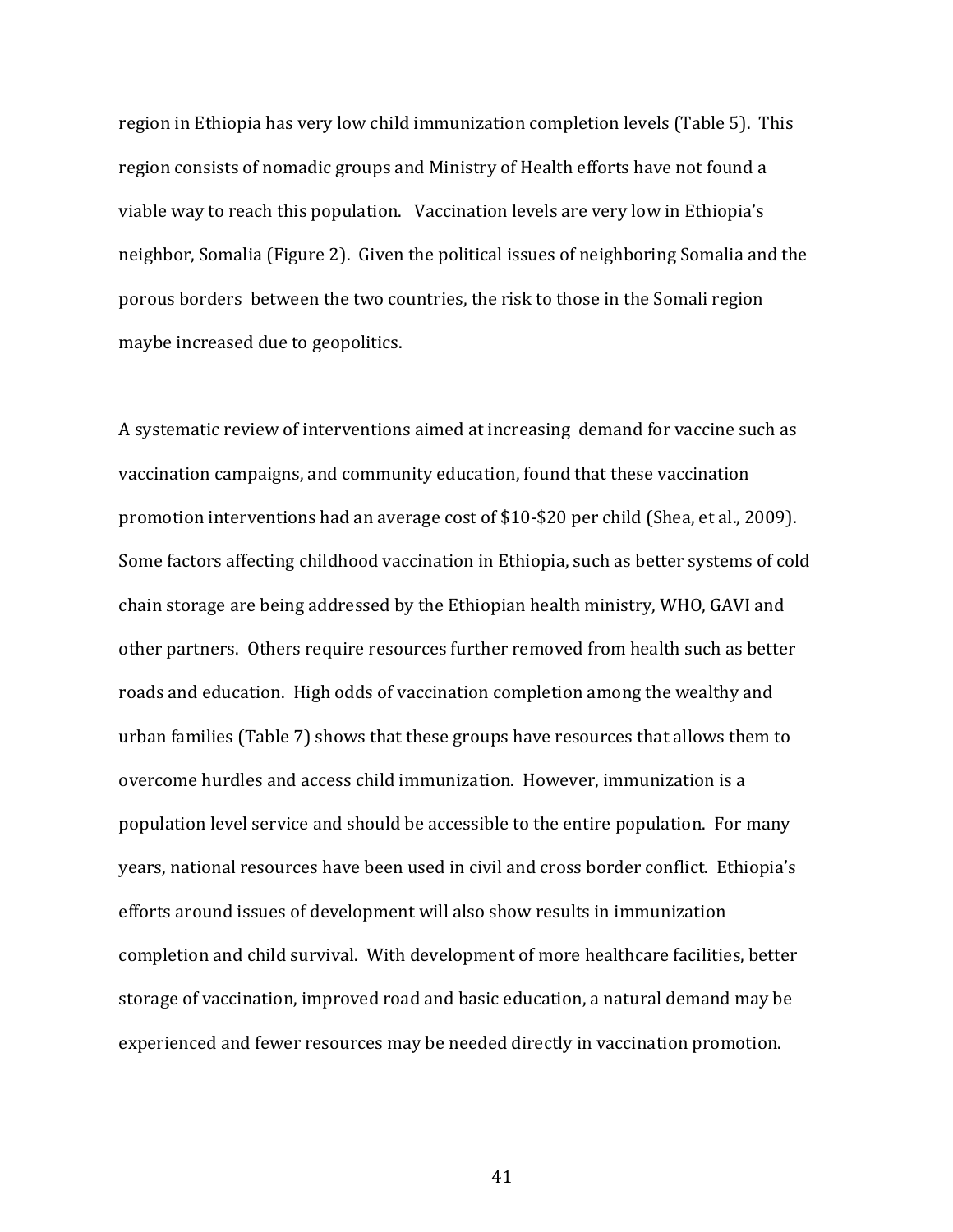#### 5.5 Culture

The population among which vaccination differentials exist have very different culture. Literature review has uncovered that there is a great diversity in culture in Ethiopia, encompassing varied religions, beliefs, food and geography such as the elevation at which the different groups live. This analysis does not examine culture, except in terms of region and type of location. Table 7 reveals large disparities in vaccination coverage. Some issues of access are revealed by literature and this analysis, but correlations among cultural factors require more direct studies. Culturally appropriate vaccination promotion interventions are important to increasing uptake of childhood immunization in Ethiopia. One such practice has been developed by the Ethiopian Orthodox Church. During baptism, the child's vaccination status is questioned and the caretaker is encouraged to complete vaccination (WHO:Expanded program on immunization). Similarly, the *Coffee Ceremony*, a setting where the community discusses pressing issues has been used for vaccine promotion and other behavior change efforts (D. Ward, Personal Communication, July 15, 2009).

#### 5.6 Policy Recommendations

Childhood morbidity from vaccine preventable diseases hinders parents and caretakers ability to actively participate in the economy and reduces contributions children might make to the economy and society in the future. National strategies for poverty alleviation in Ethiopia needs to take into consideration prevention health services such as childhood vaccination. Given the fact that vaccination incompletion is very high among the poorest rural segment of the population, meeting the child vaccination needs of this population should be the first priority. EPI subsidies and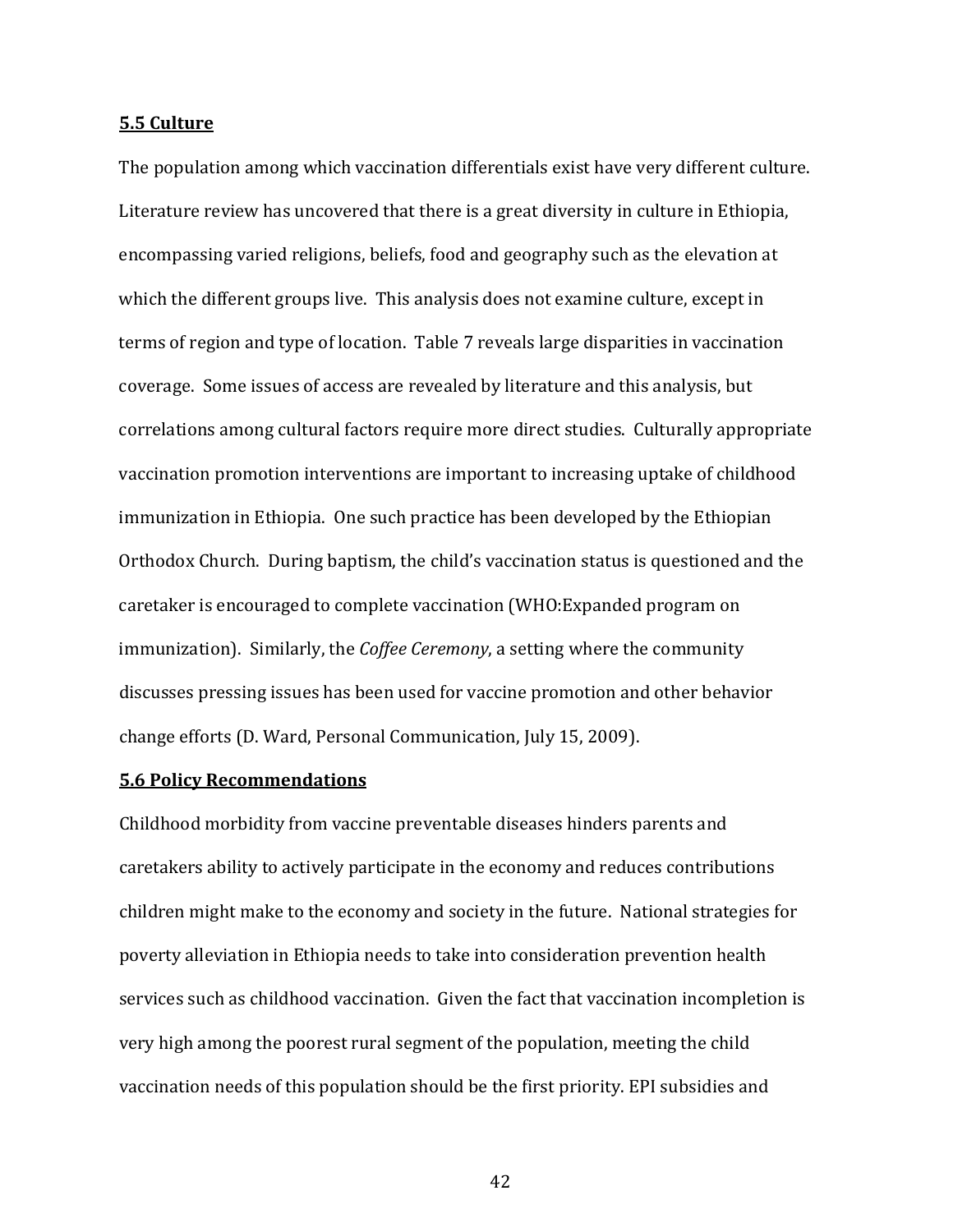international partnerships have created an interconnected funding system where childhood vaccination can be provided to every child without cost to families. For instance, immunization at food aid and emergency feeding centers can increase use of available infrastructural and logistical resources. Good governance and leadership that can take advantage of the international resources to shape a system that meets the needs of Ethiopia is necessary.

While this is a very limited study, the role of geography in childhood vaccination is clearly demonstrated. More than no vaccination, incomplete vaccination ails children in Ethiopia. Reaching isolated kebeles consistently will allow children to finish their RI schedule. Strategies for how to reach these kebeles during both dry and wet seasons needs to be part of the plans. Additionally, engaging pastoralists in a way that mobilizes them to seek vaccination for their children is also necessary. Increasing coverage of health institutions through both increasing the number of health posts as well as including outreach workers can increase RI.

#### 5.7 Limitations and Suggestions for Future Research

It is hoped that the trends uncovered in this analysis furthers the understanding of issues of vaccination coverage in Ethiopia.

Taking into consideration the fallacies that may occur from this type of analysis, more research on sub-groups is needed. However, childhood immunization is a population level service and low coverage in some regional states compared to others necessitates action. From this analysis, the states that need a vaccination promotion intervention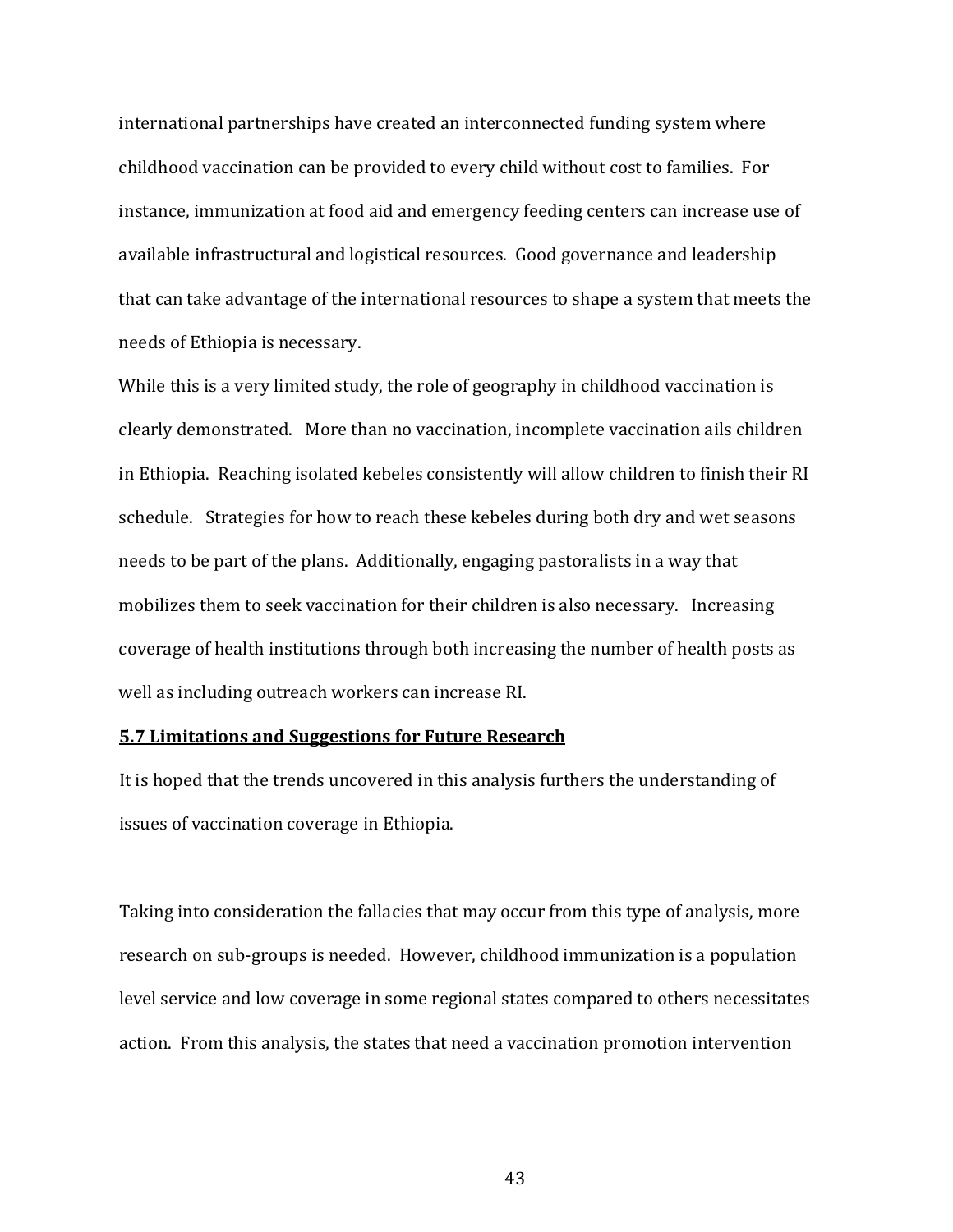are Afar and Somali. Further analysis on the health seeking behavior of the parents and caregivers in this region can illuminate best methods of immunization promotion.

This study looked at family characteristics that might affect the decision to complete vaccination in Ethiopia. Studies that look at the effect of international and national policies on childhood vaccination can further illuminate how family decisions are affected by issues of access and vaccine efficacy. A policy evaluation study is recommended to examine issues of vaccination coverage in Ethiopia.

Additionally, as cultural factors were not studied during this analysis, a more in depth look at various practices of parenting might illuminate better ways of influencing behavior change. In many cultures grandmothers are more influential in child's health than the mother. Understanding dynamics of families in the various regions of Ethiopia will allow tailoring of efforts.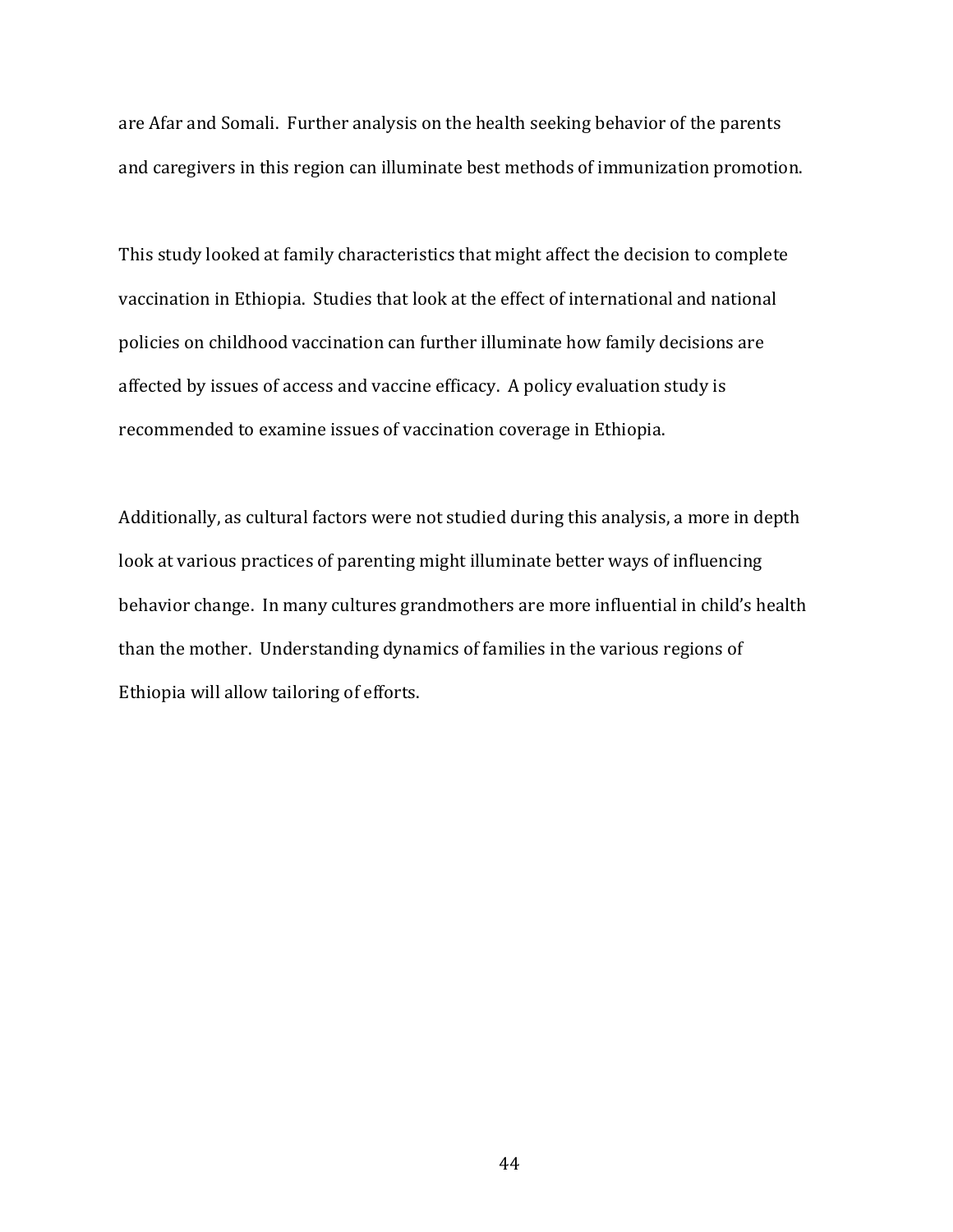Andersson, N, Croft, A, Ansari, NM, Omer, K, Baloch, M, Foster, AH, Shea, B, Wells, GA, Soberanis, JL. (2009). Evidence-based discussion increases childhood vaccination uptake: a random cluster controlled trial of knowledge translation in Pakistan. BMC International Health & Human Rights. 9 (Suppl 1)S8

- Benn, CS, Fisker, AB, Rodriguez, A, Ravn, H, Sartono, E, Whilltle, H, Yazdanbakhsh, M, Aaby, P. (2008).Sex-Differential Effect on Infant Mortality of Oral Polio Vaccine Administered with BCG at Birth in Guinea-Bissau. A Natural Experiment.PLOS ONE. 3, 12: e4056.
- Berhann, Y. (2008). Medical doctors profile in Ethiopia:production, attrition, and retention. In memory of 100-years Ethiopian modern medicine and the new Ethiopian millennium.Ethiopian Medical Journal. 46(Suppl 1) 1-77.
- Berhane, Y. (2008). Universal Childhood Immunization: a realistic yet not achieved goal. Ethiopian Journal of Health Development.22(2).
- Black, RE, Morris, SS, Bryce, J. (2003). Where and why are 10 million children dying every year?" The Lancet. 361. 2226-2234.
- Bour, D & Bream, K. (2004). An Analysis of the Determinants of Maternal Mortality in Sub-Saharan Africa. Journal of Women's Health. 13(8), 928-938
- Callreus, T. (2010). Perceptions of vaccine safety in a global context.ActaPaediatrica. 99: 166-171.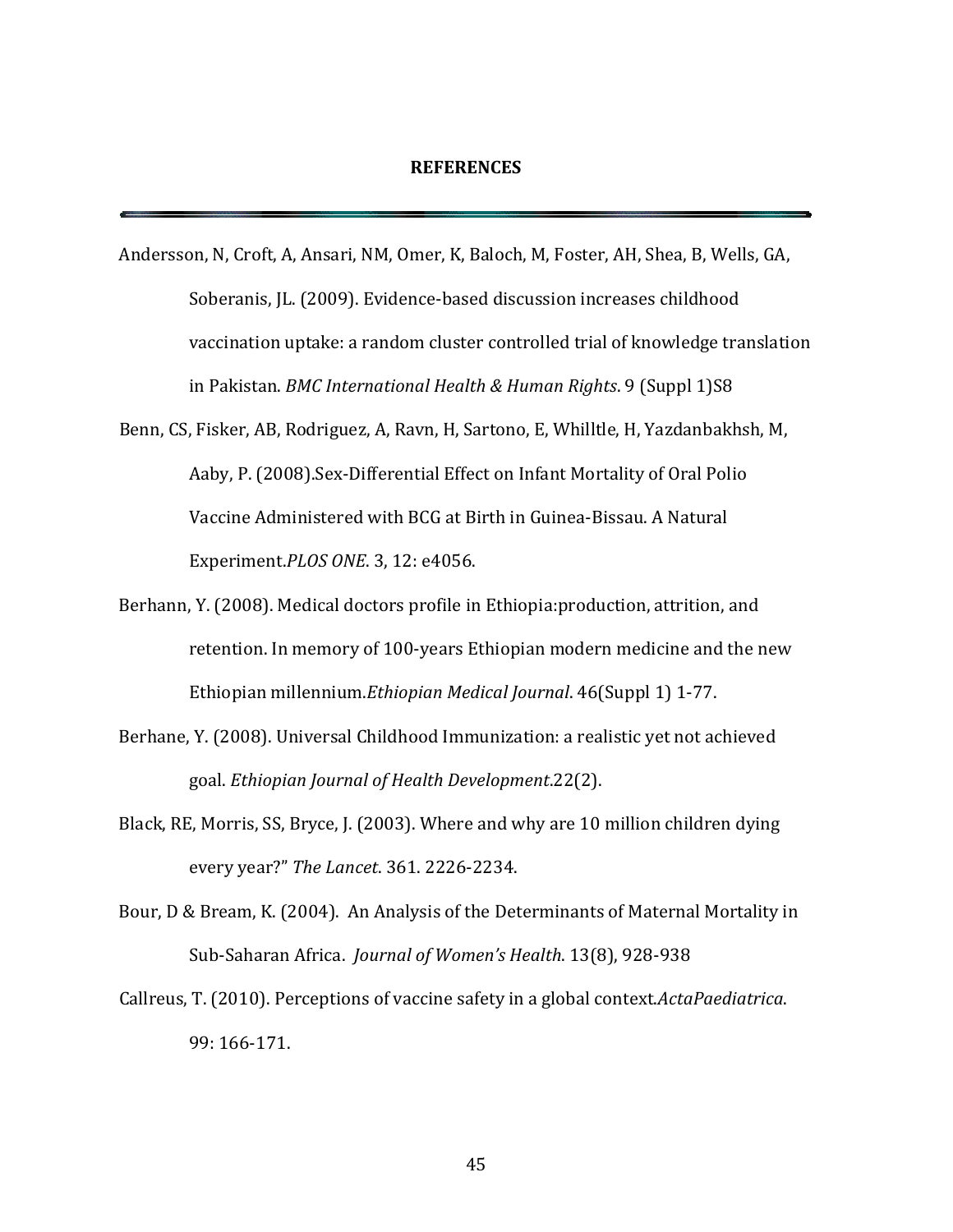Central Statistical Agency, Addis Ababa, Ethiopia and ORC Macro.Ethiopia, Demographic and Health Survey 2005. Calverton, Maryland, USA. 2006. Available at www.measuredhs.com/pubs/pdf/FR179/FR179.pdf

- Duclos, P, Okwo-Bele, JM, Gacic-Dobo, M, Cherian, T. (2009). Global Immunization: Status, progress, Challenges and Future. BMC International Health and Human Rights. 9 (Suppl 1) S2
- Fitaw, Y, Berhane, Y, Worku, A. (2004). Impact of child mortality and fertility preferences on fertility status in rural Ethiopia. East African Medical Journal. 81(6) 300-6
- Gmariam, A. (2005). A two year retrospective review of reasons for pediatric admission to Chiro hospital, Eastern Ethiopia. Ethiopian Medical Journal. 43(4):241-249.
- Goldstein KP, Kviz FJ, Daum RS (1993).Accuracy of immunization histories provided by adults accompanying pre-schoolchildren to a pediatric emergency department. JAMA 270:2190-2194.
- Human Development Report 2009. United Nations Development Program Available at http://hdrstats.undp.org/en/countries/country fact sheets/cty fs ETH.html. Accessed October 5, 2009
- Jadhav, SS, Gautam, M, Gairola, S. (2009). Markets and Emerging Needs: Developing Countries Vaccine Manufacturers' Perspective & its Current Status. Biologicals. 27:165-168.
- Kaluski DN, Ophir E, Amede T. (2002). Food security and nutrition the Ethiopian case for action. Public Health Nutr. 5:373-381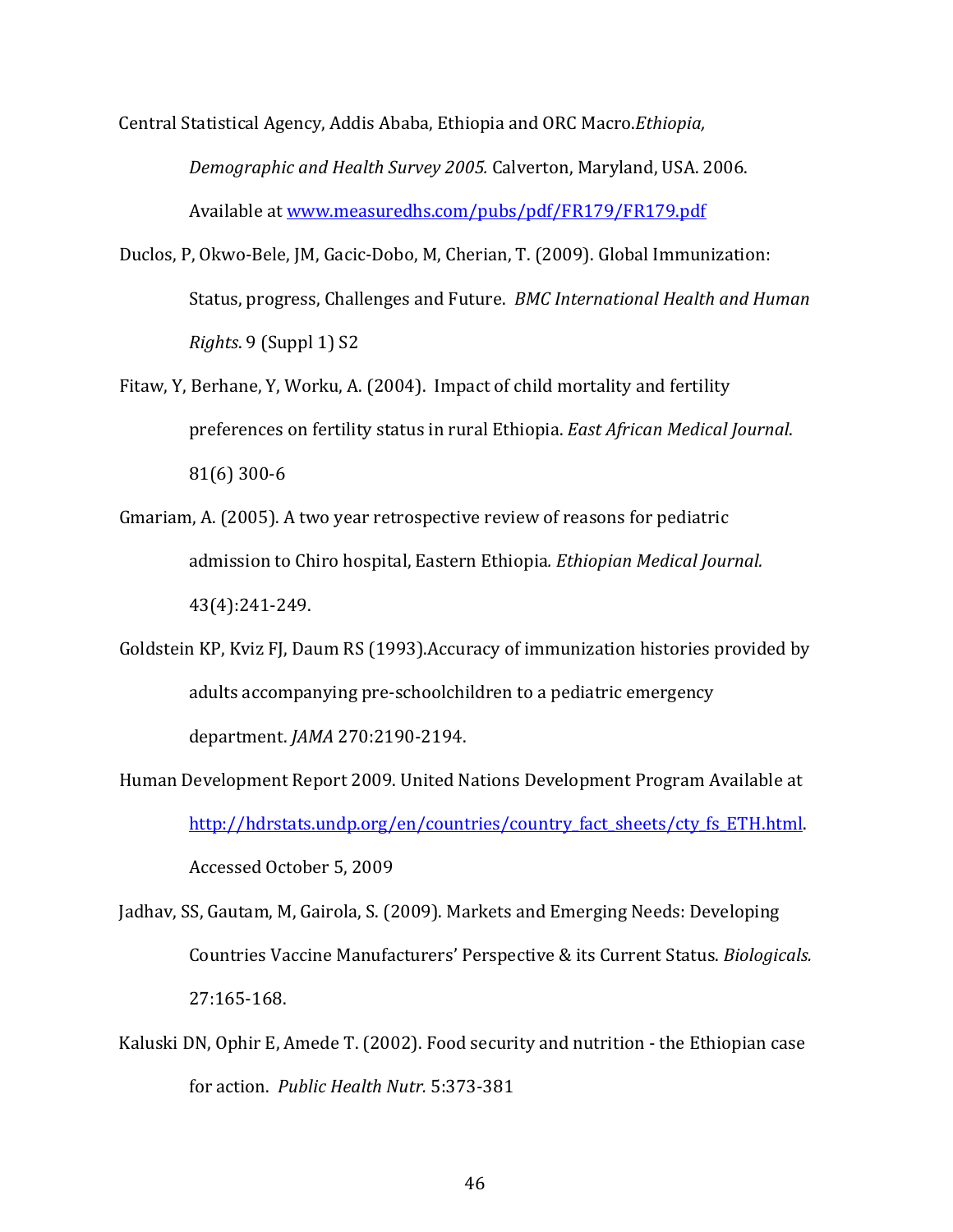- Langsten R, Hill K (1998). The accuracy of mothers' reports of child vaccination: evidence from rural Egypt. Social Science Medicine.46:1205-1212.
- Luman, ET, McCauley, MM, Shefer, A, Chu, SY. (2003). Maternal Characteristics Associated With Vaccination of Young Children. Pediatrics. 111(5):1215-1217.
- Mesfin, G, Schluter, W, Gebremariam, A, Benti, D, Bedada, T, Beyene, B, Yigzaw, A, Taddess, Z, Mbakuliyemo N, Babaniyi O. (2008).Polio Outbreak Response in Ethiopia.East African Medical Journal. 85(5):222-231
- Millenium Development Goals, 4. Reduce Child Mortality. Available at http://www.unicef.org/mdg/childmortality.html. Accessed, November 28, 2009
- Reading, R, Surridge, H and Adamson, R. (2004). Infant Immunization and family size.Journal of Public Health. 26(4):369-371.
- United Nations Statistics Division. Available at http://unstats.un.org/unsd/default.htm Accessed October 5, 2009
- Senessie, C, Gage, GN, von Elm, E. (2007). Delays in childhood immunization in a conflict area: a study from Sierra Leone during civil war. Conflict and Health. 1(14)
- Valente, TW & Saba, WP. (1998). Mass media and interpersonal influence in a reproductive health communication campaign in Bolivia.Communication Research 25(1). 96-124.
- Vandermeulen, C, Roelants, M, Theeten H, Van Damme, P, Hoppenbrouwers, K. (2008). Vaccination coverage and sociodemographic determinants of measles– mumps–rubella vaccination in three differentage groups. European Journal of